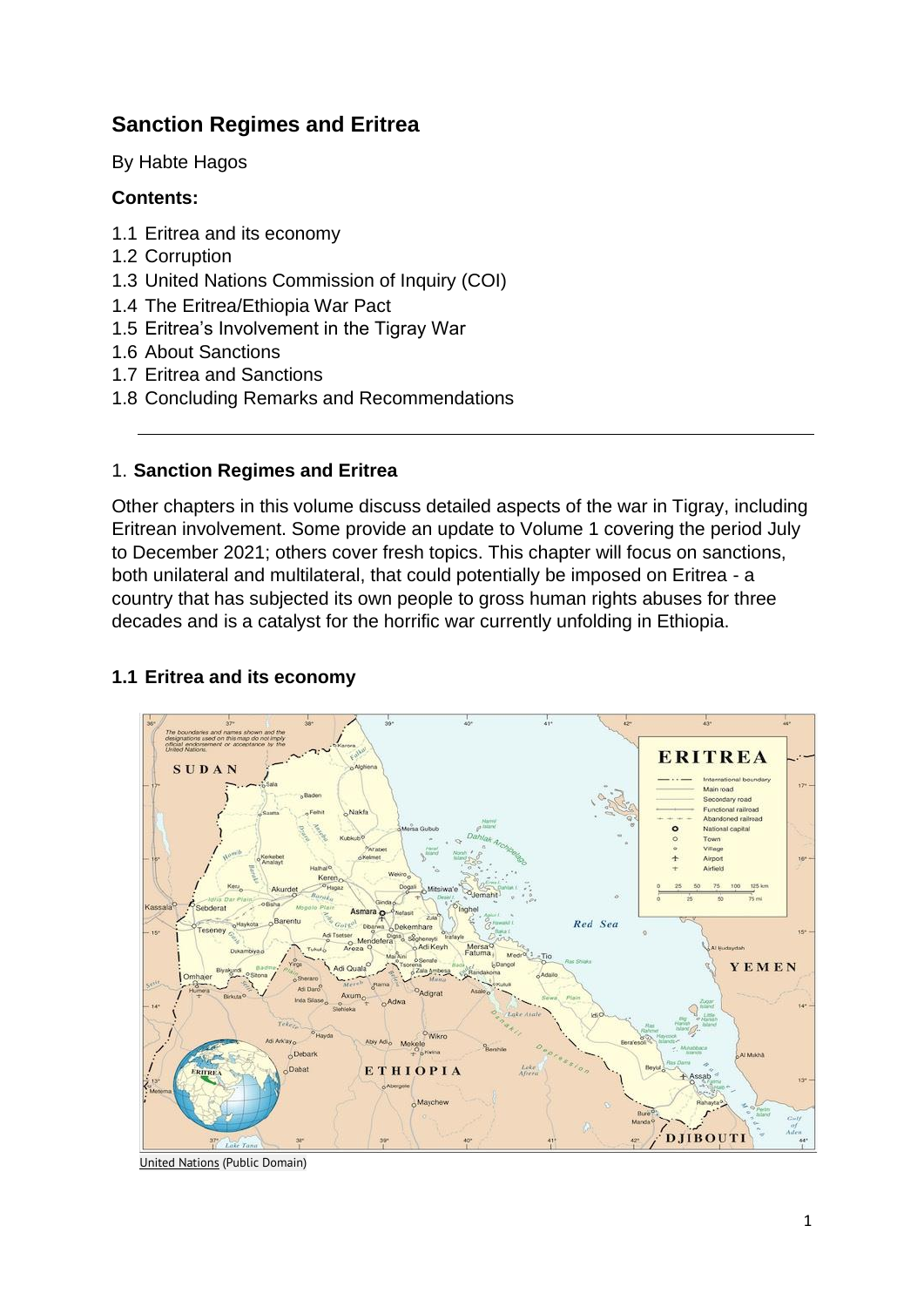### *a) The President and the Eritrean Constitution*

The Eritrean post-independence constitution was ratified by the National Assembly on 23 May 1997 as the fundamental law of the country after active popular participation by the people. Article 16 enshrines the inalienable human rights of its citizens stating that; (a) the dignity of all persons shall be inviolable [unbreakable], (b) no person shall be subjected to torture or to cruel, inhuman or degrading treatment or punishment, and (c) no person shall be held in slavery or servitude nor shall any person be required to perform forced labour not authorised by law." Article 19 further underpins these fundamental human rights, adding "every person shall have freedom of conscience, religion, expression of opinion, movement, assembly and organisation."

Under Article 41 the term of office of the President shall be five years, limited to no more than to 2 terms. The President shall execute the authority vested in him in consultation with the Cabinet, in accordance with the provisions of the Constitution.

Following the independence referendum in 1993, the National Assembly appointed Isaias Afeworki as the Interim President of Eritrea until such time a new constitution could be drawn up and elections held.

The Interim President has refused to implement the constitution, despite the fact that it was ratified by the National Assembly and formally presented to him for his signature. He has in effect proceeded to nullify it. No elections have ever been held; the National Assembly has not met since 2001. Isaias Afwerki has effectively appointed himself President for life. He has ruled the country with an iron fist for almost three decades, accountable to no one else but himself. Even the ruling party – the PFDJ – has held no conference to which he might report.

When asked by Al Jazeera on 23 May 2008, when elections will be held in Eritrea, the President replied rhetorically: "What elections?"<sup>1</sup> He then added "we will see what the elections in the United States will bring and then wait for about 3 to 4 decades for a genuine, natural situations [to] emerge in Eritrea." In short, he said the people of Eritrea will have to wait between 30 and 40 years before they can elect their own President.

In December 2010, the then US ambassador to Eritrea, Ronald McMullen, wrote a secret diplomatic cable<sup>2</sup> explaining how awful the situation in Eritrea really was; "Weird, dysfunctional Asmara, reminiscent of an Evelyn Waugh novel, is notorious among western diplomats as a hardship posting. Young Eritreans are fleeing their country in droves, the economy appears to be in a death spiral, Eritrea's prisons are overflowing, and the country's unhinged dictator remains cruel and defiant. Eritreans' strong sense of nationalism and their capacity to withstand great suffering and deprivation allows Isaias to cling to power." The situation Ambassador McMullen witnessed in 2010 has worsened exponentially since then. No diplomat can

<sup>1</sup> https://www.youtube.com/watch?v=UAXKsZ8OsWo

<sup>&</sup>lt;sup>2</sup> [WikiLeaks cables: Eritrean poverty and patriotism under 'unhinged dictator' | Eritrea | The Guardian](https://www.theguardian.com/world/2010/dec/08/wikileaks-eritrea-president-asaias-afwerki)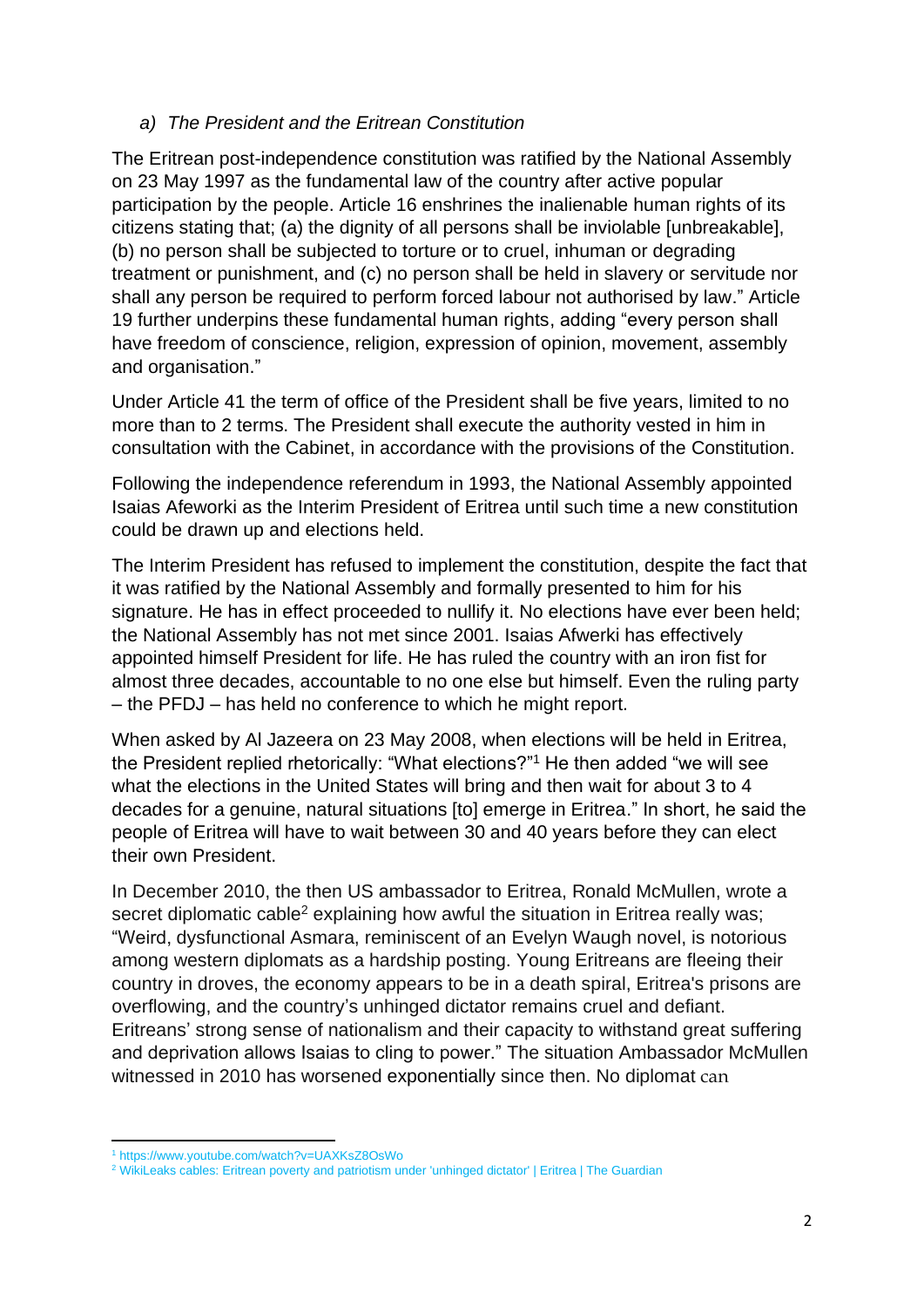adequately describe how horrific life has become for the Eritrean people. Eritrea is a prison state.

# *b) Economy*

The World Bank, the IMF, the African Development Bank amongst others, have struggled to come up with reliable economic data on Eritrea since the country gained its independence in 1993. The country has never published an annual budget, official statistics and data are scanty and notoriously unreliable. Some of the information in this report cannot, therefore, be sourced. The author, who is of Eritrean extraction, has always remained informed of the situation in his homeland. Some of the information has been obtained over many years by working with and speaking to Eritreans, and others, who are well informed, some of whom have previously been part of the government or civil service.

In March 2018, in its 1999 -2016 report to the African Commission on Human and People's Rights, the Eritrean government revealed that the country has a population of 3.65 million<sup>3</sup>. This is considerably smaller than the UN estimate figure of 4,954,645 (2016) or CIA estimate of 5,918,919 (2017)<sup>4</sup>. Anecdotally, the government has deliberately understated the population size to improve GDP per capita which is one of the lowest in the world but inadvertently this has made its national debt per capita look a lot worse.

Eritrea has a command economy that is under the absolutely control of the President and a handful of his inner circle. There are three key components to the Eritrean economy; (i) Agriculture, (ii) Extractive Industries, and (iii) Remittances and Diaspora Tax. Manufacturing, once the envy of the region, has been in steep decline due to manpower, material and power/electricity shortages. Hardly any private sector construction takes place in the country since the necessary but scarce material and manpower are requestioned by the government and party autocrats. The vast majority of the population are enlisted in the open-ended and inaptly called "national service" where they work in slave-like conditions for meagre pay, unable to support their parents or start a family of their own.<sup>5</sup>

# *i. Agriculture*

According to the FAO (2019)<sup>6</sup>, the country's agricultural sector employs between 60 and 80 per cent of the population, but contributes less than 20 percent of the national GDP. Production is hampered by harsh climatic conditions, erratic and inadequate rainfall, soil erosion, recurrent locust swarm and lack of modern farming equipment. This is exacerbated by frequent wars with neighbouring counties which sucks huge numbers of people away from productive activities, to fight in destructive conflicts. For example, the border conflict with Ethiopia in 1998-2000, and the current tragic

<sup>&</sup>lt;sup>3</sup> [Population Archives -](https://eritreahub.org/tag/population) Eritrea Hub

 $4404 - CIA$  $4404 - CIA$  $4404 - CIA$ 

<sup>5</sup> https://www.ohchr.org/EN/HRBodies/HRC/Pages/NewsDetail.aspx?NewsID=20067&LangID=E

<sup>6</sup> [SOFI-2019-full-report.pdf \(unicef.org\)](https://www.unicef.org/media/55921/file/SOFI-2019-full-report.pdf)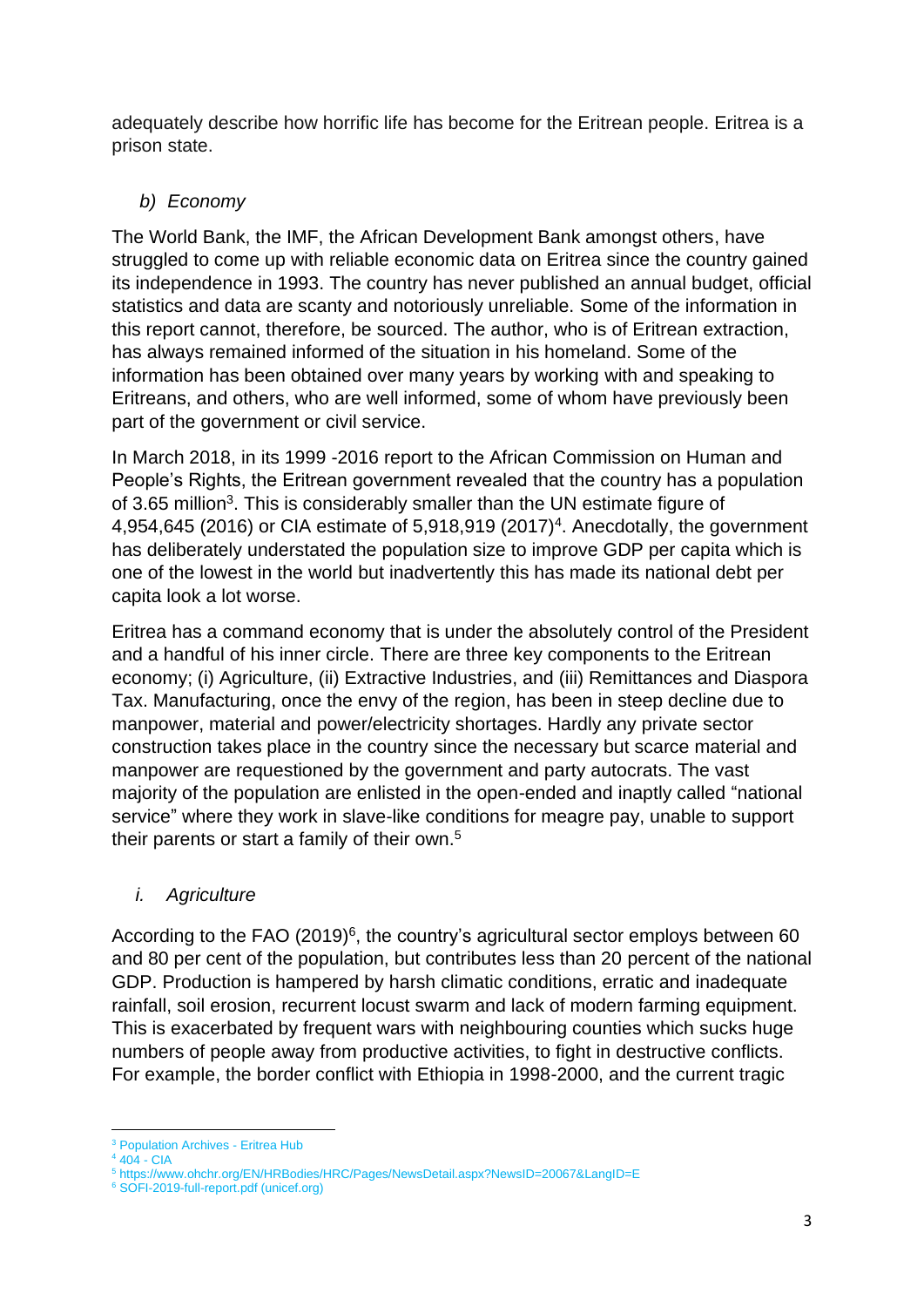war in Tigray where the people of Eritrea have been forced at gunpoint to fight and die en mass in another country's civil war.

According to the World Bank  $(2018)^7$ , the agriculture sector meets between 60 and 70 percent of the food needs of the people even in years of good rainfall. The food shortfall is largely met through food aid from the international community, making the regime's self-reliance ideology a myth.

# *ii. Extractive Industries*

Eritrea's vast and largely untapped mineral reserves have been the key sector that has attracted foreign direct investment which peaked at \$74m in 2020<sup>8</sup>, a fraction of its huge revenue stream potential. The country's geology hosts a variety of precious metals, base metals and industrial minerals, most notably gold, copper, nickel, chromite, potash, sulphur, marble and granite. Gold is said to be present in many parts of Eritrea. A major belt of sulphide deposits with gold and base metal mineralization extends over a length of 250 kms from north of Asmara, the capital, to the Eritrean border to the south. This belt includes the Bisha high-grade zinc-coppergold deposit<sup>9</sup>. There are indications of similar base metal deposits further north of Kerkebet and Harabsuit and a belt of copper mineralization in Raba-Semait area, sulphide-rich gossanous rock in Mt Tullului (Bedeho) in the north and in Mt Seccar and Sheib areas in the Eastern Lowlands<sup>10</sup>.

In spite of the economic and investment climate, there are still a number of international companies from Canada, UK, Australia and China doing business in Eritrea, almost exclusively in the extractive sector. The sector is increasingly dominated by Chinese companies, who own approximately 75 percent of all operations. In January 2020, Nevsun Resources Ltd of Canada was acquired by a Chinese company – Zijin Mining Group Co Ltd - for \$1.86 billion in a friendly takeover<sup>11</sup>.

The Eritrean regime largely maintains itself through mining revenues. Much of Eritrea's foreign exchange income comes from foreign gold/copper mining company projects, in which the Eritrean Government holds at least a 40 percent stake.<sup>12</sup> Nevsun's 2016 financial statement states the company has contributed \$1 billion to the Eritrean government in various forms of taxation, dividends, and other payments<sup>13</sup> and that the contents of Bisha mine alone are worth a combined total of  $$2.7$  billion<sup>14</sup>.

Western financial institutions and companies listed in stock exchanges in London, Toronto, New York and Australia have major stakes in mining companies operating in Eritrea. These institutions and companies are complicit in the horrific and

<sup>7</sup> [Eritrea Overview: Development news, research, data | World Bank](https://www.worldbank.org/en/country/eritrea/overview#1)

*<sup>8</sup> Investing in Eritrea - [International Trade Portal International Trade Portal \(lloydsbanktrade.com\)](https://www.lloydsbanktrade.com/en/market-potential/eritrea/investing)*

<sup>9</sup> [Mining & Repression in Eritrea \(Download Report\) | Eritrea Focus \(eritrea-focus.org\)](https://eritrea-focus.org/mining-repression-in-eritrea/)

<sup>10</sup> 'Mineral Potential of Eritrea', 5 October 2012, http://www.shabait.com/categoryblog/11200-mineral-potential-of-eritrea

<sup>11</sup> [Chinese firm Zijin Mining successful in takeover of Nevsun Resources -](https://www.bnnbloomberg.ca/chinese-company-zijin-mining-group-successful-in-takeover-of-nevsun-resources-1.1189117) BNN Bloomberg

<sup>12</sup> <https://www.hrw.org/world-report/2016/country-chapters/eritrea>

<sup>13</sup>[.Mining-and-Repression-in-Eritrea-Corporate-Complicity-in-Human-Rights-Abuses-EMBARGOED-COPY.pdf \(eritreahub.org\)](https://eritreahub.org/wp-content/uploads/2018/06/Mining-and-Repression-in-Eritrea-Corporate-Complicity-in-Human-Rights-Abuses-EMBARGOED-COPY.pdf) page 20

<sup>14</sup> 'Resource and reserves',<http://www.nevsun.com/projects/bisha-main/>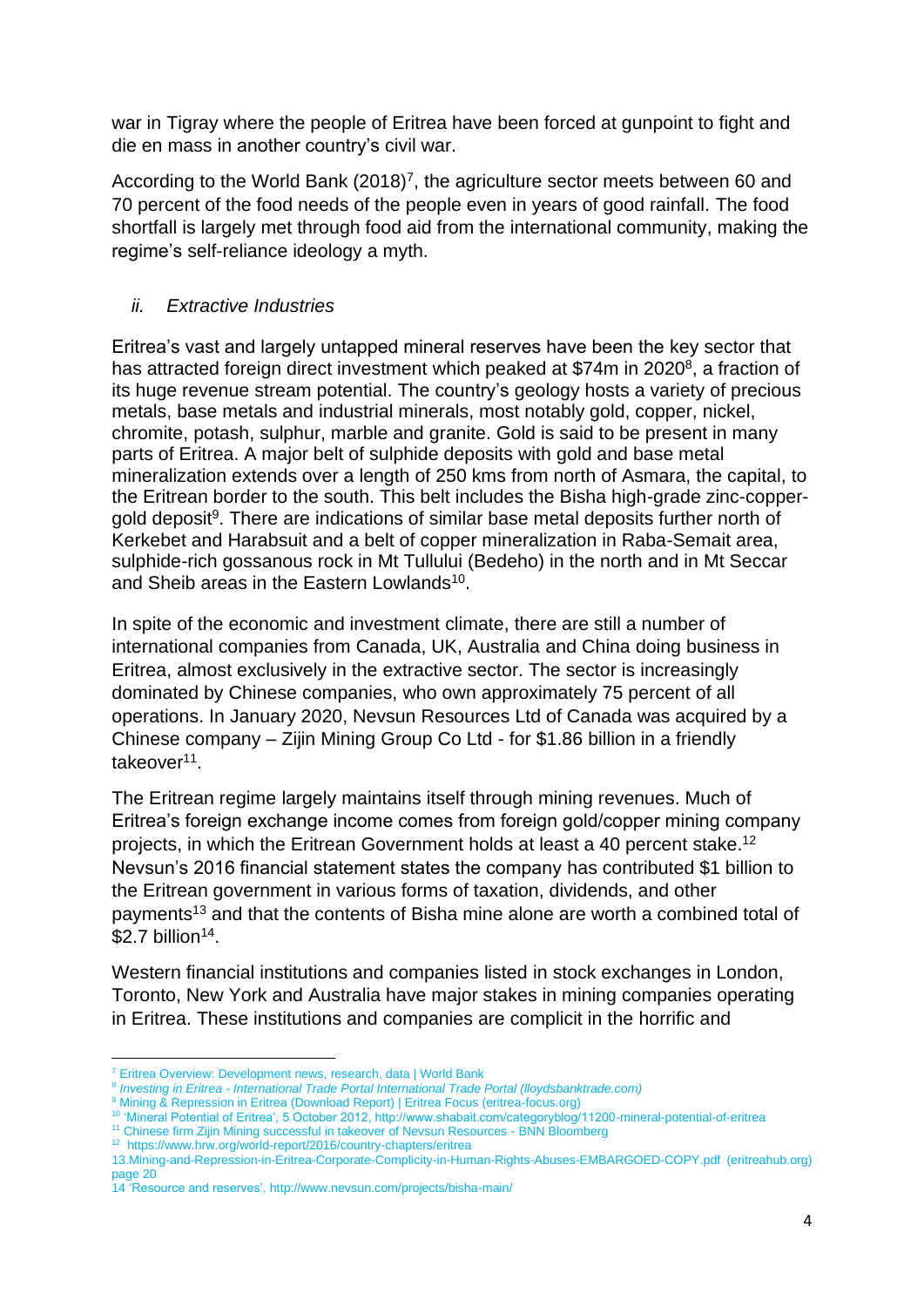sustained human rights abuses in Eritrea. They are also helping finance the current appalling war in Ethiopia that has brought the country to the brink of fragmentation.

# *iii. Remittances and Diaspora Tax*

In 2019, the Eritrean People's Democratic Party (EPDP) in exile, estimated the number of Eritreans in the diaspora at "at least 2 million" scattered around the globe including; 850,000 in Sudan, over 500,000 in Ethiopia, 200,000 in North America, 125,000 in Italy, 80,000 in Germany, 50,000 in Sweden, 40,000 in the UK, 39,000 in Switzerland, 25,000 in Sweden, 20,000 in Norway, 6,000 in Australia, 4,000 each in Denmark and Finland and 3,000 each in France and Belgium*<sup>15</sup>*. These numbers have increased significantly since 2019. Going in to exile is the only option to preserve life for a large segment of the Eritrean population*<sup>16</sup>* . And for the children of Eritrea "refugee status" in the West is now seen as a "profession" to aspire to.

# *Remittances*

Remittances to family and friends from the diaspora are one of the main drivers of the Eritrean economy and are said to contribute, together with the diaspora tax, around a third<sup>17</sup> of GDP. Approximately a third of the population in Eritrea rely on remittances for their basic daily needs such as food and housing<sup>18</sup>. This inflow of cash also generates a substantial amount of hard currency for the government and is likely to increase as the number of refugees, especially those of productive age (under 40 years of age) accelerates year-on-year.

Apart from remittances to support family and friends, there is no direct investment by the Eritrean diaspora in their homeland due to a lack of confidence in the government. This is in contrast to other African countries e.g., Ethiopia where diasporas invest large sums of money in their country, and are actively encouraged, and indeed incentivized, to do so by the government. The lack of diaspora inward investment in Eritrea, to some extent stems, from the "Eritrean Bond Scheme" issued in the 1990s. Eritreans, in good faith, invested their hard currencies in government bonds, only to find the government "default"<sup>19</sup>.

In the early stage after independence, the Eritrean diaspora's "social remittance" in terms of a transfer of ideas, skills and expertise, technology and research were significant. Some high skilled Eritreans in diaspora abandoned well paid jobs and comfortable lives in the West to return to their country to help build its economy pro bono. This was not well received nor welcomed by the government, which saw it as a threat to its monopolistic control. Over time the "social remittance" simply fizzled away, and even those who relocated to the country were gradually forced to return to exile and rebuild their lives all over again.

<sup>15</sup> [EPDP Assessment Shows Eritreans In Exile/Diaspora to be over Two million \(harnnet.org\)](http://www.harnnet.org/index.php/articles-corner/refugee-center/item/5737-epdp-assessment-shows-eritreans-in-exile-diaspora-to-be-over-two-million))

<sup>16</sup> [Young Eritreans would rather risk death at sea than let their leaders take their freedom ǀ View | Euronews](https://www.euronews.com/2019/08/09/young-eritreans-would-rather-risk-death-at-sea-than-let-their-leaders-take-their-freedom-v)

<sup>17</sup> [Understanding Remittances in Eritrea: An Exploratory Study \(wmich.edu\)](https://scholarworks.wmich.edu/cgi/viewcontent.cgi?article=1092&context=ijad)

<sup>&</sup>lt;sup>18</sup> [Understanding Remittances in Eritrea: An Exploratory Study \(wmich.edu\)](https://scholarworks.wmich.edu/cgi/viewcontent.cgi?article=1092&context=ijad) Page 14

<sup>&</sup>lt;sup>19</sup> Based on professional advice the author provided to members of the diaspore when the bonds were launched and since.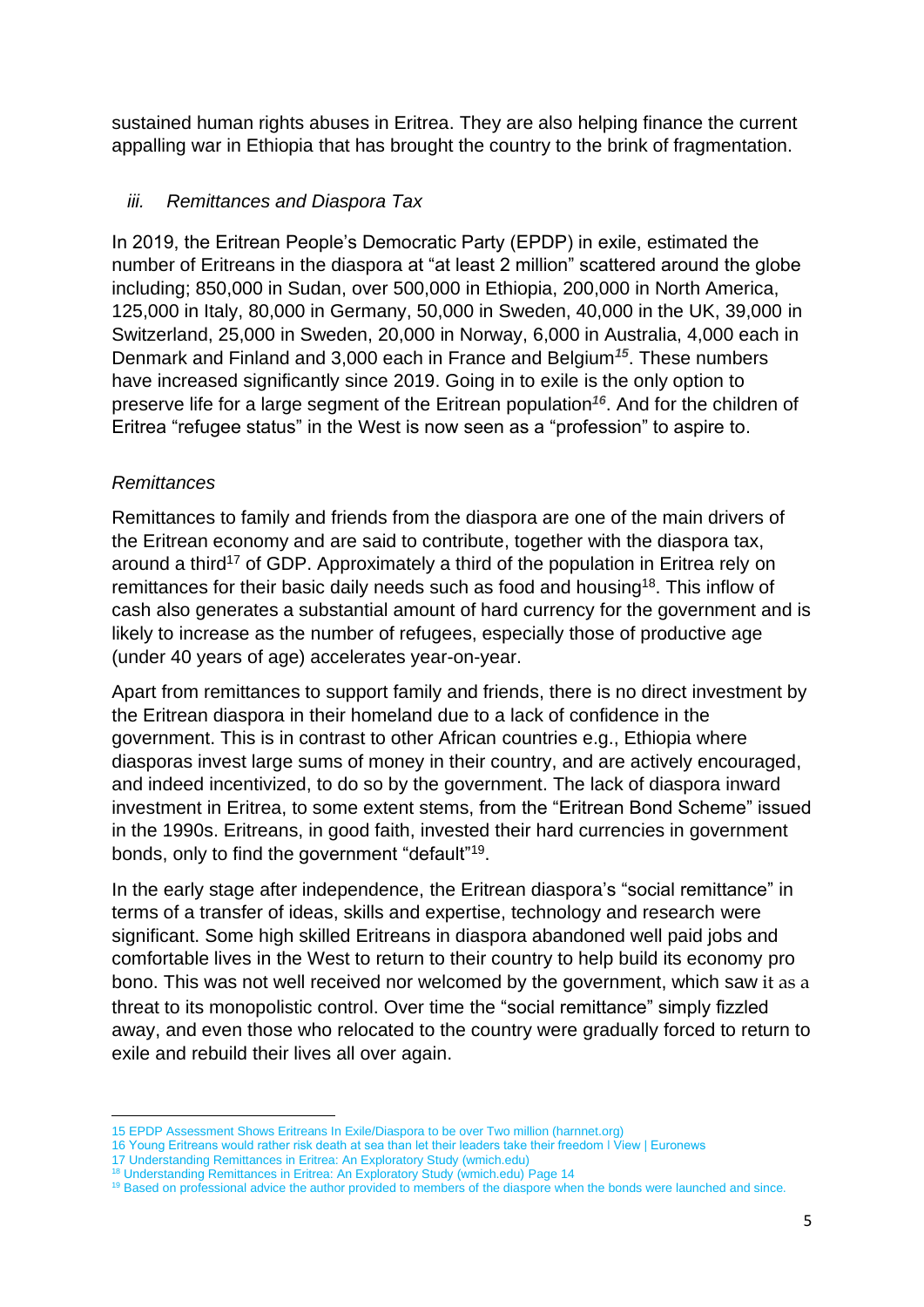#### *Diaspora Tax*

On 10 December 1991, the Transitional Administration of Eritrea issued Proclamation No. 17/1991 for the Collection of Rehabilitation Tax. This was subsequently amended by Proclamation No. 67/1995 to include the Collection of Tax from Eritreans who "Earn Income while Living Abroad". The main purpose of the tax, as stated in Proclamation No. 17/1991, was "Social Security" such as supporting families of martyrs, war disabled and victims of natural disaster.

Proclamation No. 67/1995 identifies a taxable person as "any person [Eritrean] who lives outside the country and who earns income from employment, rental of moveable or immovable property, or any other commercial, professional or service rendering activity, shall pay a two per cent tax on net income on a monthly or yearly basis." The tax is therefore levied to the members of diaspora although the original Proclamation does not specifically refer to diaspora tax and the constitution ratified in 1997 states "only the National Assembly has the authority to impose taxes", in effect repealing Proclamations No. 67/1995. This raises the question of the legality of the diaspora tax under Eritrean law. Similarly, Western countries have increasingly questioned the legality of the taxes over the last decade.

The Eritrean government 2 per cent Diaspora Tax rate has remained unchanged since it was first enacted. It is difficult to know the total diaspora tax the government collects each year. But it is thought to be one of the main sources of hard currency earner for the country and contributes, along with remittances, c. 33 percent to  $GDP<sup>20</sup>$ .

According to Proclamation 67/1997, responsibility for the diaspora tax lies with the Ministry of Foreign Affairs and the tax is payable to the Ministry of Finance through diplomatic missions. The transactions take place outside the formal channels of the Inland Revenue and Treasury Departments of the Ministry of Finance and are believed to be used to finance covert activities by the President.

The diaspora tax is collected by coercion, extortion and threats of violence by members of Embassy staff and government agents sometimes going house to house in an attempt to persuade or intimidate members of the diaspora to pay the levy. Taxes collected this way are then transferred to various Eritrean embassy bank accounts or to privately held offshore accounts. Some of the tax is repatriated to Eritrea in diplomatic bags, or by couriers. Increasingly the levy is paid in hard currency on arrival in Asmara.

In July 2011, the UN Security Council noted "that Oakland, California, and the Washington, D.C., area host some of the largest Eritrean communities in the United States, and therefore provide major sources of funding for PFDJ. Some of this cash is deposited in Eritrean embassy bank accounts, but much of it is moved through increasingly opaque financial networks, employing money transfer companies and individual couriers. According to Eritrean sources, Tesfay (or Adey) Mariam is suspected of being one such financial facilitator. While working as a taxi driver in Arlington, Virginia, Tesfay Mariam - an Eritrean citizen with dual United States

<sup>&</sup>lt;sup>20</sup> [Rapid fragility and migration assessment for Eritrea \(gsdrc.org\)](https://gsdrc.org/wp-content/uploads/2016/02/Fragility_Migration_Eritrea.pdf) pages 1 and 2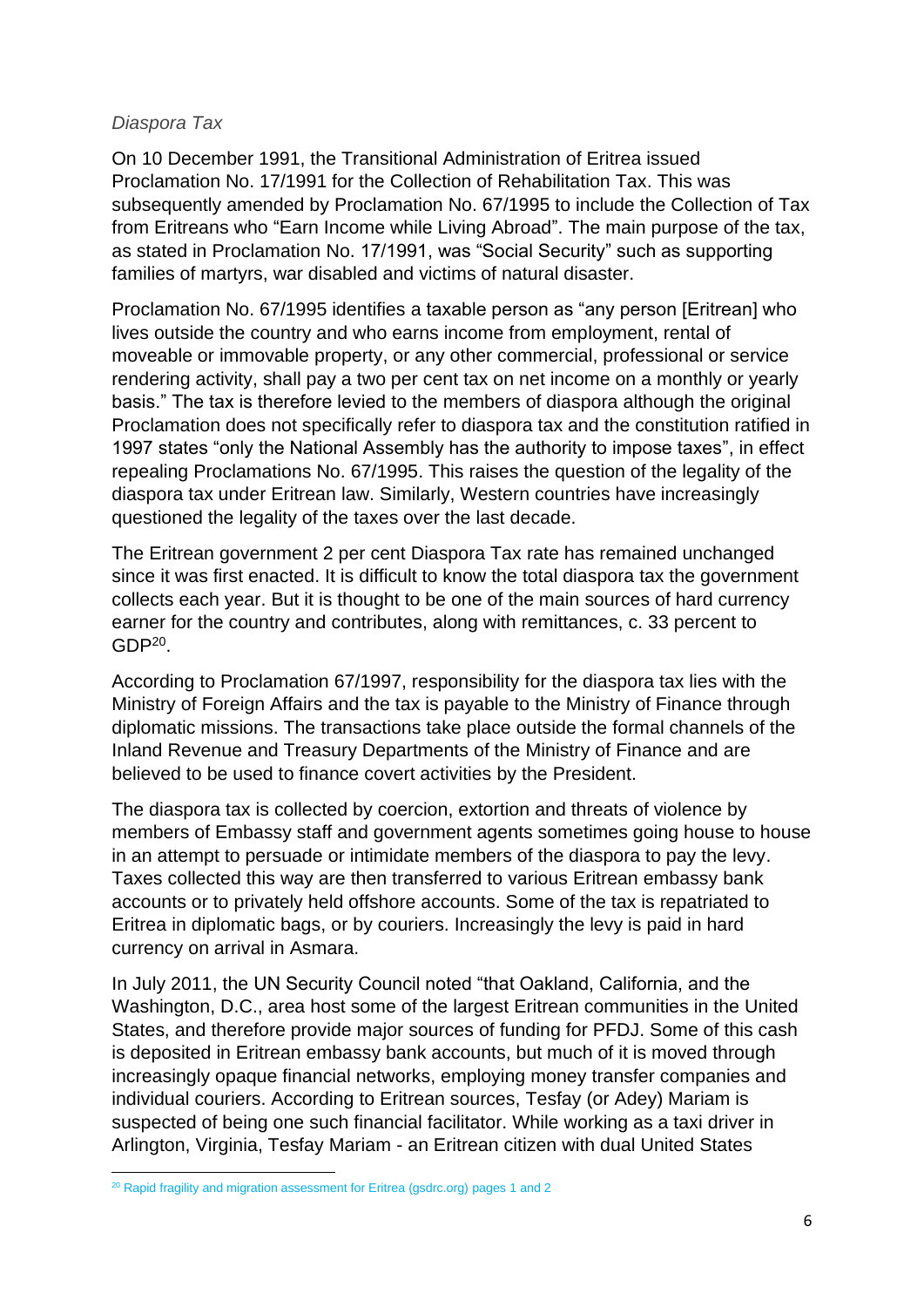nationality - has organized the transfer of hundreds of thousands of dollars to Eritrean individuals and PFDJ-linked businesses in Dubai". Tesfay is on the list of 95 Eritrean individuals with significant real estate interest in Dubai that the author anonymously received in January 2022.

In December 2011, the UN in accordance with the international law S/RES/2023 (2011) 4 11-62278, declared *"*that Eritrea shall cease using extortion, threats of violence, fraud and other illicit means to collect taxes outside of Eritrea from its nationals or other individuals of Eritrean descent. It added that States [host countries] shall undertake appropriate measures to hold accountable individuals on their territory who are acting, officially or unofficially, on behalf of the Eritrean government or the PFDJ. It called upon States to take such action as may be appropriate consistent with their domestic law and international relevant instruments, including the 1961 Vienna Convention on Diplomatic Relations and the 1963 Vienna Convention on Consular Relations, to prevent such individuals from facilitating further violations; (UN Security Council, 2011b)."

The UN Commission of Inquiry reported the 2 percent Tax was a tool used by the government of Eritrea to carry out surveillance and control over the diaspora communities. Some countries including Canada and the Netherlands have expelled Eritrean envoys over diaspora tax. However, the regime continues to flagrantly abuses its own and international law to collect diaspora tax through its embassies and agents across the world.

Failure to pay the diaspora tax can result in the denial of: consular services, access to services in Eritrea for self or family members (including food vouchers), property rights (including home repairs), remittances and gift packages to family members. At worst it could result in social exclusion, vilification or even imprisonment.

Proponents of the Eritrean diaspora tax argue the tax is the same as that levied by Western governments on their own citizens living and working abroad. This could not be further from the truth. To begin with, Western governments do not coerce or threaten violence against their citizens to force them to pay tax anywhere in the world in the way Eritrea does. Moreover, Western citizens living and working abroad in most cases pay tax to their home governments, usually under Double Taxation Treaties.

Double Taxation Treaties are agreements between 2 states which are designed to: protect against the risk of double taxation where the same income is taxable in 2 states. For example, the US and the UK governments signed on 24 July 2001 [last updated 9 August 2021] a Double Taxation Relief Treaty which entitles their taxpayers to pay tax in only one country<sup>21</sup>. Similarly, Italy and the UK have a Double Taxation Treaty for the avoidance of double taxation between their two countries which was signed in 1988 that came into effect at the start of 1990 $22$ . Eritrea currently has no Double Taxation Treaty with any other country in the world; hence it cannot legally levy tax on its diaspora. This assertation by the author is supported by

<sup>&</sup>lt;sup>21</sup> [Uk/USA Double Taxation Agreement -](https://assets.publishing.service.gov.uk/government/uploads/system/uploads/attachment_data/file/507431/usa-consolidated_-_in_force.pdf) 2002 (publishing.service.gov.uk)

<sup>&</sup>lt;sup>22</sup> [Italy-UK Double Taxation Treaty \(lawyersitaly.eu\)](https://www.lawyersitaly.eu/italy-uk-double-taxation-avoidance#:~:text=The%20treaty%20for%20the%20avoidance%20of%20double%20taxation,are%20tax%20residents%20of%20the%20both%20contracting%20states.)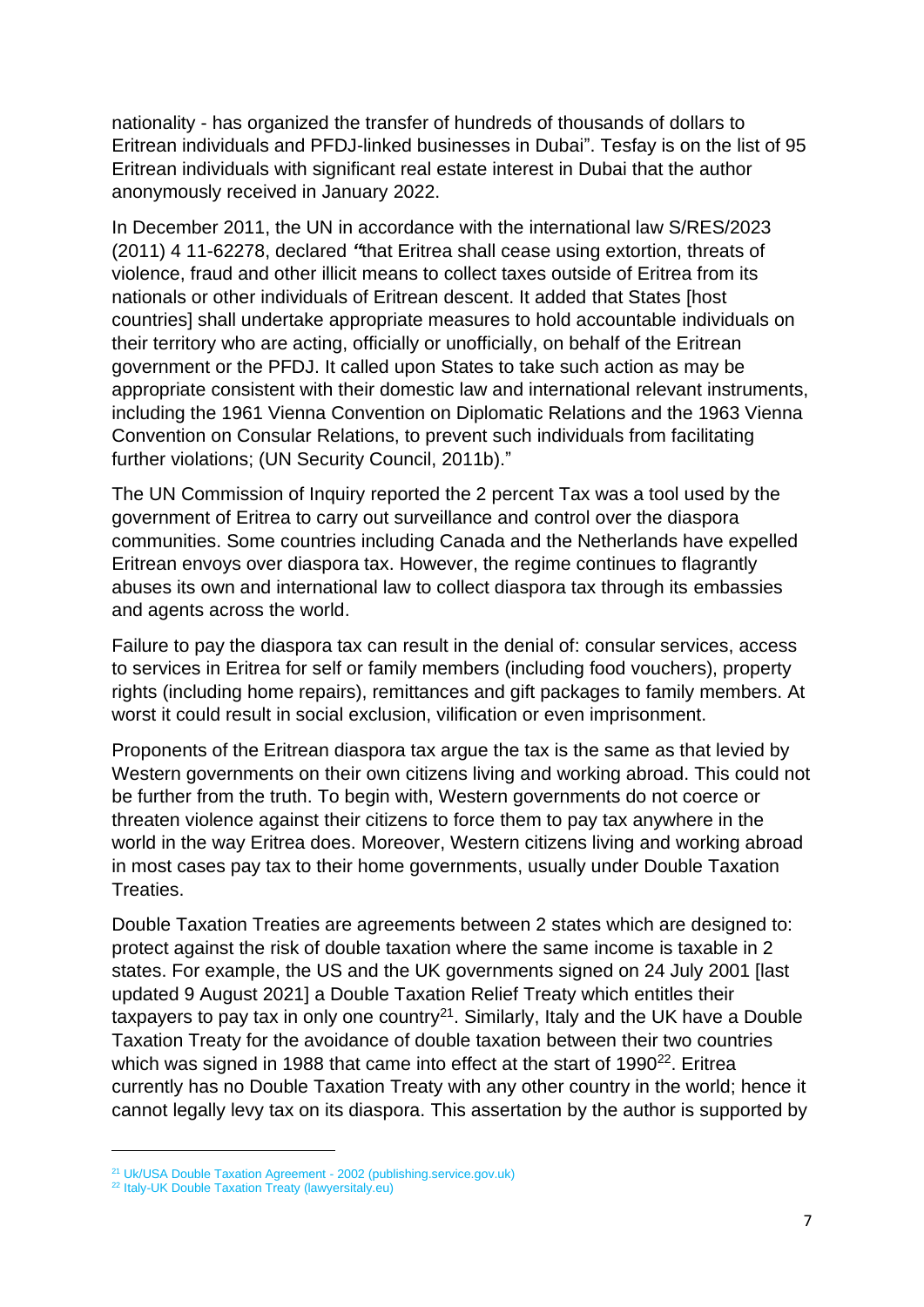Michael Rubin, an Enterprise scholar, who states "the American [Western] analogy is simply inaccurate. The U.S. negotiates double taxation treaties with various governments. That the Eritrean regime will threaten the family members of its nationals abroad to compel diaspora tax payments likewise places it firmly in the camp not of the U.S. but rather of North Korea, Turkmenistan, or, in the past, Moammar Gadhafi's Libya or Saddam Hussein's Iraq."<sup>23</sup>

### *No other viable economic sector in Eritrea*

Apart from the 3 economic sectors noted above, Eritrea has minuscule fishery activities despite its 1,200 km Red Sea Coast and a number of populous landlocked neighbouring countries to which it could market its fish produce. Eritrean ports stand idle and decaying. There are almost no tourists and diaspora visits have declined steadily due to lack of amenities, restrictions and human rights abuses at the hands of the security services.

Manufacturing is virtually non-existent in today's Eritrea, which has been systematically and deliberately destroyed or neglected into state of disrepair by the regime. The once vibrant private sector, which was the envy of neighbouring counties, has been decimated by the President. The "private sector" now comprises of the self-employed workers in village farms, market stalls, bars/restaurants or corner shops dotted in towns and cities around the country. It is next to impossible for the self-employed to access hard currency and the transactions are carried out almost exclusively in Nakfa, which are rigidly controlled by the regime.

# *The overall state of Eritrea's finances*

Eritrea struggles to attract inward investment due to corruption, excessive foreign and local currency controls, low-skilled workforce drained by mass migration and delipidated infrastructure. Foreign direct investment in 2020 was a meagre \$74 million (2019:  $$67$  million)<sup>24</sup>. There is also an endemic and systematic human rights abuses and indefinite slave-like national service in the country. As a result, Eritrea remains one of the world's most difficult places to do business, ranking second last (before Somalia) out of 190 countries in the 2020 Doing Business report published by the World Bank (same ranking as in 2019) $25$ .

According to the FCDO factsheet dataset published in October 2021<sup>26</sup> show the following stats:

| √ GDP                                | \$2.1 billion |
|--------------------------------------|---------------|
| $\checkmark$ GDP per capita          | \$587.70      |
| $\checkmark$ Inflation               | 4.8%          |
| $\checkmark$ Current account balance | 10.9% of GDP  |
| √ Debt                               | 184.9% of GDP |

<sup>&</sup>lt;sup>23</sup> [https://www.washingtonexaminer.com/opinion/the-state-department-can-and-should-stop-eritreas-illegal-diaspora-tax-in-the](https://www.washingtonexaminer.com/opinion/the-state-department-can-and-should-stop-eritreas-illegal-diaspora-tax-in-the-us)[us](https://www.washingtonexaminer.com/opinion/the-state-department-can-and-should-stop-eritreas-illegal-diaspora-tax-in-the-us)

<sup>&</sup>lt;sup>24</sup> Investing in Eritrea - [International Trade Portal International Trade Portal \(lloydsbanktrade.com\).](https://www.lloydsbanktrade.com/en/market-potential/eritrea/investing)

<sup>&</sup>lt;sup>25</sup> [Doing Business 2020](https://www.doingbusiness.org/en/reports/global-reports/doing-business-2020)

<sup>&</sup>lt;sup>26</sup> [Factsheets Dataset \(publishing.service.gov.uk\)](https://assets.publishing.service.gov.uk/government/uploads/system/uploads/attachment_data/file/1036483/Eritrea_economic_factsheet_2021.pdf)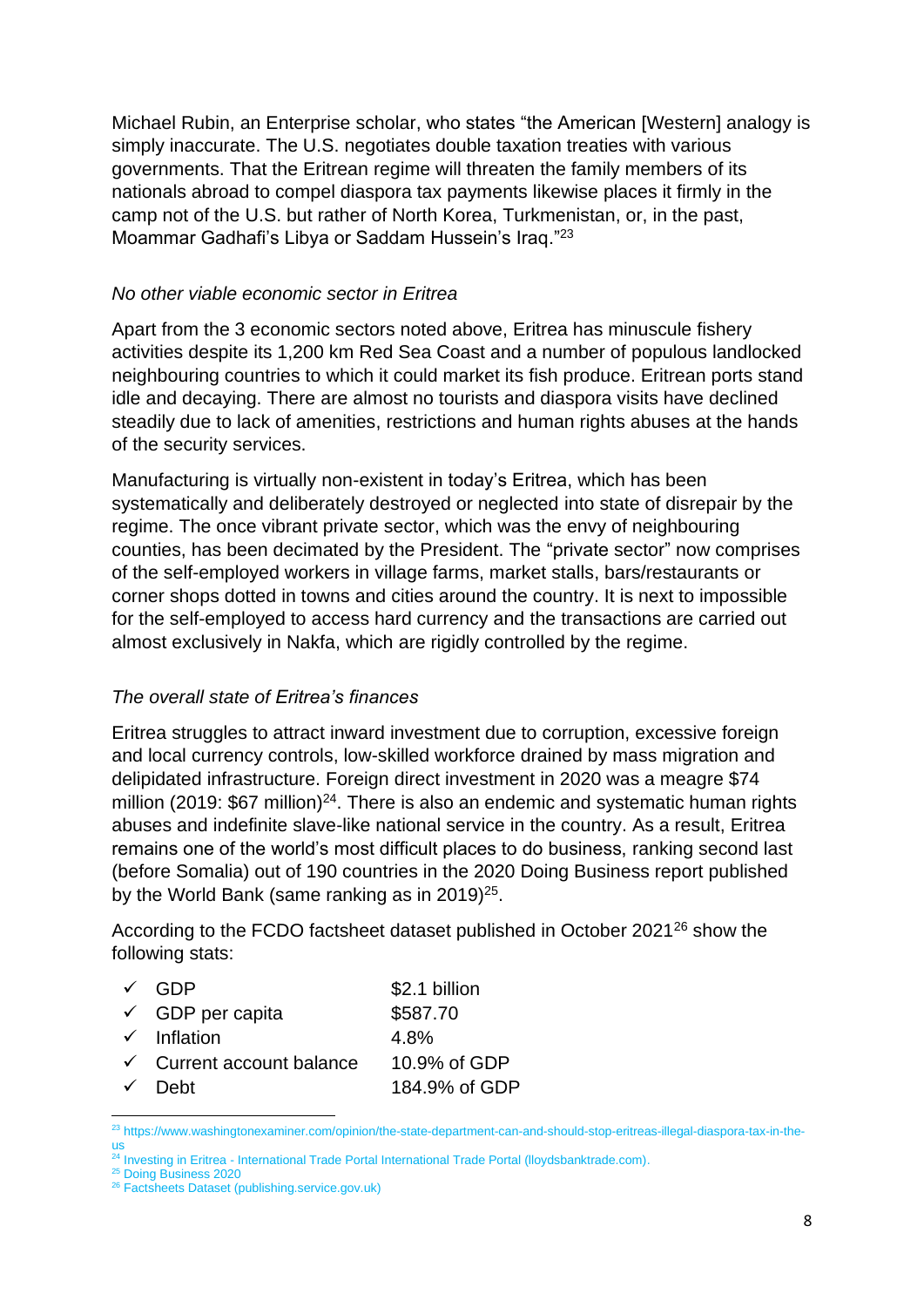| $\checkmark$ Govt revenue   | 31.4% of GDP                              |
|-----------------------------|-------------------------------------------|
| $\checkmark$ Govt spend     | 36.4% of GDP                              |
| $\checkmark$ Deficit        | 5% of GDP                                 |
| $\checkmark$ Forex Reserves | \$200 million [approx. 1.25 months cover] |

In 2020 Eritrea was affected by locust swarms and the COVID–19 pandemic which hampered economic activities. As a result, GDP declined by 0.6 percent compared to prior year. COVID affected supply chains working hours and travel. The fiscal deficit widened by 5 per cent of GDP in 2020, compared with a deficit of 1.6 per cent in 2019.

The amount of debt Eritrea owes is significant in relation to its small economy: US\$ 3.9 billion<sup>27</sup> in 2020. This equates to 184.9 percent of the national GDP, making the country one of the most debt-ridden nations in the world. This is likely to worsen as the country borrows even more money (mostly from the Chinese) to finance its war efforts in Tigray.

Today, Eritrea is almost always near the bottom of international social and economic indicators. The Human Development Index (HDI) for 2019<sup>28</sup> ranked Eritrea in 0.434, which is below the average of 0.504 for countries in the low human development group and below the average for countries in Sub-Saharan Africa. In 2019, Eritrea was ranked at 182 out of 189 countries in terms of HDI. Poverty remained high at 69 percent in 2019 with the majority of the population facing significant challenges in food security.

In the early post-independence years, President Isaias promised to transform Eritrea's economy into the "Singapore of Africa" or "Switzerland of Africa" depending on his erratic and childlike mood. Instead, the country today is widely labelled as the "North Korea of Africa". The Eritrean economy is on its knees and the country is one of the fastest emptying nations, producing one of the largest number of refugees per capita in the world year-on-year over the last decade.<sup>29</sup>

In a televised interview<sup>30</sup> President Isaias gave to the nation in February 2021, which was subsequently translated by the author from Tigrinya in to English<sup>31</sup>, he said "there is no economic or trade problem in this country but the way we think has been the root cause of our difficulties. Nobody can say our economy is an economy. What economy? It is a hand to mouth economy." On COVID-19, he adds "to say COVID has had a negative impact on our economy is an exaggeration because we had no economy in the first place. This is why I say there has not been any business in Eritrea that has been interrupted or closed down because of COVID. Which ones? None, because they did not exist in the first place. Our economic capability currently is zero but we have big ideas and policies for a sustainable solution."

<sup>&</sup>lt;sup>27</sup> Figure extrapolated by the author

<sup>&</sup>lt;sup>28</sup> [Eritrea Human Development Index \(HDI\) for 2019 -](https://www.bing.com/search?q=Eritrea+Human+Development+Index+%28HDI%29+for+2019+&qs=n&form=QBRE&sp=-1&pq=eritrea+human+development+index+%28hdi%29+for+2019+&sc=5-47&sk=&cvid=EAB8DD014F2C4D9FA3DC5D6CB711BC2C) Search (bing.com)

<sup>29</sup> <https://www.theguardian.com/world/2010/dec/08/wikileaks-eritrea-president-asaias-afwerki> and http://www.afrol.com/articles/37033

<sup>30</sup> <https://asenatv.com/a-complete-english-translation-of-isaias-afwerkis-eritrean-tv-interview-17-february-2021/>

<sup>31</sup> [A complete English translation of Isaias Afwerki's Eritrean TV Interview, 17 February 2021 -](https://eritreahub.org/a-complete-english-translation-of-isaias-afwerkis-eritrean-tv-interview-17-february-2021) Eritrea Hub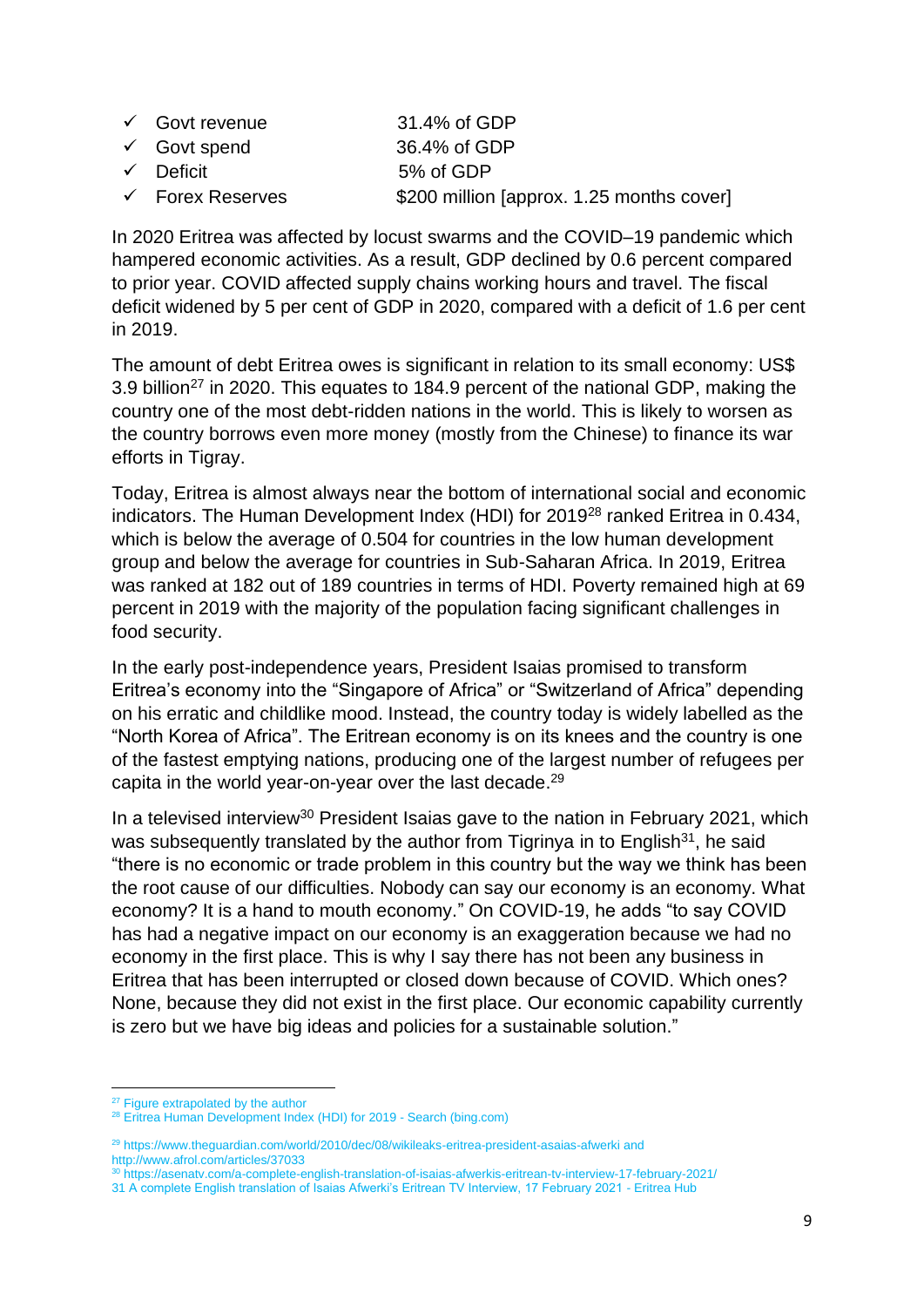The President further reiterated these economic calamities in a speech he apparently gave to a selected group of army officers and cadres in a town South of Asmara (on the road from the capital to Massawa) in September 2020. He said "the country had to accept that it has a small and not very viable economy and a long Red Sea coast, which Eritrea cannot patrol on its own. Hence it is imperative to think of some sort of union with Ethiopia, at least in terms of economic co-operation and maritime security".<sup>32</sup>

The President is delusional and shameless. He fails to accept that the Eritrean economic calamity happened in his 30-year watch, which he has transformed a relatively prosperous, developing country into an economic wasteland. It's no wonder a neighbouring country foreign minister said "this man is a lunatic" and another added "all of Africa is fed up with him".<sup>33</sup>

# **1.2 Corruption**

Eritrea's economic woes are the direct result of endemic, systematic and rampant corruption as will be explained in the paragraphs that follow. Corruption is at the heart of the regime in Asmara, which in turn deters foreign direct investments from international entities and Eritrean diasporas alike.

The government and its proponents claim Eritrea has zero tolerance for the crime<sup>34</sup> and experiences little corruption<sup>35</sup>. However, international data such as the Corruption Index paints a different picture. According to the Corruption Perceptions Index, Eritrea score ranged between 18/100 and 25/100, averaging 21/100 in the period from 2012 to 2020<sup>36</sup>, where the average score for the least corrupt country (Denmark) is 89/100. The corruption trend in Eritrea over the period has worsened rather than improve.

In 2011, the UN Somalia/Eritrea Monitoring Group (SMEG)<sup>37</sup> reported that "Essentially, Eritrea manages two parallel economies: a formal economic sphere ostensibly managed by the State, and an opaque, largely offshore financial system controlled by elements of the ruling party and their supporters."<sup>38</sup> The first part of the economy managed by the State is almost exclusively a "cash economy" which is used by the population and government departments to run services. In 2015, the government issued new Nakfa (ERN)<sup>39</sup> notes pegged at a fixed US \$ 1 to 15 ERN, and restricted the amount its citizens can withdraw from the bank to ERN 5000 (\$330) per month<sup>40</sup>. There are no ATMs (automated cash withdrawal machines) in Eritrea<sup>41</sup>, a facility that has become increasingly common in the region, including

<sup>&</sup>lt;sup>32</sup> ["Eritrean troops to be integrated into Ethiopian army and talks on Federation to commence soon" -](https://eritreahub.org/eritrean-troops-to-be-integrated-into-ethiopian-army-and-talks-on-federation-to-commence-soon-report) report - Eritrea Hub

<sup>&</sup>lt;sup>33</sup> Personal communication with the author

<sup>34</sup> [http://www.shabait.com/news/local-news/25314-eritreas-anti-corruption-experience-speech-by-mr-hagos-gebrehiwet-head-of](http://www.shabait.com/news/local-news/25314-eritreas-anti-corruption-experience-speech-by-mr-hagos-gebrehiwet-head-of-economic-affairs-of-the-pfdj-at-the-world-political-parties-meeting-in-beijing-the-peoples-republic-of-china)[economic-affairs-of-the-pfdj-at-the-world-political-parties-meeting-in-beijing-the-peoples-republic-of-china](http://www.shabait.com/news/local-news/25314-eritreas-anti-corruption-experience-speech-by-mr-hagos-gebrehiwet-head-of-economic-affairs-of-the-pfdj-at-the-world-political-parties-meeting-in-beijing-the-peoples-republic-of-china)

<sup>35</sup> <https://www.globalsecurity.org/military/world/eritrea/corruption.htm>

<sup>&</sup>lt;sup>36</sup> [Corruption Perceptions Index -](https://en.wikipedia.org/wiki/Corruption_Perceptions_Index#Rankings) Wikipedia

<sup>37</sup> S/2011/433 - E - [S/2011/433 -Desktop \(undocs.org\)](https://www.undocs.org/S/2011/433) page 85, paras 315-317

<sup>38</sup> Report of the Monitoring Group on Somalia and Eritrea pursuant to Security Council resolution 1916 (2010), 2011,

S/2011/433, paragraph 378

<sup>&</sup>lt;sup>39</sup> [Eritrea Issued Legal Notice to Regulate New Currency! | Mdre-Bahri \(wordpress.com\)](https://mdrebahri.wordpress.com/2015/11/06/eritrea-issued-legal-notice-to-regulate-new-currency/)

<sup>&</sup>lt;sup>40</sup> Eritrea - [where ATMs are unknown and Sim cards are like gold dust -](https://www.bbc.co.uk/news/world-africa-49727573) BBC News

<sup>41</sup> ATMS in Eritrea - [Search \(bing.com\)](https://www.bing.com/search?q=ATMS+in+Eritrea&form=ANNTH1&refig=b40c796af540441cba26f46bc4ce9663)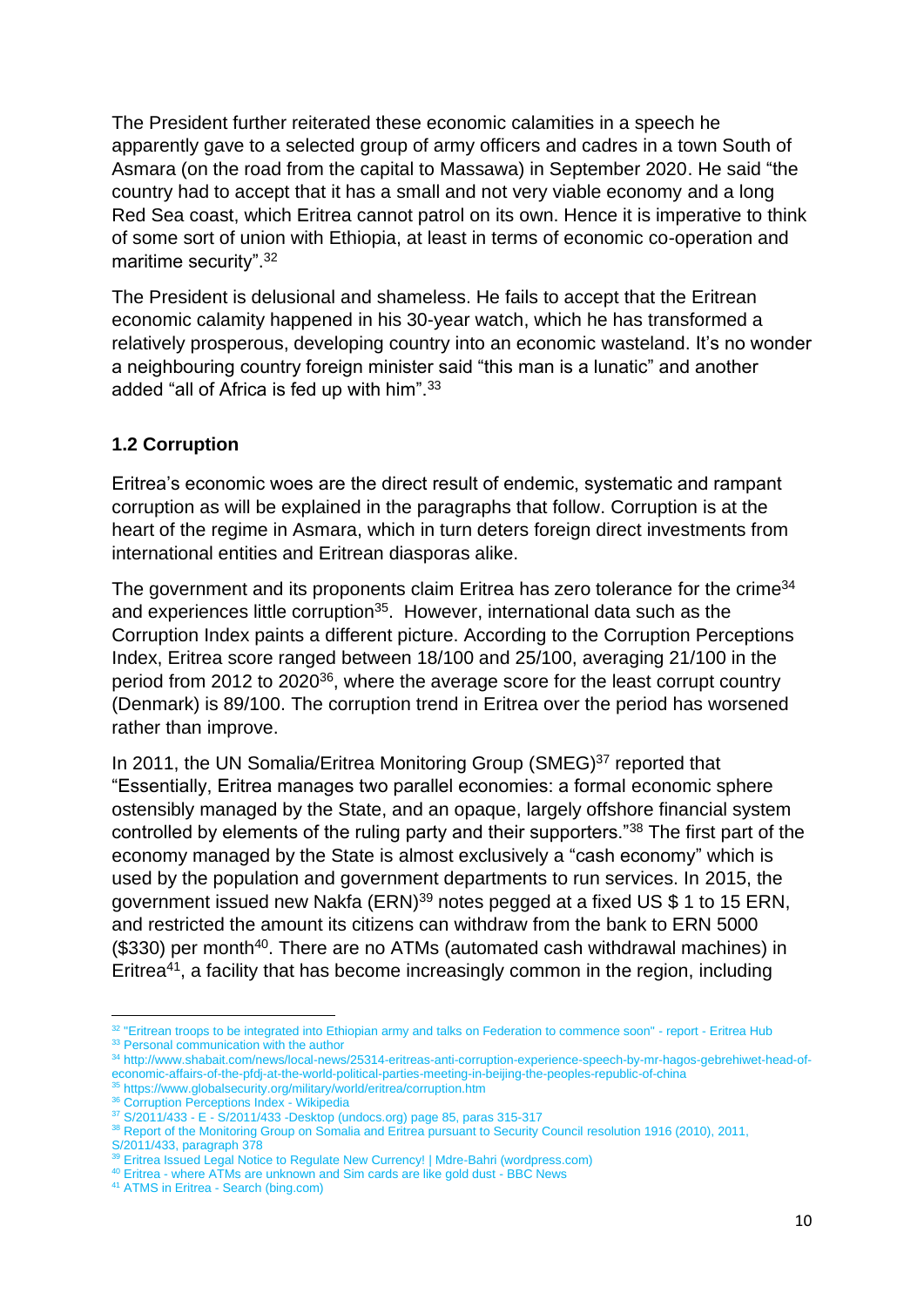across the border in Tigray, Ethiopia. There are no card transactions in the country, be they credit or debit cards. Carrying hard currency, unless a member of the ruling elite or a visiting member of the diaspora, is not permissible. The cash economy is rigidly controlled by the regime and any breach can result in an indefinite imprisonment, without the due process of the law, or worse.

The second sphere i.e., the opaque economy, is conducted almost exclusively in hard currency and largely through offshore bank accounts to carry out the government's illicit activities or to procure essential commodities such as fuel. This "off balance sheet" economy is under the absolute control of the President.

There are about three dozen party-owned enterprises in the country that are involved in all sectors of the economy; ranging from construction to import and export, agriculture, manufacturing, transport, communication and financial services. These entities are organized under the Hidri Trust Fund and run by Hagos Ghebrehiwet, aka 'Kisha' [moneybags], PFDJ's head of economic affairs who is also the de facto finance minister and a close confidant of the President. As reported by the UN Commission of Inquiry (2016) "Only the President and three members of his inner circle, alone and with no [other] oversight, run state finances<sup>42</sup>. One important and undisputed source of revenue is proceeds from mining operations owned jointly by the Eritrean state and a transnational corporation."<sup>43</sup> Despite this closed network, some specific and damaging details of corruption by the inner circle and their associates have emerged over the years.

# *i. UN Security Council Somalia/Eritrea Monitoring Group (SEMG)*

In 2011, the SEMG identified Eritrean businessman in Kenya, Uganda, Rwanda, Burundi and Southern Sudan linked with millions of dollars collected by the Eritrean embassy in Nairobi. These illicit funds being used to support the Eritrean government's activities, including human rights violations. The SEMG recommended travel restrictions against those involved as deterrent and thereby removing this lucrative financial stream for the Eritrean government.

# ii. *South Sudan (The Sentry Report)<sup>44</sup>*

In October 2019, *The Sentry* investigators reported Eritrean businessmen own hundreds of companies in South Sudan. Eritrean traders in South Sudan have been awarded contracts between 2012 and the present worth hundreds of millions of dollars. Besides being involved in import and export, Eritreans own several hotels in Juba, as well as power and construction companies.

For example, "The Sentry reports that out of the US\$ 922 million letter of credit programme in South Sudan, US\$ 57 million was contracted to companies registered to a certain Ghebremeskel Tesfamariam Ghidey (Gebre) [a major property investor

<sup>42</sup> [A\\_HRC\\_32\\_CRP.1\\_read-only.pdf \(ohchr.org\)](https://www.ohchr.org/Documents/HRBodies/HRCouncil/CoIEritrea/A_HRC_32_CRP.1_read-only.pdf) page 17, para 154

<sup>43</sup> United Nations, Detailed Findings of the Commission of Inquiry on Human Rights in Eritrea, June 2016,

<sup>44</sup> [https://eritrea-focus.org/how-eritrea-rips-off-south-sudan/\)](https://eritrea-focus.org/how-eritrea-rips-off-south-sudan/). and [Breaking Investigative Report: International Profiteers Looted](https://thesentry.org/2019/09/19/3044/breaking-investigative-report-international-profiteers-looted-billions-south-sudan/)  [Billions from South Sudan -](https://thesentry.org/2019/09/19/3044/breaking-investigative-report-international-profiteers-looted-billions-south-sudan/) The Sentry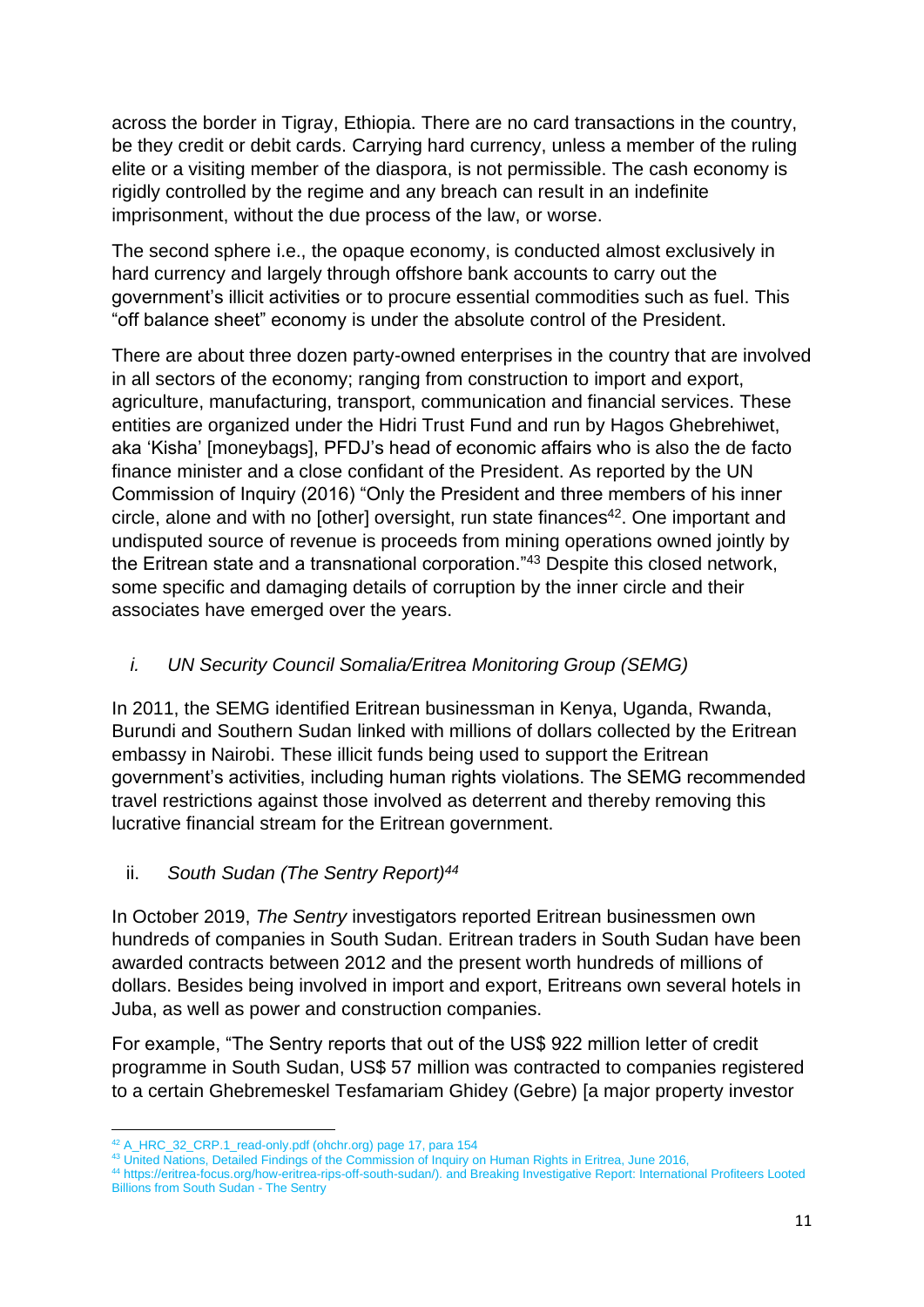in Dubai]<sup>45</sup>. The money borrowed mainly from the National Bank of Qatar was meant for emergency food and other essential consumables. There is no evidence that any of the contracted companies delivered the promised goods. Reportedly, Gebre is affiliated with Eritrea's ruling party and has been mentioned in the UN Monitoring Group on Somalia and Eritrea as one of the recipients of "illicit funds" originating from the USA<sup>46</sup>.

Sources in Eritrea indicate that following the Comprehensive Peace Agreement between northern and southern Sudanese, contract deals were made between the Government of South Sudan under John Garang and the Eritrean Government for PFDJ construction companies to take part in infrastructure construction in the new country. The contracts estimated at US\$ 1.3 billion were cancelled by Salva Kiir's new administration following the accidental death of John Garang. By then Eritrea had already invested US\$ 33 million in machinery and other materials and had some construction companies (e.g., the party owned Segen) and personnel on the ground, which became a major issue of contention between the two governments and personally between Isaias and Kiir".

# *iii. Human Trafficking*

The UN Human Rights Inquiry on Eritrea  $(2017)^{47}$  reported that Eritrean army officials were involved in human trafficking. One of these is General Tekle Kiflai (Manjus) who then controlled the smuggling across the western border with Sudan. Manjus is reported to be one of richest army officers in the country, second only to General Filipos Woldeyohannes, the army Chief of Staff and a member of the President's inner circle. According to Eritrea's former Deputy Minister of Finance, Kubrom Dafla Hasabay "[all of] the money doesn't stop with Manjus but it goes all the way up to the President."

General Filipos was sanctioned by the US government in November 2021.

# *iv. World Bank – Aid money misappropriated by corrupt government official*

According to the World Bank (February 2020), Eritrea is one of the top corrupt countries in the world where foreign aid is diverted to individual offshore accounts in large amounts, especially when compared to GDP. The report was prepared by the World Bank Policy Research and is contained in Working Paper 9150.<sup>48</sup>

This report examined whether there is a visible and verifiable correlation between receipt of foreign aid from the World Bank by certain countries, and money flows from these countries to foreign banks. A correlation means corrupt elites are

<sup>45</sup> Based on information the author received in Jan 2022 from anonymous source that lists Gebre along with other 94 individuals of Eritrean extraction with significant real estate investments in Dubai.

<sup>46</sup> [https://eritrea-focus.org/how-eritrea-rips-off-south-sudan/\)](https://eritrea-focus.org/how-eritrea-rips-off-south-sudan/).

<sup>47</sup> [https://www.theguardian.com/world/2012/jul/17/eritrean-regime-arms-human-trafficking;](https://www.theguardian.com/world/2012/jul/17/eritrean-regime-arms-human-trafficking) 

<https://d2071andvip0wj.cloudfront.net/eritrea-ending-the-exodus.pdf>

<sup>48</sup> Jørgen Juel Andersen, Niels Johannesen, Bob Rijkers , World Bank, Policy Research Working Paper 9150, Elite Capture of Foreign Aid Evidence from Offshore Bank Accounts, February 2020

https://documents1.worldbank.org/curated/en/493201582052636710/pdf/Elite-Capture-of-Foreign-Aid-Evidence-from-Offshore-Bank-Accounts.pdf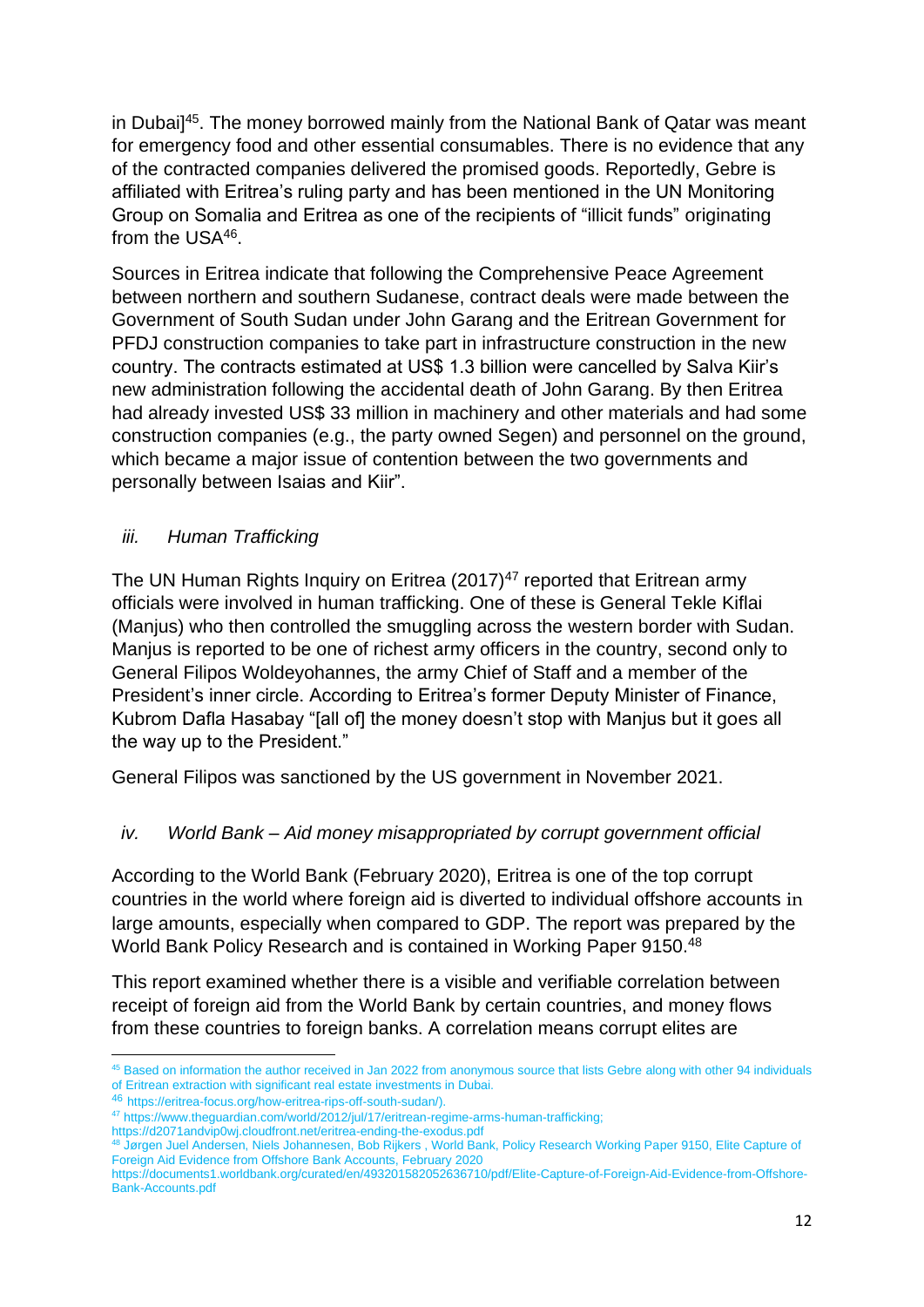capturing the aid and pocketing it rather than using it to develop their nation. This research found that in a quarter when a country received aid equivalent to 1 percent of GDP, its deposits in havens/offshore accounts increase by 3.4 percent relative to a country receiving no aid. In Eritrea, World Bank aid flows account for 3.2 percent of the annual GDP, the nation has 8 known deposit accounts in foreign bank 'havens,' and it showed a 2.29 percent quarterly growth rate in deposits to foreign accounts when aid is paid by the World Bank.<sup>49</sup>

The World Bank report demonstrates aid money given for the development of the country (Eritrea) and the wellbeing of the people is being siphoned off to offshore bank accounts by corrupt Eritrean government officials for their own personal gain and/or to prop-up the authoritarian regime.

It is unfathomable why the World Bank cannot stipulate mandatory monitoring and reporting mechanisms to ensure its foreign aid is used for its intended purposes. In this regard and following the publication of its February 2020 report, Eritrea Focus in partnership with other organisations submitted such a proposal to the World Bank but received no reply<sup>50</sup>.

v. HSBC

When the whistle-blower, Hervé Falciani, exposed the secret accounts in HSBC's Swiss private banking arm in 2015, Eritrea was among the top four African countries with the largest dollar deposits,  $$699$  million<sup>51</sup>. In addition, a single Eritrean client appeared to have \$ 695.2 million deposited, making it HSBC's biggest single client in Africa, (International Consortium of Investigative Journalists 2015). The dollar accounts appeared to be under the names of individuals domiciled in Asmara. Given the level of control the Eritrean Government has on all aspects of economic life in the country, it is widely assumed that the deposit is related to party-controlled funds. The government has not made any official attempts to identify the account holder and the source of the money or deny the report<sup>52</sup>.

President Afwerki and his inner circle maintain accounts separate from the official government bank account. Ghebreselassi Kidane Habte [then aged 37]<sup>53</sup> deposited more than USD \$106 million in the bank while Hassan Abdalla Bashir, the "Banker" [then aged 24] deposited more than USD \$209 million. Their collective secret deposit at the HSBC exceeds USD \$315 million<sup>54</sup>. There has been no attempt to explain their extraordinary wealth.

vi. Qatar's National Bank

<sup>49</sup> Ibid. Table 1, page 23

<sup>50</sup> https://eritreahub.org/open-letter-to-the-president-of-the-world-bank-eritrean-government-corruption

<sup>51</sup> [Exposed: The Africans named in the HSBC Swiss Leaks -](https://mg.co.za/article/2015-02-13-exposed-the-africans-named-in-the-hsbc-swiss-leaks/) The Mail & Guardian (mg.co.za)

<sup>&</sup>lt;sup>52</sup> <https://www.tesfanews.net/eritreans-stash-us-695-2-million-in-swiss-accounts/>

<sup>53</sup> https://www.facebook.com/EritreanPresss/photos/the-name-of-eritreans-who-deposited-millions-in-swiss-hsbc-bankin-1981 hassan-ab/337608809765053/

<sup>54</sup> [https://erena.org/32-un-identified-eritreans-reported-to-be-owners-of-a-combined-over-half-billion-us-dollars-in-hsbc-bank-in](https://erena.org/32-un-identified-eritreans-reported-to-be-owners-of-a-combined-over-half-billion-us-dollars-in-hsbc-bank-in-switzerland/)[switzerland/](https://erena.org/32-un-identified-eritreans-reported-to-be-owners-of-a-combined-over-half-billion-us-dollars-in-hsbc-bank-in-switzerland/)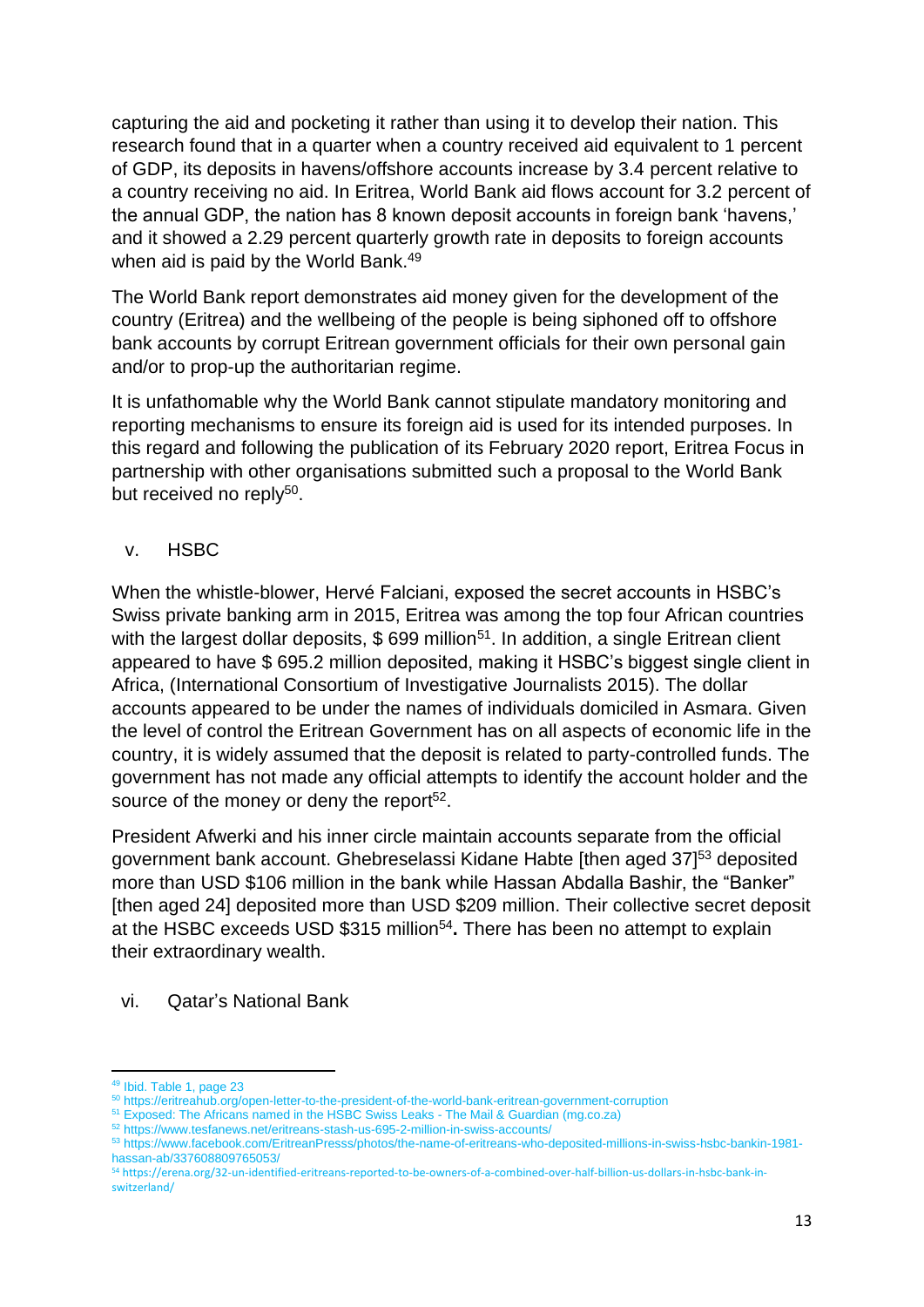In August 2021, Qatar National Bank asked a Washington, D.C. court to order Eritrea to pay about \$300 million of debt after the country refused to respond to two lawsuits<sup>55</sup>. Eritrea borrowed \$200 million from Qatar in 2009/2010 and only returned \$45 million of the amount in May 2012. In 2018, the Qatar bank took legal action in the UK and in 2019 a judged ordered Eritrea to pay its lender, Qatar Bank, \$254 million, including interest accrued. Eritrea stopped responding to lawyers. This prompted Qatar Bank to request a judgement from a US Federal court.

Qatar Bank said in its court filing that staff at the Eritrean embassy in London even locked one of the Bank's lawyers in the diplomatic [Embassy] building until he agreed to leave without handing the court documents to officials. Another representative was apparently "physically assaulted" by a receptionist who threw the court papers onto the pavement outside the Embassy's building. A British judge [perhaps fearing the worst] subsequently allowed the documents to be sent via email or post.

In August 2021, the US Federal court ordered Eritrea to pay the debt and the court's decision enables Qatar Bank to identify and seize Eritrea's overseas assets. The whole Qatar Bank episode would be laughable, if it was not true. It demonstrates the typical characteristics of the regime in Asmara.

It is no wonder Eritrea has been consistently identified as highly corrupt by Transparency International, and was ranked the 21st most corrupt nation in the world in 2020 $56$  (the same ranking as 2019).<sup>57</sup> Furthermore, the 2017 Natural Resource Governance Index, which measures the governance standards of developing countries' extractive industries, ranks Eritrea in 89<sup>th</sup> place- last- and the country's state-owned mining company is categorised as the worst governed state enterprise.<sup>58</sup>

The above are some of many examples that unequivocally demonstrate Eritrea, under its self-appointed President for life, is one of the most fraudulent and corrupt nations<sup>59</sup> on earth. The Eritrean people have been denied their human rights to live under the rule of law and enjoy the democracy they fought so hard to establish. They have also been denied their economic and social development rights under Article 8 of the constitution: "The State shall strive to create opportunities to ensure the fulfilment of citizens' rights to social justice and economic development and to fulfil their material and spiritual needs".

There is no question about it: Eritrea is and has become a mafia state $60$  under the dictatorial and brutal regime of President Isaias.

<sup>55</sup> <https://www.dohanews.co/qnb-asks-us-court-to-order-eritrea-to-pay-300-million-debt/>

<sup>56</sup> https://www.transparency.org/en/countries/eritrea

<sup>&</sup>lt;sup>57</sup> Corruption Perceptions Index 2019 Results," Transparency International, available at:

[https://www.transparency.org/files/content/pages/2019\\_CPI\\_Report\\_EN.pdf](https://www.transparency.org/files/content/pages/2019_CPI_Report_EN.pdf) [accessed 6 June 2020].

<sup>58</sup> National Resource Governance Institute, *2017 Resource Governance Index,* 12 July 2017, available at:

<https://resourcegovernance.org/analysis-tools/publications/2017-resource-governance-index> [accessed 11 June 2020]. 59 [The Eritrean Mafia Thriving in Juba \(asmarino.com\)](https://asmarino.com/eyewitness-account/1077-the-eritrean-mafia-in-juba)

<sup>60</sup> [\(PDF\) Eritrea: a mafia state | Martin Plaut -](https://www.academia.edu/34565932/Eritrea_a_mafia_state) Academia.edu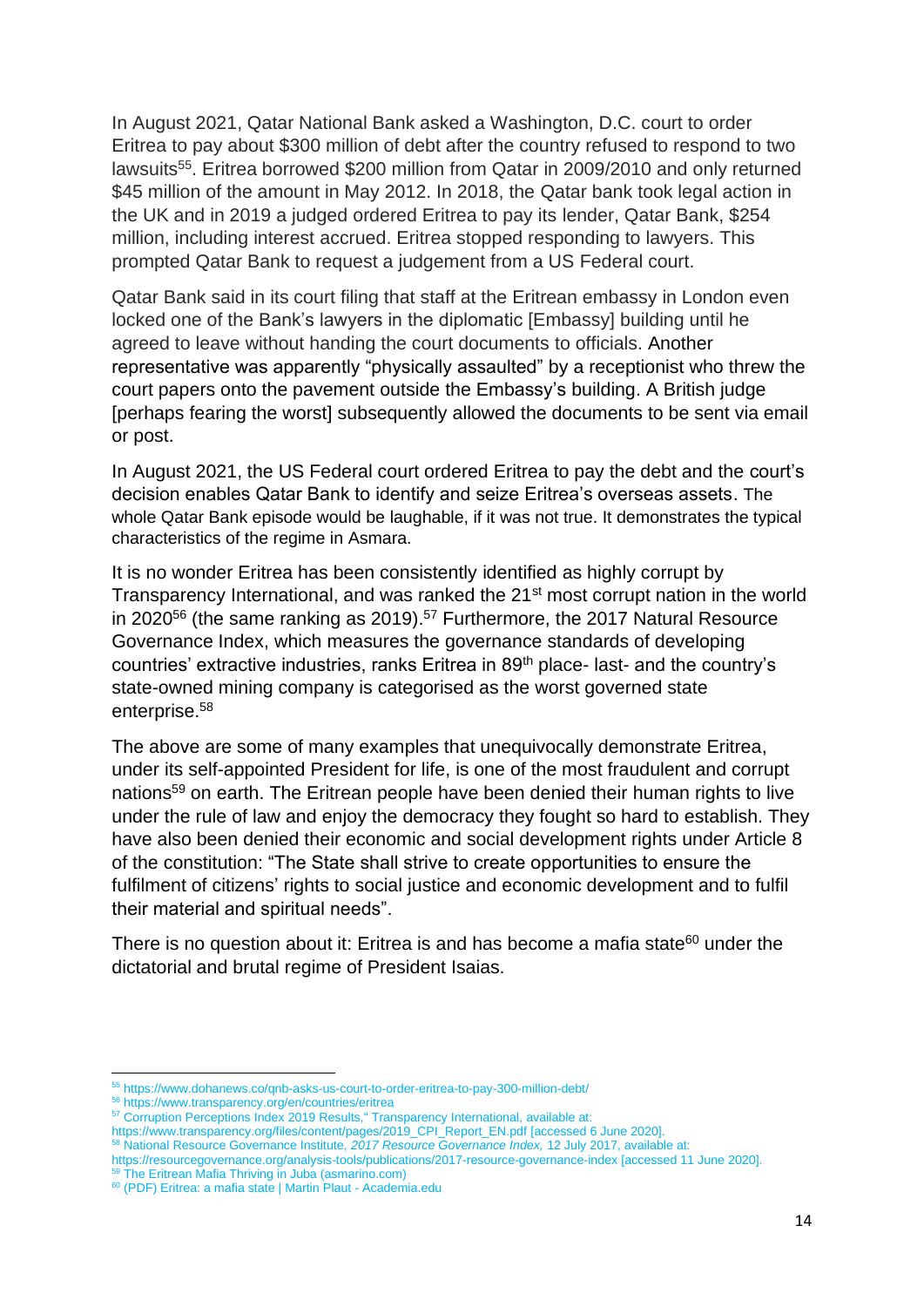# **1.3 United Nations Commission of Inquiry (COI)**

In 2014, the United Nations established a Commission of Inquiry on Human Rights in Eritrea (COI), with a mission "to investigate systematic, widespread and gross violations of human rights in Eritrea with a view to ensuring full accountability".

Eritrea has been under the one-man rule of President Isaias since its independence. According to a World Bank report (2020) Eritrea "is one of, if not the most, repressive nations on the African continent, and is a repetitive perpetrator of human rights violations<sup>"61</sup>. The Asmara regime commits grotesque human rights violations on its own citizens. Some of these inhumane violations include:

- ➢ Absence of freedom of speech and expression, and targeting of journalists;
- ➢ Harassment and mass imprisonment of religious groups, and closures of houses of worship;
- $\triangleright$  Banned opposition parties and civic societies;
- $\triangleright$  Enforced disappearance, torture, other inhumane acts, including extrajudicial executions;
- ➢ Arbitrary and indefinite detention in overcrowded prisons with no access to legal representation;
- $\triangleright$  Enslavement in an open-ended mandatory national service at the age of 17, and sometimes 15, where conscripts are paid meagre wages and endure unbearable working conditions;
- $\triangleright$  Endemic and systemic rape and other sexual abuses by army officers and others;
- $\triangleright$  Forced to fight in foreign wars, including in the Tigray conflict;

The COI has had three Special Rapporteur since its inception; Ms. Sheila B. Keetharuth (2014 – 2017), Ms. Daniela Kravetz (2018 – 2019) and the current Special Rapporteur, Dr. Mohamed Abdelsalam Babiker, who was appointed in 2020. All three Special Rapporteurs were denied access to the country by the Eritrean government although Ms Keetharuth was able to meet the Eritrean Ambassador to the UK and Republic of Ireland in London in January 2017. Accordingly, all the COI reports were based on testimonials gathered outside the country and information collated from human right groups, experts, diplomats, media reports, members of the Eritrean diaspora and others.

To date, and since June 2015, the COI Special Repporteurs have submitted annual reports<sup>62</sup> to the UN Human Rights Council in Geneve and their mandate routinely

<sup>&</sup>lt;sup>61</sup> Jørgen Juel Andersen, Niels Johannesen, Bob Rijkers, World Bank, Policy Research Working Paper 9150, Elite Capture of Foreign Aid Evidence from Offshore Bank Accounts, February 2020 [https://documents1.worldbank.org/curated/en/493201582052636710/pdf/Elite-Capture-of-Foreign-Aid-Evidence-from-Offshore-](https://documents1.worldbank.org/curated/en/493201582052636710/pdf/Elite-Capture-of-Foreign-Aid-Evidence-from-Offshore-Bank-Accounts.pdf)

[Bank-Accounts.pdf](https://documents1.worldbank.org/curated/en/493201582052636710/pdf/Elite-Capture-of-Foreign-Aid-Evidence-from-Offshore-Bank-Accounts.pdf)

<sup>62</sup> <http://www.ohchr.org/EN/HRBodies/HRC/CoIEritrea/Pages/ReportCoIEritrea.aspx>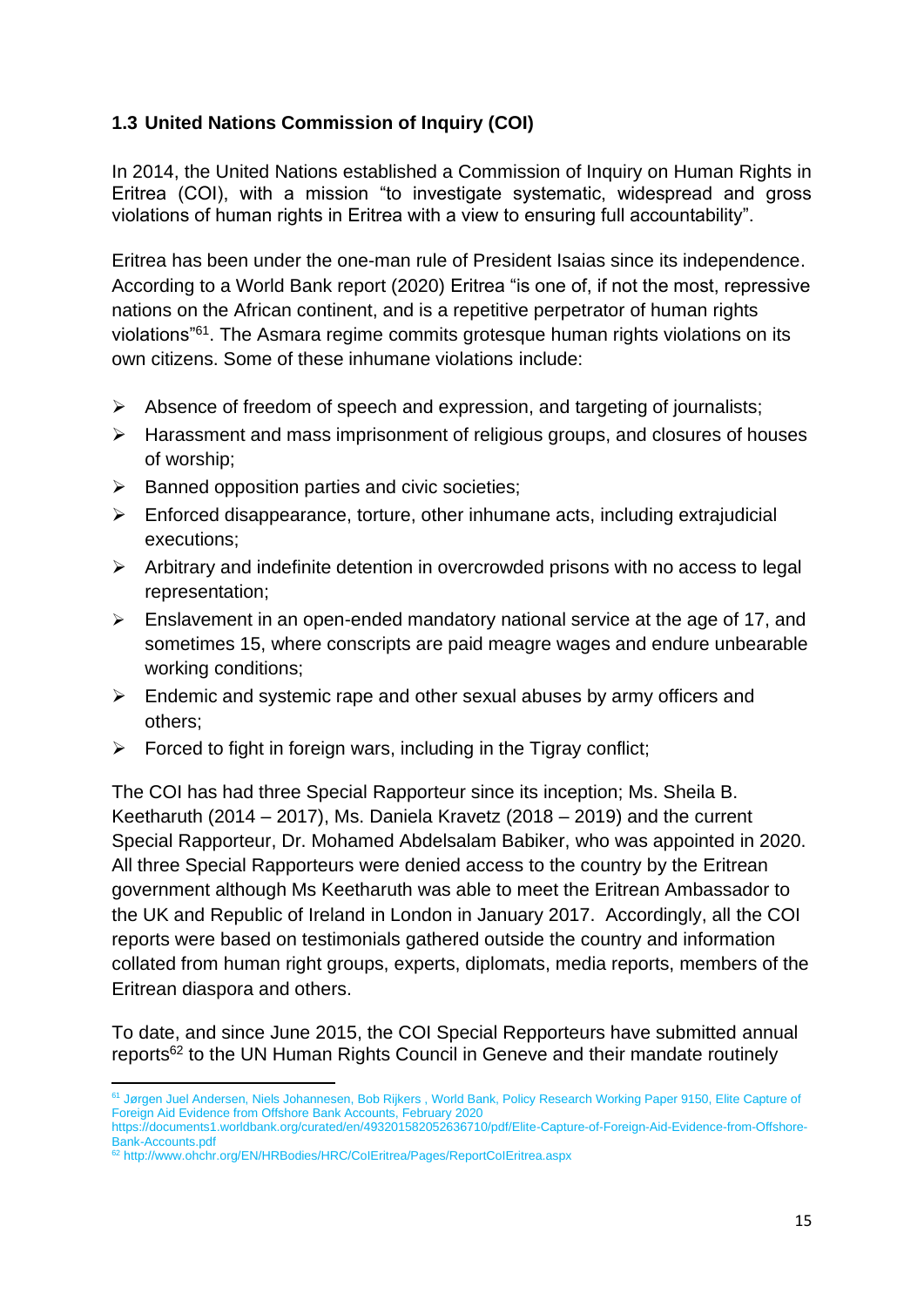extended for an additional 12 months, with the next report due in June 2022. Each of these reports contain common themes of gross human rights abuses in Eritrea and the reports have become predictable in their contents by the international community and human rights activists. The findings of the seven COI reports so far can be summarised as follows:

- The constitution of 1997 has never been implemented, and that the judiciary is not independent;
- Systematic, widespread and gross human rights violations have been and are being committed by the government of Eritrea and that there is no accountability for them (A/HRC/29/42, paragraph 66);
- The violations in the areas of extrajudicial executions, torture (including sexual torture), national service and forced labour may constitute crimes against humanity (A/HRC/29/42, paragraph 66);
- The PFDJ, the ruling party in Eritrea, has held on to power by progressively dismantling or refraining from implementing reforms aimed at establishing democracy and the rule of law" (A/HRC/29/42, paragraph 67);
- The PFDJ has established a system by which an extraordinary number of individuals have the power to spy on Eritreans and conduct investigations and arrests often without observing the law (A/HRC/29/42, paragraph 67);
- Eritreans are unable to move at will, to express themselves freely, to practice their religion without undue influence, to enjoy unrestricted access to information or to have the liberty to assemble and associate (A/HRC/29/42, paragraph 71). It notes the government's use of enforced disappearances and extrajudicial executions to prevent the rise of any opposing views;
- Arbitrary detention is ubiquitous in Eritrea, and raised explicit concern about the number of officials misusing the power of arrest (A/HRC/29/42, paragraph 73);
- The practice of keeping detainees in incommunicado detention or in isolation with total disregard for international standards is widespread (A/HRC/29/42, paragraph 73) - and are routinely subject to forms of ill-treatment that, in many cases, amount to torture (A/HRC/29/42, paragraph 74); and
- The duration of national service is indefinite; its conditions violate international standards and conscripts are severely underpaid. As such, it is an institution where slavery-like practices take place, COI (A/HRC/29/42, paragraph 77).
- The use of forced labour is so prevalent in Eritrea that all sectors of the economy rely on it, and all Eritreans are likely to be subject to it at some stage in their lives, from which the government profits (A/HRC/29/42, paragraph 78).

In June 2016 and subsequent reports, the COI reported it had "reasonable grounds to believe that crimes against humanity, namely: enslavement, imprisonment, enforced disappearance, torture, other inhumane acts, persecution, rape and murder, have been committed in Eritrea since 1991 (A/HRC/32/47, paragraph 59).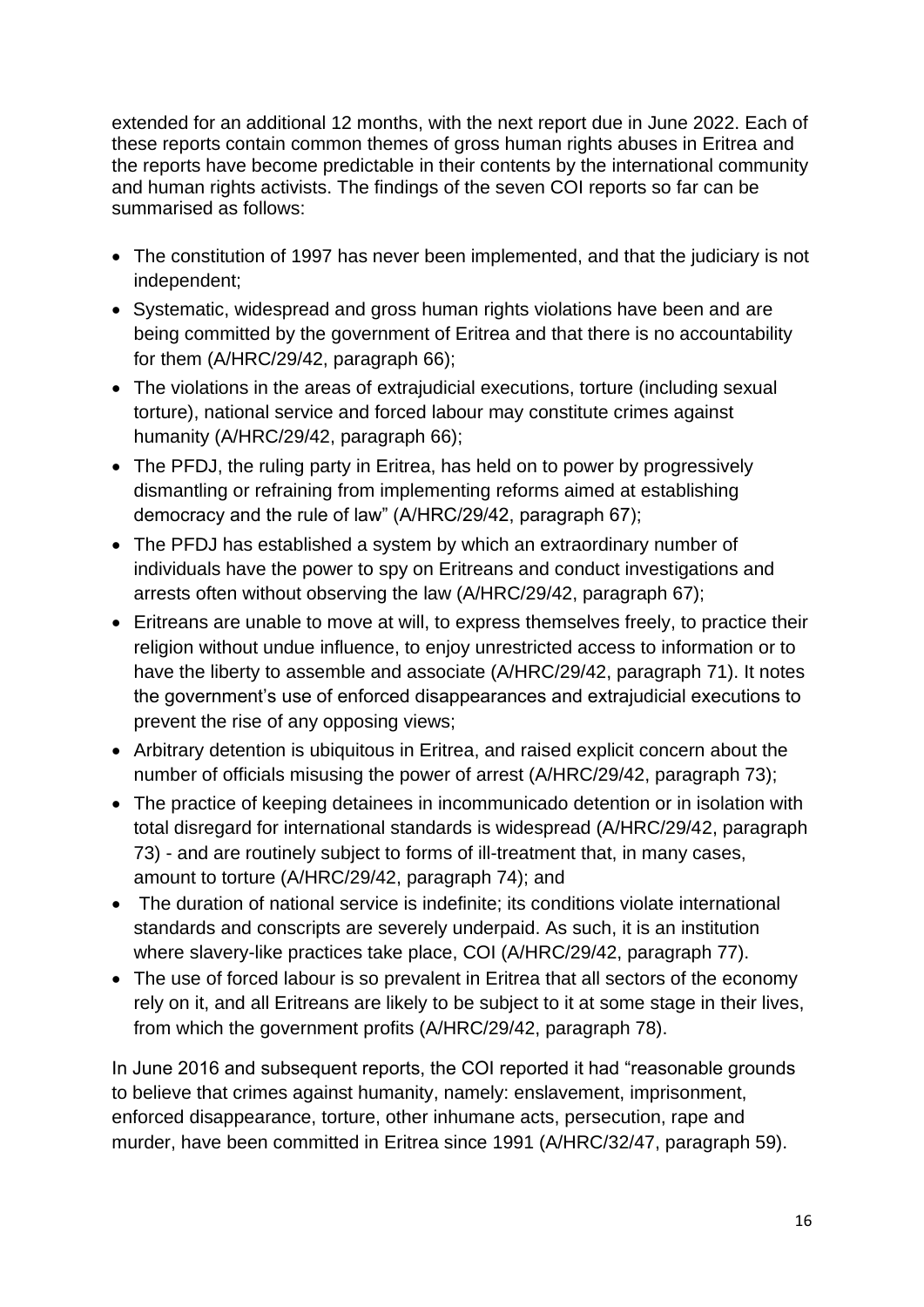In his June 2021 report<sup>63</sup> to the UN Human Rights Council, Dr Babiker, asked, in addition to highlighting the above findings, for accountability for the alleged serious human rights violations committed by Eritrean army in Tigray, including abduction and forced return of Eritrean refugees. The Special Rapporteur urged international organizations and business enterprises to avoid financing projects in Eritrea "that may potentially violate or have an adverse impact on human rights". Page 7, para 26.

There is always, without exception, an outcry from the international community, including the UN, each year these COI reports are released repeating the same human rights abuses year after year, and the mandate extended by the UN for another year. No concert action has ever been taken against Eritrea for flagrantly ignoring the COI recommendations and its international obligations. It makes a mockery of the COI and impossible to fathom the purpose of the COI for human rights groups and the Eritrean people.

The UN and the international communities' inaction encourages the regime in Asmara to carry out even more grotesque atrocities on its own people and now in the region with impunity, setting a bad precedent to other bad actors in the continent and beyond.

# **1.4 The Eritrea/Ethiopia War Pact**

When asked by Reuters in May 2008 about Eritrea normalisation relations with Ethiopia, President Isaias incoherently remarked "It's too late. It could have been mended a long time ago without going and resorting to this unnecessary war ... If you can be an angel or someone like Christ, maybe."

In September 2018, over two years before the start of the Tigray war in November 2020, President Isaias and PM Abiy met with the then President of Tigray, Debertsion. President Isaias asked Debretesion: "why are you preparing for war?" Debretesion apparently replied "it won't happen". Isaias follows up this engagement in a televised interview<sup>64</sup> he gave in February 2021 in which he says, after listening what Debertesion had to say "we started to carefully study the situation and to make our own preparations [for war]." Adding "the TPLF seemed concerned about potential attacks from the South and Eritrea in the North."

President Isaias and PM Abiy were therefore preparing for war just over two months after signing the agreement and over two years before the start of the Tigray war, thus making the agreement a war pact against the Tigrayans rather than a peace agreement between Eritrea and Ethiopia.

# *The genesis of the war pact*

It must be recalled that the Eritrean government unashamedly blamed Ethiopia and the international community for all its problems and refused to take any responsibility

<sup>63</sup> G2110621 - [Special Rap -](file:///C:/Users/habte/OneDrive/Documents/Eritrea%20Focus/UN%20Reports/G2110621%20-%20Special%20Rap%20-%20June%2021.pdf) June 21.pdf

<sup>&</sup>lt;sup>64</sup> [A complete English translation of Isaias Afwerki's Eritrean TV Interview, 17 February 2021 –](https://asenatv.com/a-complete-english-translation-of-isaias-afwerkis-eritrean-tv-interview-17-february-2021/) ASENA TV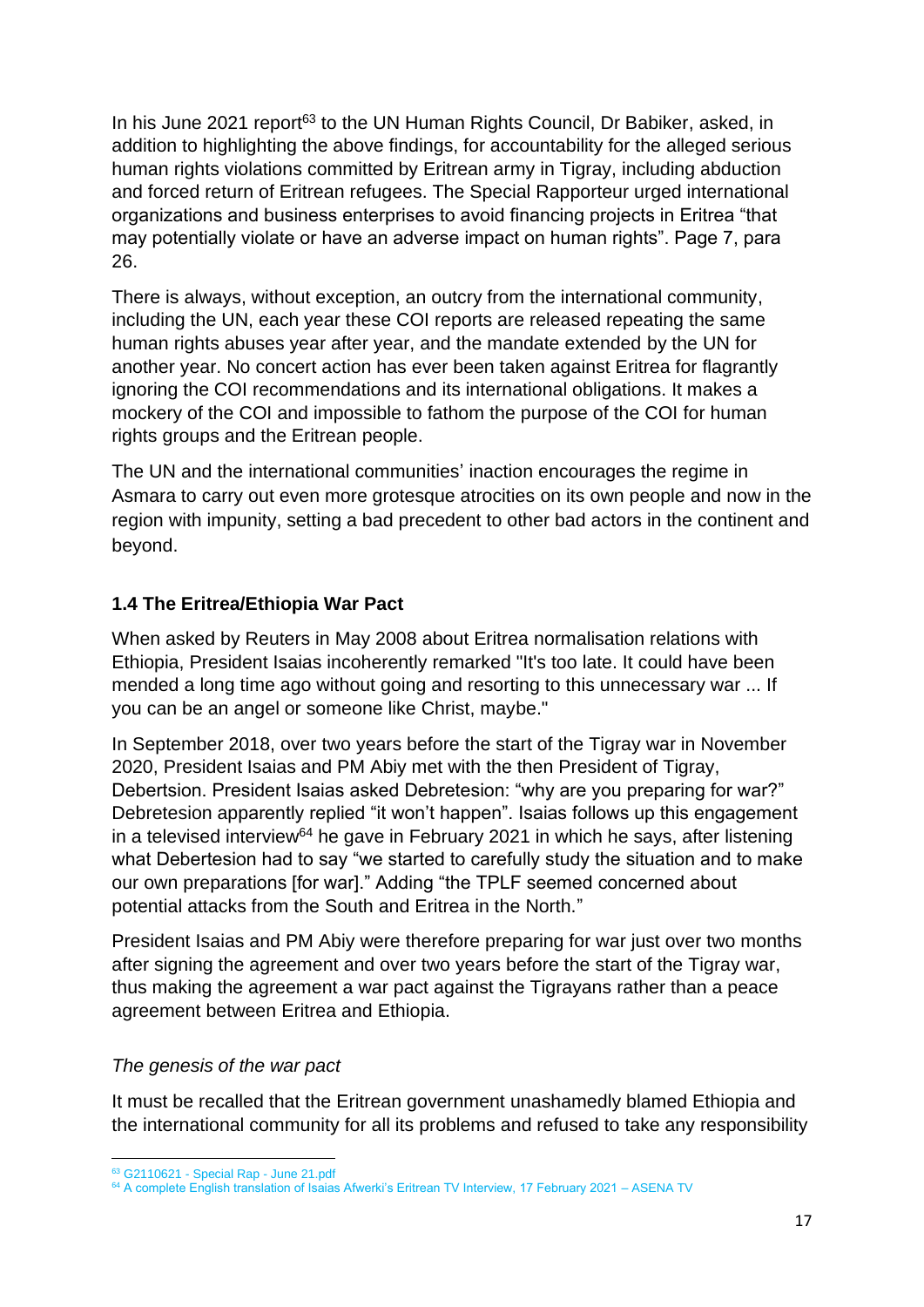for the economic collapse and international isolation of the country. In its African Commission on Human and People's Rights report (2017)<sup>65</sup>, the Eritrean government blamed its failures on "the border war with Ethiopia and the subsequent ongoing existential threat against Eritrea". This threat was used as an excuse to subject the Eritrean people to grotesque human rights abuses for almost two decades leading up to the agreement between the two countries in 2018.

Prime Minister Abiy Ahmed was elected on 2 April 2018. Within 64 days of his election, on 5 June, he waved an olive branch to the Eritrean government declaring Ethiopia's full acceptance of the 2002 Ethiopia–Eritrea Boundary Commission ruling, without preconditions<sup>66</sup>. The two countries had fought an all-out war around the border town of Badame between 1998 and 2000 in which approximately 100,000 lives were lost, no one knows the exact numbers.

The announcement caught the Eritrean Authorities off-guard. When contacted by Reuters on the day of the announcement, Eritrea's Information Minister Yemane Gebremeskel said he had not yet seen the Ethiopian government's statement, so could not immediately comment. A day later, he tweeted "Our position is crystal clear and has been so for 16 years". Nevertheless, the agreement was signed on 9 July 2018. Following the signing of the agreement, PM Abiy Ahmed said "Now there is no border between Ethiopia and Eritrea.<sup>67</sup> That borderline has gone today...love is greater than modern weapons. War is not an option for the people of Eritrea and Ethiopia. What we need now is love."<sup>68</sup> He was loudly applauded by the audience for his remarks, including President Isaias who stood next to him.

#### *The so called "peace agreement" welcomed around the world*

**UNSC<sup>69</sup>**: The Security Council in a statement said "this represents a historic and significant development with far-reaching positive consequences for the Horn of Africa and beyond". It added that members "stand ready to support Eritrea and Ethiopia in their implementation of the Joint Declaration."

**African Union<sup>70</sup>**: The chairperson of the AU praised the two leaders for "choosing the courageous path of reconciliation, in the interest of their people, the region and Africa as a whole." He further remarked the agreement between Eritrea and Ethiopia is "a milestone in Africa's efforts to silence the guns by 2020".

**European Union<sup>71</sup>**: "The signing of the Joint Declaration of Peace and Friendship represents an historic and courageous move by Eritrean President Isaias Afewerki and Ethiopian Prime Minister Abiy Ahmed, and paves the way for enhanced regional

<sup>&</sup>lt;sup>65</sup> [Africa-Charter-Eritrea-Report.pdf \(eritreahub.org\)](https://eritreahub.org/wp-content/uploads/2018/02/Africa-Charter-Eritrea-Report.pdf) Pursuant to Article 62, African Charter on Human and Peoples' Rights <sup>66</sup> [Ethiopia says will 'fully accept, implement' 2000 deal with Eritrea | Reuters](https://www.reuters.com/article/us-ethiopia-eritrea-agreement-idUSKCN1J12GC) [announced it would fully accept and implement -](https://www.bing.com/search?q=announced+it+would+fully+accept+and+implement&cvid=c24b76a9b5444c6999d1a8c5f7c9f04c&aqs=edge..69i57.1431j0j1&pglt=43&FORM=ANNTA1&PC=HCTS) [Search \(bing.com\)](https://www.bing.com/search?q=announced+it+would+fully+accept+and+implement&cvid=c24b76a9b5444c6999d1a8c5f7c9f04c&aqs=edge..69i57.1431j0j1&pglt=43&FORM=ANNTA1&PC=HCTS)

<sup>67</sup> [Explained: What did Nobel Peace winner Abiy Ahmed do to end 20-year-old Ethiopia-Eritrea war? | Explained News,The](https://indianexpress.com/article/explained/explained-abiy-ahmed-ali-2019-nobel-peace-prize-ethiopia-eritrea-war-6064369/)  [Indian Express](https://indianexpress.com/article/explained/explained-abiy-ahmed-ali-2019-nobel-peace-prize-ethiopia-eritrea-war-6064369/)

<sup>&</sup>lt;sup>88</sup> [After making peace, Ethiopia and Eritrea now focus on development | Africa Renewal \(un.org\)](https://www.un.org/africarenewal/magazine/december-2018-march-2019/after-making-peace-ethiopia-and-eritrea-now-focus-development)

<sup>69</sup> Security Council Press Statement on Signing of Joint Declaration of Peace and Friendship between Eritrea and Ethiopia on 9 [July 2018 | Meetings Coverage and Press Releases](https://www.un.org/press/en/2018/sc13416.doc.htm)

<sup>70</sup> [Statement of the Chairperson of African Union Commission on the relations between Eritrea and Ethiopia | African Union](https://au.int/en/pressreleases/20180620/statement-chairperson-african-union-commission-relations-between-eritrea-and)  [\(au.int\)](https://au.int/en/pressreleases/20180620/statement-chairperson-african-union-commission-relations-between-eritrea-and)

<sup>71</sup> [2018 Eritrea–Ethiopia summit -](https://en.wikipedia.org/wiki/2018_Eritrea%E2%80%93Ethiopia_summit#Reactions) Wikipedia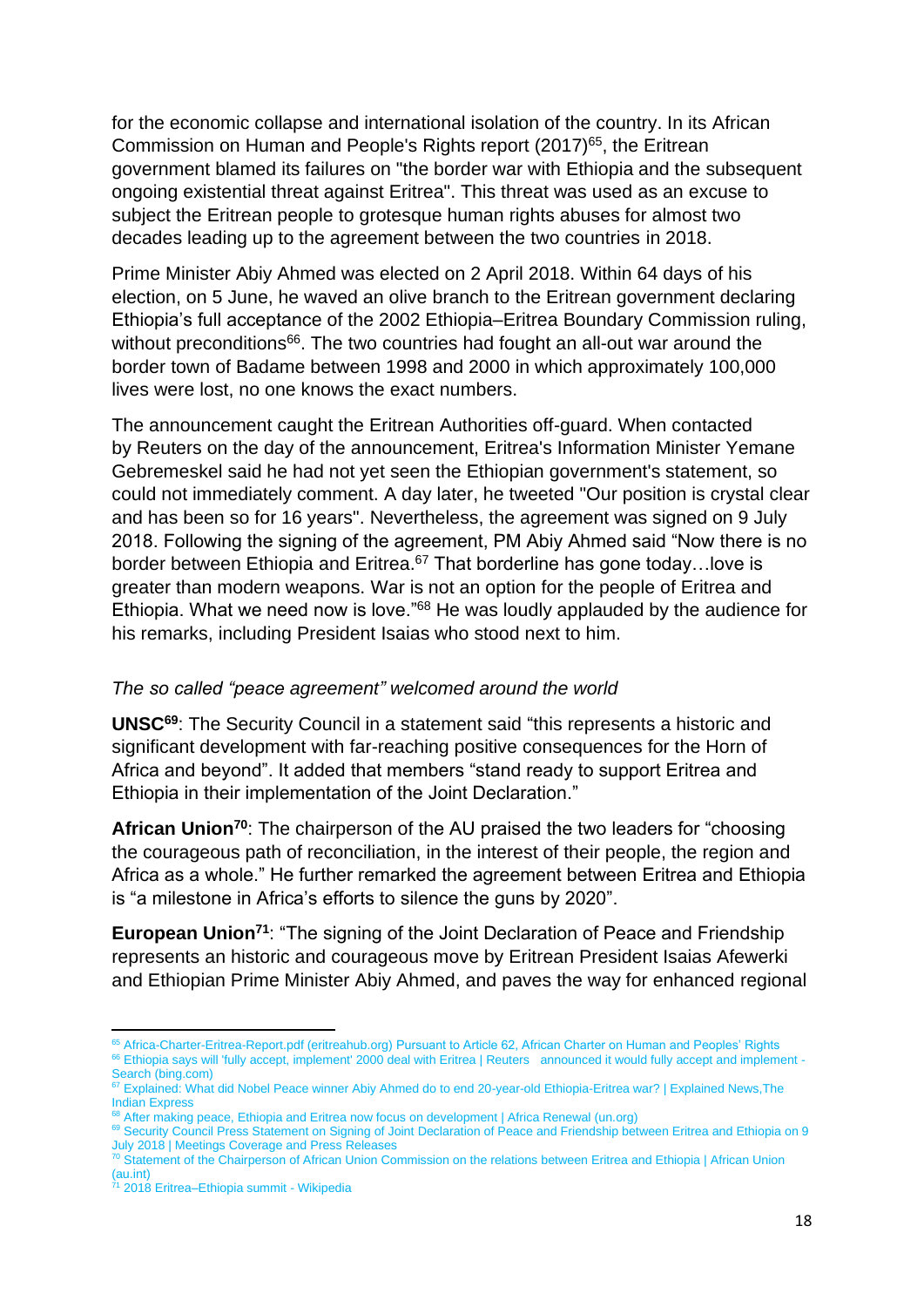cooperation and stability in the Horn of Africa." It added, the EU stands ready to mobilize the support needed ….".

**United States<sup>72</sup>**: Said "We commend Prime Minister Abiy of Ethiopia and President Isaias of Eritrea for courageously leading their citizens towards peace, prosperity, and political reform. The normalization of relations and the adoption of the Joint Declaration of Peace and Friendship between Eritrea and Ethiopia will provide their peoples with the opportunity to focus on shared aspirations for closer political, economic, and social ties. The United States stands ready to support this process  $\ldots$ ".

**United Kingdom<sup>73</sup>**: Said "Prime Minister Abiy and President Isaias have taken a momentous step towards building a lasting peace between Ethiopia and Eritrea"

The exact contents of the "peace agreement" remain a mystery for both the Eritrean and Ethiopian peoples. Nevertheless, the announcement was welcomed by a significant majority of the Eritrean people both in the country and in diaspora with minor opposition from the residents of the border town of Tsorena and Irobs. In Asmara thousands danced on the street in jubilation and Eritreans in diaspora celebrated to welcome the start of the new relation between the two countries.

In Ethiopia, various events were held to celebrate the mystery peace accord in which the two leaders held hands and blew kisses to the crowds. At one such event President Isaias and PM Abiy even exchanged rings in what has been subsequently dubbed as the "first gay marriage in Africa". The border between Ethiopia and Eritrea opened and flights between Addis and Asmara resumed enabling citizens of both countries to see their loved ones for the first time in two decades.

At country level, the UN sanctions imposed as a result of Eritrea's dealings with Djibouti and its support for Al Shabaab (extremists' group) in Somalia, were declared "likely to become obsolete"<sup>74</sup> by the UN Secretary General, Antonio Guterres. The UN sanctions were formally lifted in November 2018**,** President Isaias' achieving one of his objectives**,** hence removing his isolation from the international community which he so desperately desired for many years despite his outwardly denial.

#### *PM Abiy Nobel Peace Prize Award*

On 10 December 2019 (exactly 11 months before he declared war on Tigray), PM Abiy was awarded the Nobel Peace Prize by the Norwegian Nobel Committee apparently to "embolden him to make further reforms in his country".<sup>75</sup> The award looked premature then, undeserved now and akin to awarding full marks to students before they actually sit their examinations.

In his award ceremony in Oslo, PM Abiy roared to the delight of his hosts making comments that have since transpired hollow and deceitful.He said "War is the

<sup>72</sup> [2018 Eritrea–Ethiopia summit -](https://en.wikipedia.org/wiki/2018_Eritrea%E2%80%93Ethiopia_summit#Reactions) Wikipedia

<sup>73</sup> [2018 Eritrea–Ethiopia summit -](https://en.wikipedia.org/wiki/2018_Eritrea%E2%80%93Ethiopia_summit#Reactions) Wikipedia

<sup>74</sup> [UN chief says sanctions on Eritrea likely to become obsolete -](https://english.ahram.org.eg/NewsContent/2/10/306554/World/Africa/UN-chief-says-sanctions-on-Eritrea-likely-to-becom.aspx) Africa - World - Ahram Online

<sup>&</sup>lt;sup>75</sup> [Nobel Peace Prize should encourage Abiy on reform path -](https://african.business/2019/10/economy/nobel-peace-prize-should-encourage-abiy-on-reform-path/) African Business and Abiy's reforms embolden Ethiopian regionalists - [African Business](https://african.business/2019/08/economy/abiys-reforms-embolden-ethiopian-regionalists/)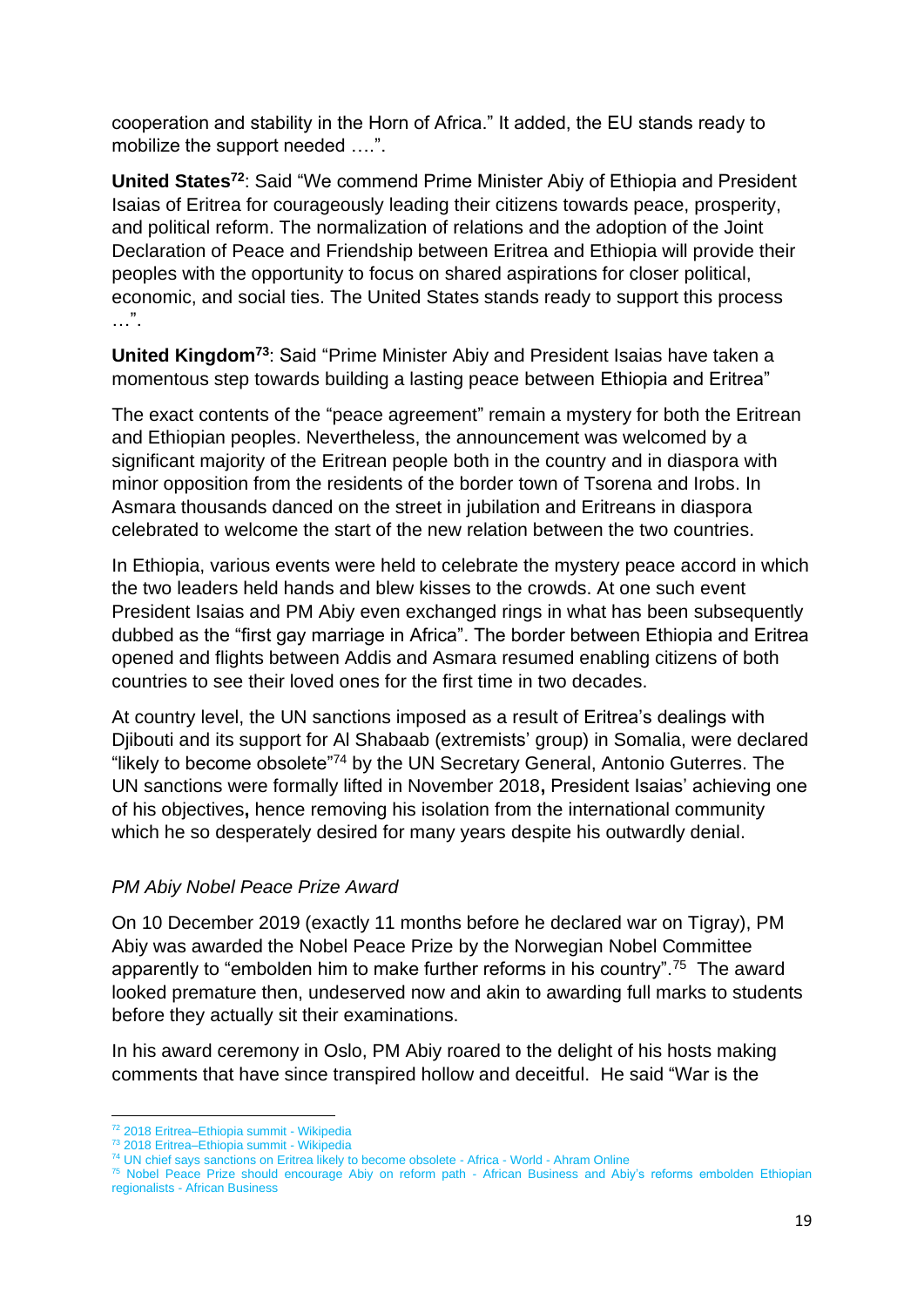epitome of hell for all involved and I know because I was there". <sup>76</sup> This while he was in the middle of planning a catastrophic war in Tigray. Furthermore, he said "he accepts the award on behalf of Africans and citizens of the world for whom the dream of peace has often turned into a nightmare of war". This was the time when the AU was proactively campaigning to "silence guns in Africa by 2020".

PM Abiy declared war on Tigray in November 2020 causing the death of tens of thousands of civilians and displacement of millions of people.

On 1 December 2020, Eritrea Focus wrote to the Nobel Committee<sup>77</sup> asking them to rescind the 2019 Nobel Peace Prize from Prime Minister Abiy because of his "failure to secure a comprehensive peace with Eritrea and to bring peace to his own country—the promise of which was the explicit reason the Nobel Committee gave for the award." Eritrea Focus received no reply.

In July 2021, Ms Hebret Berhe, a prominent former Eritrean Ambassador to Scandinavia and a brave woman who fought courageously for the independence of her country for a quarter of a century, wrote to the Nobel Committee**<sup>78</sup>** asking them to withdraw the prize awarded to PM Abiy. That request, along with many others, failed on the deaf ears of the Norwegian Noble Committee.

The most the Norwegian Nobel Committee has done so far is to call on all parties "to end the escalating violence and to solve disagreements and conflicts by peaceful means"<sup>79</sup>. The Committee has refused to revoke PM Abiy's award. This leaves a lasting and ugly stain on the Nobel Committee, especially since November 2021 when PM Abiy said "he was going to the warfront to lead his troops". A peace laureate turned a warlord.

#### *The peace agreement that transpired to be a war pact*

Within months of the peace agreement the borders between Eritrea and Ethiopia closed once again without any explanation from either government. The actual reason (s) remain unknown to this day, as are the terms of the peace arrangement. The people of Ethiopia and Eritrea have not seen any tangible benefits from the peace agreement - there is no trade and the border between the two countries remains unmarked. The only link between the two countries is by intermittent flights that are out of bounds and unaffordable for most of the peoples.

The ending of the "no peace, no war" between Ethiopia and Eritrea that seemed to bring the 20-year-old stalemate was welcomed by the people. However, the peace negotiations between the two countries did not involve the key stakeholder, the Tigrayans (TPLF), whose territory borders the disputed area. The TPLF were rightly concerned by PM Abiy's insistence to resolve the border dispute with Eritrea without involving them. PM Abiy could not involve the TPLF even if he wanted to (although

<sup>76</sup> [PM Abiy Ahmed Becomes First Ethiopian to Receive Nobel Prize at Tadias Magazine](http://www.tadias.com/12/10/2019/the-nobel-peace-prize-award-ceremony-watch-live/) – full transcript of Abiy's acceptance speech. In hindsight it has proved to be fake speech.<br>
<sup>77</sup> Appech in hindsight it has proved to be fake speech.

[Appeal to the Nobel Committee: Remove PM Abiy's Peace Prize -](https://eritreahub.org/appeal-to-the-nobel-committee-remove-pm-abiys-peace-prize) Eritrea Hub

<sup>78</sup> [Open letter to the Norwegian Nobel Committee from former Eritrean ambassador -](https://eritreahub.org/open-letter-to-the-norwegian-nobel-committee-from-former-eritrean-ambassador) Eritrea Hub

<sup>79</sup> [Nobel body slams Ethiopian PM Abiy Ahmed over war & humanitarian disaster in Tigray \(republicworld.com\)](https://www.republicworld.com/world-news/europe/nobel-body-slams-ethiopian-pm-abiy-ahmed-over-war-and-humanitarian-disaster-in-tigray-articleshow.html) an[d Nobel Body](https://time.com/6139158/nobel-body-abiy-ahmed-ethiopia/)  [Criticizes Nobel Peace Prize Winner Abiy Over War | Time](https://time.com/6139158/nobel-body-abiy-ahmed-ethiopia/)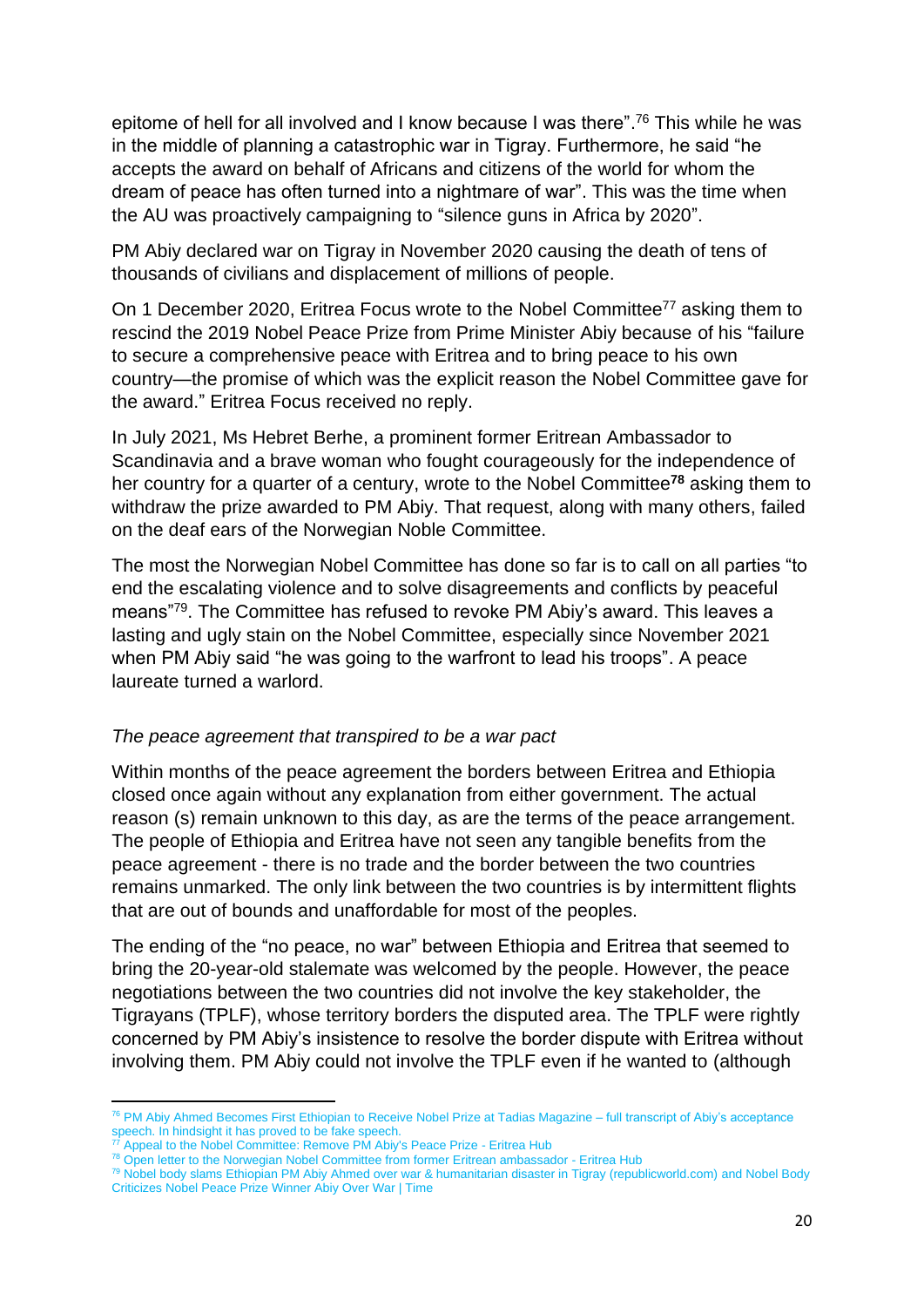there is no evidence of that) because President Isaias had repeatedly called for the destruction of the TPLF. And he blamed the TPLF for the 1998-2000 border war, which Eritrea lost, the sanctions imposed on Eritrea by the UN leading to its 20-year isolation from the international community.

The TPLF concerns and suspicions were real and based on numerous statements President Isaias made before and after the peace agreement. In May 2018, a few weeks before the Joint declaration of Peace and Friendship between Eritrea and Ethiopia, he declared, "It was Game Over" and that 'the junta' [TPLF] was "dead". This wish to annihilate the Tigrayans is further supported in President Isaias' February 2021 televised interview<sup>80</sup> in which he says, "we were monitoring the situation in Tigray and preparing ourselves [for war] since 2018, and now supporting Ethiopia in its efforts."

The above assertions by President Isaias and PM Abiy's decision to exclude the TPLF from the peace negotiations, clearly demonstrate the agreement the two leaders signed was not for peace but rather a pact for the destruction of their common enemy, the TPLF. It was a war pact and a catalyst for the horrific Tigray war.

# **1.5 Eritrea's involvement in the Tigray War**

Eritrea under the rule of President Isaias is known as a trouble-maker country worldwide. In 2003, the then Prime Minister of Ethiopia remarked "It is a fact that Eritrea has problems with all its neighbours<sup>"81</sup> and the then President of Yemen Ali Abdullah Saleh echoed his comments adding "Eritrea has problems with neighbouring countries, and the only way out is for it to have dialogue and not confrontation." Alas, the lesson has not been learned and Eritrea continues to cause mayhem in the region and beyond unabated.

Since independence in 1993, after 30-year war with Ethiopia, Eritrea has fought wars with $82$ ; Sudan (1995), Yemen over the Hanish Islands (1995), the Republic of Congo (1997), the border war with Ethiopia (1998 – 2000), border war with Djibouti (2008 -), support for al-Shabaab in Somali (2011) and its alleged involvement in the Civil War in Yemen between the Houthi and Sunni (2014 -) and of course the current Tigray war (2020 -). A total of 8 wars over a 27-year period. This means Eritrea gets involved in one war on another almost every 3 years under the warmonger and trigger-happy ruler, President Isaias.

Following the signing of the peace accord between Eritrea and Ethiopia, President Isaias declared it was "game over" and that the TPLF, whom he repeatedly promised to destroy and had a long-held grudge, was "dead". He went further in his February 2021 televised interview and said "In the last two to three years, as corrective measures were taken in Ethiopia, we had an obligation, not a choice, to support the country and to help bring peace and stability. We have been monitoring the situation in Tigray and preparing ourselves [for war] since 2018, and now supporting Ethiopia

81 [BBC NEWS | World | Africa | Eritrea 'region's trouble-maker'](http://news.bbc.co.uk/1/hi/world/africa/3353313.stm)

<sup>80</sup> A complete English translation of Isaias Afwerki's Eritrean TV Interview, 17 February 2021 - ASENA TV

<sup>82</sup> [List of wars involving Eritrea -](https://en.wikipedia.org/wiki/List_of_wars_involving_Eritrea) Wikipedia + support for Al Shabaab and the Yemeni civil war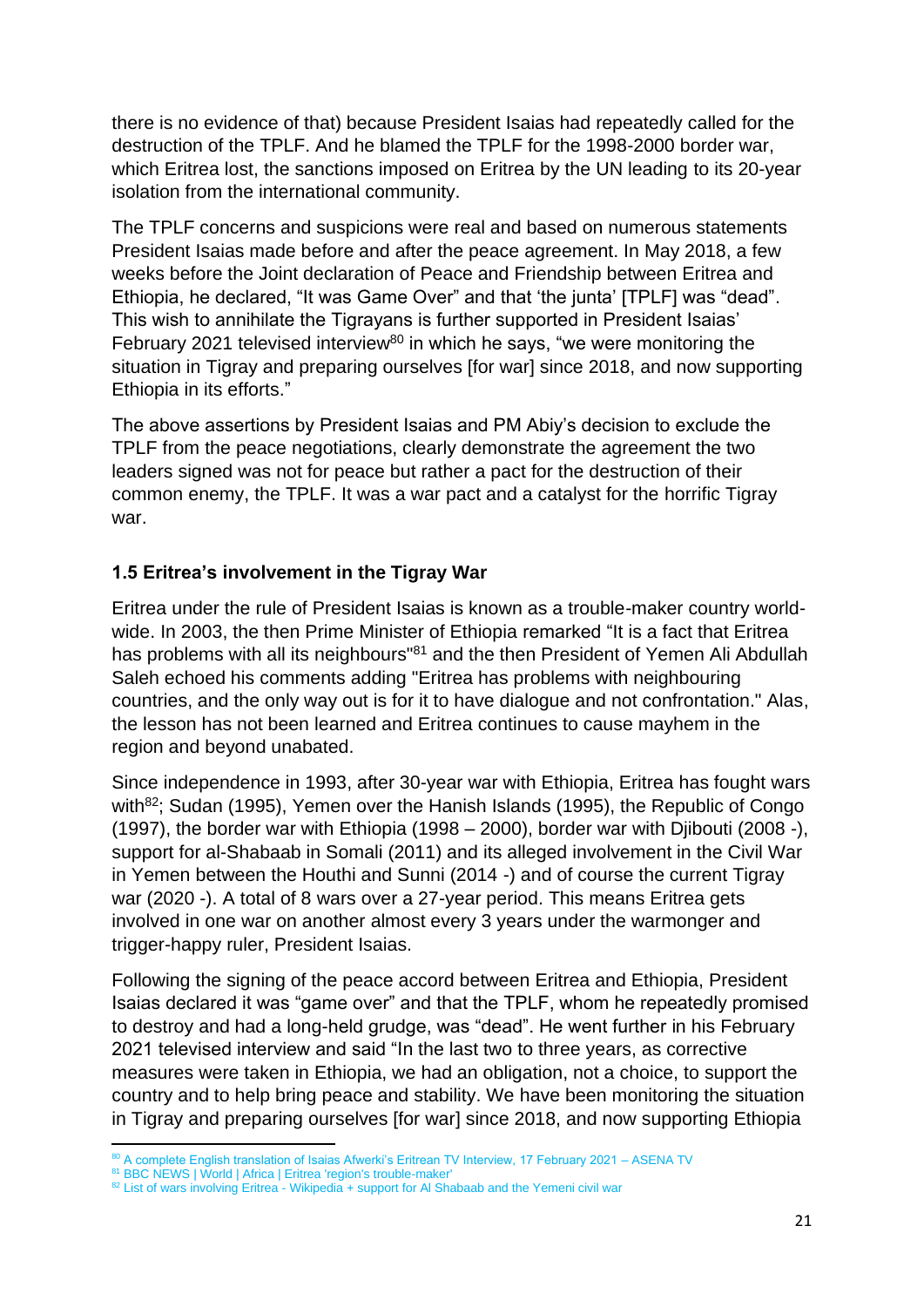in its efforts". The President made these remarks despite repeated denial at that time of Eritrea's involvement in the Tigray war. For example, when the US Embassy tweeted on 5 February 2021 saying "The United States has asked the Eritrean government to withdraw its forces from Tigray immediately and adding, we continue to call for independent and transparent investigations into reports of looting, sexual violence, assaults on refugee camps and other human rights abuses and accountability for those responsible."83 Predictably, the Ministry of Information in Eritrea tweeted "Eritrea rejects the unwarranted statement posted on Facebook today by the US Embassy in Asmara and the false and presumptive allegations that it floats." This denial by the Eritrean Ministry of Information was contradicted by Prime Minister Abiy's statement a few weeks later, 26 March 2021, saying that "Eritrea had agreed to withdraw its forces from the Tigray region."<sup>84</sup>

On 17 April 2021, Eritrea acknowledged for the first time its forces were taking part in the Tigray conflict and "promised to pull them out" in a letter written by its Ambassador to the UN and addressed to the Security Council, which was posted online by the country's Information Minister<sup>85</sup>. On 4 June 2021, Ethiopia announced that "the Eritrean forces had begun their withdrawal from the northern region of Tigray". Most recently, following the imposition of sanctions on Eritrea by the United States on 12 November 2021, the Ethiopian government<sup>86</sup> said "The Government of Eritrea has evacuated its military forces from Ethiopia following the declaration of the Unilateral Humanitarian Ceasefire by the Government of Ethiopia at the end of June 2021."

In the initial stages of the conflict, Eritrea had reportedly deployed as many as threequarters of its armed forces reaching Tigray from many fronts making it impossible for the Tigrayans to maintain their defensive lines. Eritrean forces active engagement in the conflict has somewhat declined over the last six months. However, it is evident Eritrean troops remain in large numbers in the West and Northern of Tigray. There are also reports of Eritrean troops and security services operating alongside Amhara forces and the federal army on the Ethiopia-Sudan border as well as in the Oromia region, including Addis Ababa.

To those who closely follow political developments in the Horn of Africa, Eritrea's involvement in the Tigray war did not come as a surprise. Isaias will continue to destabilise the region unless he sees sense and accepts diplomacy (which is unlikely) or through the use of force. In 1998, Isaias rejected a peace proposal negotiated by the United States, Rwanda, and the African Union. It was the use of force that finally got him to sign the "Cessation of hostilities agreement in Algiers in 2000."<sup>87</sup> It is unlikely it will be any different this time too.

<sup>83</sup> [Eritrean government's fury after US Embassy posts call for Eritrean troops to leave Tigray -](https://eritreahub.org/eritrean-governments-fury-after-us-embassy-posts-call-for-eritrean-troops-to-leave-tigray) Eritrea Hub

<sup>84</sup> [Ethiopia announces the withdrawal of Eritrean forces from the Tigray region \(easternherald.com\)](https://www.easternherald.com/2021/06/04/ethiopia-announces-the-withdrawal-of-eritrean-forces-from-the-tigray-region/#:~:text=On%20Thursday%2C%20the%20Ethiopian%20government%20announced%20that%20Eritrean,months%20after%20the%20outbreak%20of%20the%20conflict%20there.)

<sup>85</sup> [Eritrea confirms its troops are fighting in Ethiopia's Tigray | News | Al Jazeera](https://www.aljazeera.com/news/2021/4/17/eritrea-confirms-its-troops-are-fighting-ethiopias-tigray#:~:text=Eritrea%20has%20acknowledged%20its%20troops%20are%20taking%20part,to%20pull%20them%20out%20amid%20mounting%20international%20pressure.)

<sup>&</sup>lt;sup>6</sup> [Governments of Ethiopia and Eritrea responses to US sanctions -](https://eritreahub.org/governments-of-ethiopia-and-eritrea-responses-to-us-sanctions#:~:text=Fri%2C%2012%20November%202021%20The%20United%20States%20on,at%20danger%20of%20%E2%80%9Cimplosion%E2%80%9D%20without%20a%20negotiated%20settlement.) Eritrea Hub

<sup>87</sup> [Why Eritrea Won't Leave Ethiopia \(foreignpolicy.com\)](https://foreignpolicy.com/2021/05/04/eritrea-wont-leave-ethiopia-abiy-ahmed-isaias-afwerki/)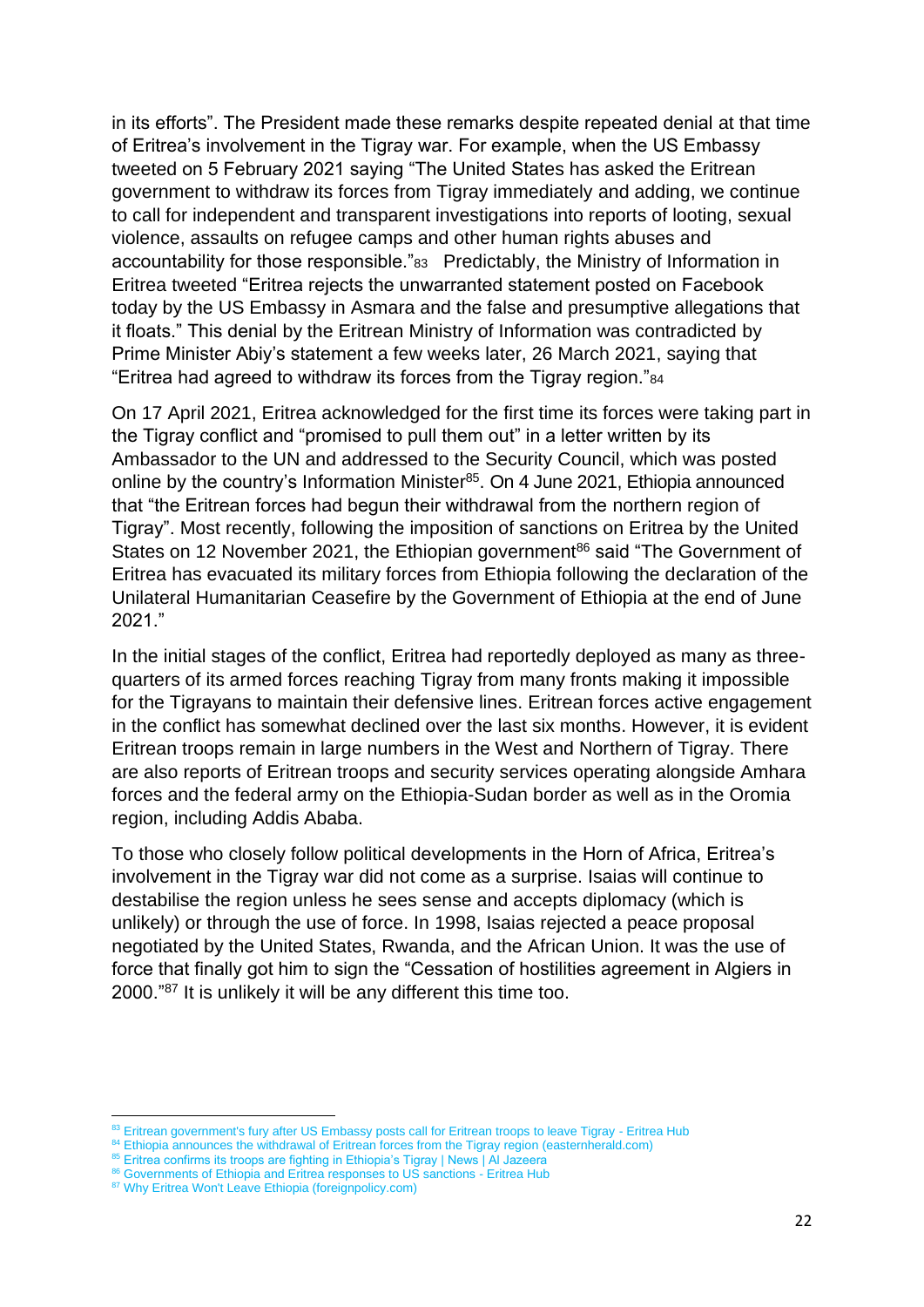# **1.6 About Sanctions**

# *Introduction*

Sanctions programmes, as we know them today are a  $20<sup>th</sup>$  century phenomenon. The first sanctions were imposed in 1935 by the League of Nations, precursor to the UN, against Italy for the invasion of Abyssinia (now Ethiopia). The sanctions failed to force change in Italy because France and Britain refused to implement them<sup>88</sup>.

### *Types of sanctions*

There are several types of sanctions, including:

*Diplomatic sanctions* **-** political measures taken to express disapproval of the target country's action. They include limitations or cancellations of high-level government visits and/or expelling or withdrawing diplomatic missions or staff.

*Economic sanctions* - commercial and financial restrictions applied by one or more countries against a state, entities or individuals, and may include trade barriers, such as tariffs. Food and medicine are exempt.

*Military sanctions* **-** can range from carefully targeted military strikes to arms embargo and threats of military action.

*Sport sanctions* **–** prevent or disqualify of one country's people/teams from competing in international events

*Environmental sanctions* - preserving the environment and the safeguarding of natural resources.

*Travel sanctions* – restrictions on travel for all or some nationals of a country, a ban on travel to rebel-held territory within a country, an aviation ban on all flights into or out of a country, etc.

#### *UN Sanctions Regime*

After the UN was founded in October 1945, sanctions were added to its Charter (VII), "giving the UNSC responsibility for imposing and monitoring sanctions". In the initial stages of the Charter, sanctions were rarely used. Only two sanctions were imposed in the first 45 years to 1990 both in Africa; Zimbabwe (then Rhodesia) and apartheid, South Africa<sup>89</sup>.

The UN has the authority and responsibility to respond to global threats by implementing sanctions according to its Charter  $(VII)^{90}$ , to prevent "a threat to the peace, breach of the peace or act of aggression." The sanctions must pass the UNSC

<sup>88</sup> https://thesentry.org/reports/beyond-carrots-better-sticks/

<sup>89</sup> [Eritrea confirms its troops are fighting in Ethiopia's Tigray | News | Al Jazeera](https://www.aljazeera.com/news/2021/4/17/eritrea-confirms-its-troops-are-fighting-ethiopias-tigray#:~:text=Eritrea%20has%20acknowledged%20its%20troops%20are%20taking%20part,to%20pull%20them%20out%20amid%20mounting%20international%20pressure.)

<sup>90</sup> Chapter VII: Action with Respect to Threats to the Peace, Breaches of the Peace, and Acts of Aggression (Articles 39-51) | [United Nations](https://www.un.org/en/about-us/un-charter/chapter-7)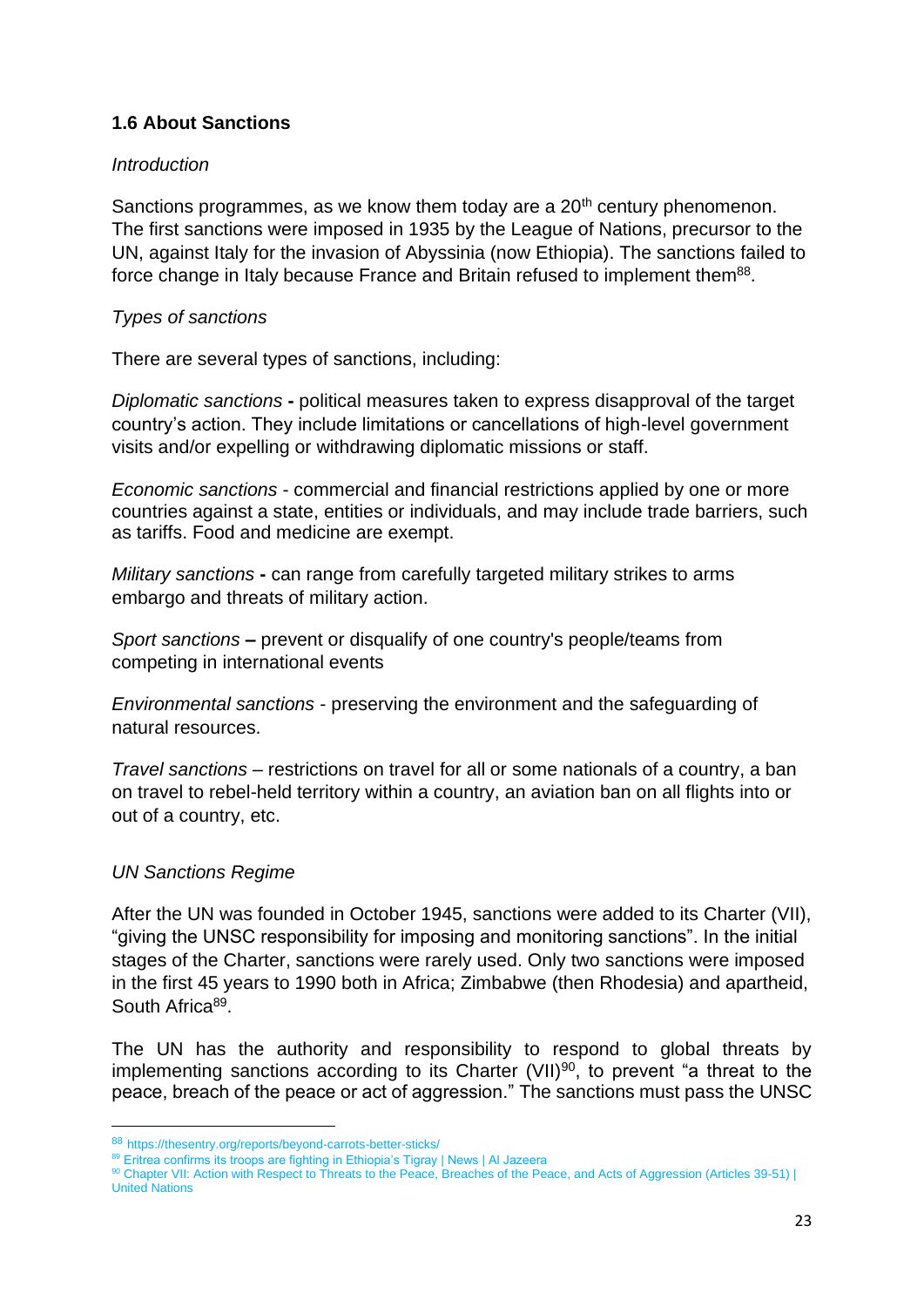with a majority vote and without a veto. This i.e., veto has hampered sanctions efforts with notoriously human rights abuser countries such as China and Russia vetoing proposals largely for their own self-interest. Opponents of sanctions argue the veto power is undemocratic and a tool for the permanent members to advance their international sphere of influence.

UN sanctions are currently imposed on a number of countries, including Afghanistan, North Korea, Iran and Yemen. At least six African countries are under UN sanctions; The Central African Republic (CAR), Democratic Republic of Congo (Congo), Guinea-Bissau, Mali, Somalia and South Sudan. According to a 2015 UN study on sanctions, 68 percent of sanctions imposed between 1991 and 2013 were on African states.

The UN sanctions must be complied with by all UN member states (Article 2.2) and, as a result they are the most powerful sanction tools. The EU adopts all UN sanctions, and also has the ability to impose its own sanctions in line with the stated objectives of the European Union's Common Foreign and Security Policy i.e., promoting EU interest, international peace and security.<sup>91</sup>

# *US, EU and UK Sanctions Regimes*

Along with the UN sanctions regime, that is applicable to all UN members states, the US, the EU, UK operate additional sanctions regimes, alongside, in some limited cases, the African Union. They deal with a specific area, often referred to as "thematic" sanctions regimes, for example, human rights and corruption, and "country" sanctions regimes that focus on one specific country, although the underlying reasons for the sanctions' designations are often similar, including human rights and rule of law. Since the three key tools the UN and the international community have to get bad actors to change behaviour is through; (a) diplomacy engagement, (b) sanctions and (c) as a last resort a threat and/or use of a military action. Sanctions are therefore seen to be "doing something" to avoid a conflict where there is lack of diplomatic progress or it has failed. As such and according to Wikipedia, international sanctions are "political and economic tools that are part of diplomatic efforts against countries, entities and individuals that are applied unilaterally or multilaterally to protect international law, end conflicts and deter human right abuses [including corruption]"<sup>92</sup>. Sanctions can; name and shame, isolate perpetrates from the international community, draw attention to expected norms and reduce revenue streams that can be used to finance conflicts/wars and human rights abuses.

Sanctions are often referred to as either "targeted" or "comprehensive" in nature. Targeted sanctions are applied against individuals and entities, and are generally considered to be more effective in combating bad actors than comprehensive sanctions that target an entire state which can have unintended consequences and

<sup>91</sup> [Restrictive measures \(sanctions\) | European Commission \(europa.eu\)](https://ec.europa.eu/info/business-economy-euro/banking-and-finance/international-relations/restrictive-measures-sanctions_en)

<sup>92</sup> Chapter VII: Action with Respect to Threats to the Peace, Breaches of the Peace, and Acts of Aggression (Articles 39-51) | [United Nations](https://www.un.org/en/about-us/un-charter/chapter-7)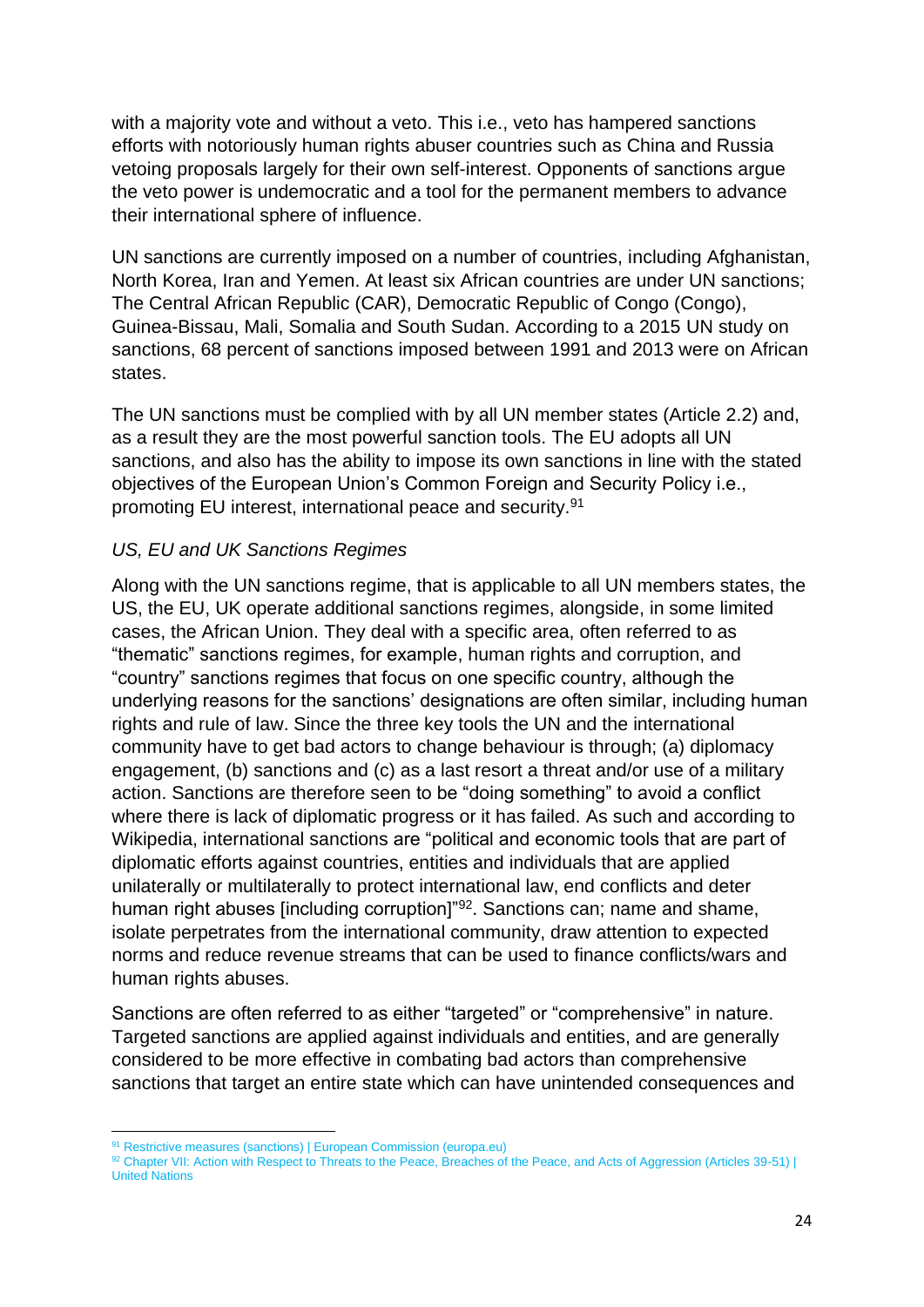Potentially harm the people rather than the perpetrators and are also perceived to hamper humanitarian aid.

### *European Union Sanctions*

Given that all EU member states are UN members, the EU automatically adopts UN sanctions. In addition to its obligations under the UN sanctions regime, the EU also operates a number of additional sanctions regimes, including both country and thematic regimes. In December 2020, the Global Human Rights Sanctions Regime or the European Magnitsky Act came into effect. Whilst the EU has for decades imposed sanctions on individuals and entities for human rights abuses under country sanctions regimes, this is the first time the EU had a thematic regime specifically designed to target human rights abusers, wherever they are in the worlds. The Act makes provisions for targeted sanctions against any individual involved in gross human rights violations outside the EU borders<sup>93</sup>. As with the US Global Magnitsky Act, the EU Act permits the EU to maintain a list of human rights violators around the globe, imposing on them various sanctions, such as visa bans or asset freezes, on behalf of the entire bloc.<sup>94</sup>

The EU adopts all UN sanctions, and also has the ability to impose its own sanctions in line with the stated objectives of the European Union's Common Foreign and Security Policy i.e., promoting EU interest, international peace and security.<sup>95</sup>

According to its sanctions policy, the EU imposes sanctions "to uphold respect for human rights, democracy, the rule of law and good governance." The EU currently has sanctions regimes with regards to 26 countries around the world, including arms embargoes, trade restrictions, financial restrictions, and travel and visa bans. EU member states must unanimously agree on sanctions. In Africa, the EU country regime include; Burundi, CAR, Congo, Eritrea, Guinea, Guinea-Bissau, Mali, Somalia, South Sudan and Zimbabwe.

EU member states may also impose their own individual sanctions programs without EU approval.

# *United States Sanctions*

The United States maintains several tools to deter and hold accountable human rights abusers and corrupt officials across the globe. The Global Magnitsky Human Rights Accountability (The Magnitsky) Act<sup>96</sup> was signed into law in December 2016 with initial jurisdiction on Russia only. In December 2017, the Magnitsky Act scope was expanded into the "Global Magnitsky sanctions program" and relevant human rights and anti-corruption guidelines.

<sup>93</sup>[https://www.consilium.europa.eu/en/press/press-releases/2021/03/22/eu-imposes-further-sanctions-over-serious-violations-of](https://www.consilium.europa.eu/en/press/press-releases/2021/03/22/eu-imposes-further-sanctions-over-serious-violations-of-human-rights-around-the-world/)[human-rights-around-the-world/](https://www.consilium.europa.eu/en/press/press-releases/2021/03/22/eu-imposes-further-sanctions-over-serious-violations-of-human-rights-around-the-world/)

<sup>94</sup> [Habemus a European Magnitsky Act –](https://europeanlawblog.eu/2021/01/13/habemus-a-european-magnitsky-act/) European Law Blog

<sup>95</sup> [Restrictive measures \(sanctions\) | European Commission \(europa.eu\)](https://ec.europa.eu/info/business-economy-euro/banking-and-finance/international-relations/restrictive-measures-sanctions_en)

<sup>96</sup> Sanctions Fact Sheet No. 2 - [Global Magnitsky \(humanrightsfirst.org\)](https://www.humanrightsfirst.org/sites/default/files/Sanctions%20Fact%20Sheet%20No.%202%20-%20Global%20Magnitsky.pdf)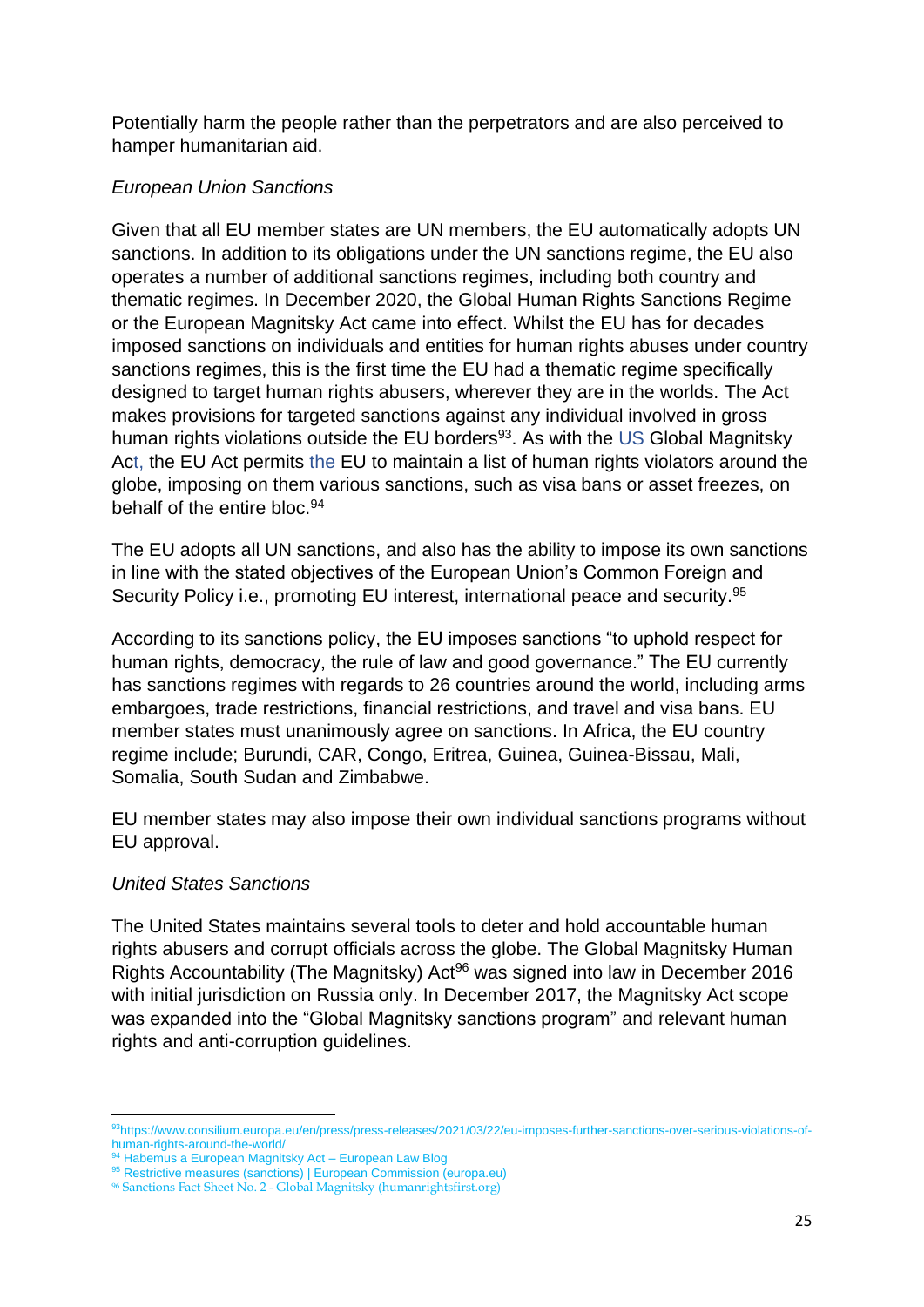The Global Magnitsky Act gives power to the US Treasury (Office of Foreign Assets Control (OFAC)) to "block or revoke US visas and to freeze all US-based property and interests in property of foreign persons (both individuals and entities)" who have engaged in; (a) serious human rights abuse and (b) acts of corruption including the transfer or the facilitation of the transfer of the proceeds of corruption.<sup>97</sup>

The US has used this tool extensively. As at November 2020, 215 individuals and entities, from 28 countries, had been designated under the Global Magnitsky Program; 128 persons have been designated for corruption only, 72 for human rights abuses only, and 15 on both grounds.<sup>98</sup>

Examples of US sanctions on grounds of Human Rights abuses are:

**Gambia (December 2017)** *-* 14 persons were sanctioned for killing and torturing political opponents and journalists as well as for abuses and mistreatment of detainees.

**Myanmar (July 2021)** - 11 persons affiliated with Burmese military forces were sanctioned for their involvement in the "Rohingya Genocide, specifically ethnic cleansing in Rakhine State and other widespread human rights abuses in Kachin and Shan States, including extrajudicial killings, enforced disappearances, arbitrary arrests, sexual violence and torture against civilians<sup>99</sup>."

**China (July 2020)** - 6 high-ranking Chinese Communist Party (CCP) officials, for their involvement in human rights abuses committed against Uygher**s** and other minorities in Xinjiang Province.

The United States has used both comprehensive and targeted sanctions. However, after the failure in Iraq, the United States has enacted more targeted rather than comprehensive sanctions to mitigate unintended consequences of harming innocent civilians and/or hinder humanitarian aid.

# *United Kingdom*

In July 2020, the UK enacted its own Magnitsky-style sanctions regime, the Global Human Rights Sanctions regime (GHR)<sup>100</sup> which allows the UK to freeze the assets of and impose travel bans on any individual or entity determined to have seriously violated: (a) right to life, (b) right to not be subjected to torture or cruel, unusual, or degrading treatment; or (c) right to be free from slavery, to not be held in servitude, or not be required to perform forced or compulsory labour. Whilst the number of human rights currently covered by the GHR is relatively limited, the conduct that is covered, often referred to as the "involved person test" is wide, and allows for sanctions designation not only on those who commit violations within the scope of GHR but also, inter alia, those who facilitate, incite, promote, provide support or

<sup>97</sup> Sanctions Fact Sheet No. 1 - [General Overview \(humanrightsfirst.org\)](https://www.humanrightsfirst.org/sites/default/files/Sanctions%20Fact%20Sheet%20No.%201%20-%20General%20Overview.pdf)

<sup>98</sup> Sanctions Fact Sheet No. 1 - [General Overview \(humanrightsfirst.org\)](https://www.humanrightsfirst.org/sites/default/files/Sanctions%20Fact%20Sheet%20No.%201%20-%20General%20Overview.pdf) and [Where is OFAC's Country List? What countries do](https://home.treasury.gov/policy-issues/financial-sanctions/sanctions-programs-and-country-information/where-is-ofacs-country-list-what-countries-do-i-need-to-worry-about-in-terms-of-us-sanctions)  [I need to worry about in terms of U.S. sanctions? | U.S. Department of the Treasury](https://home.treasury.gov/policy-issues/financial-sanctions/sanctions-programs-and-country-information/where-is-ofacs-country-list-what-countries-do-i-need-to-worry-about-in-terms-of-us-sanctions)

*<sup>99</sup>* [The United States Takes Further Actions against the Burmese Military Regime -](https://www.state.gov/the-united-states-takes-further-actions-against-the-burmese-military-regime/) United States Department of State <sup>100</sup> Magnitsky legislation - [House of Commons Library \(parliament.uk\)](https://commonslibrary.parliament.uk/research-briefings/cbp-8374/)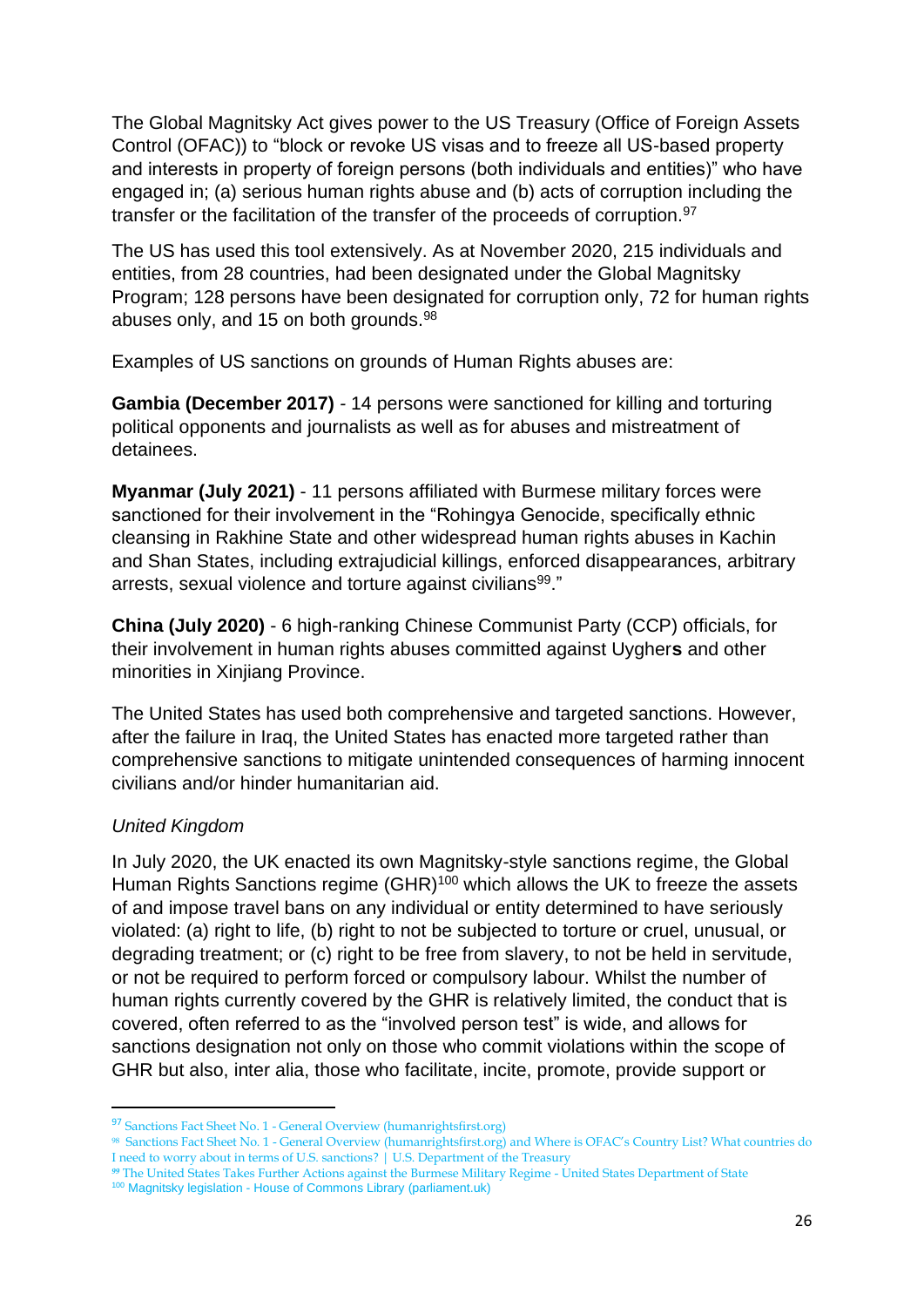profit from such violations.

According to UK government guidance, "A range of activity could potentially result in designation, including:

- Rape and other forms of sexual violence, including sexual slavery, forced prostitution, forced pregnancy, forced abortion and enforced sterilization;
- Enforced disappearances;
- Extrajudicial killings;
- Human trafficking, in so far as it constitutes slavery or practices similar to slavery, servitude or forced and compulsory labour; and
- Killings of or violence against human rights defenders, media workers, journalists, as well as violence or killings motivated on the grounds of an individual's religion or belief.

Sanctions may also be imposed on entities that are owned or controlled by those involved in violations. There is no requirement to demonstrate that violations were perpetrated by or on behalf of a state. As of December 2020, a total of 65 individuals and three entities had been sanctioned under the UK regulations<sup>101</sup>.

#### *Do sanctions work?*

There is no sanctions effectiveness metric or measure given the number of sanctions and how their impact may be influenced by other factors. Therefore, the effectiveness, both pros and cons, have been hotly debated for many years $102$ .

In 2019, The Sentry examined seven African countries for which sanctions are or were imposed by the UN, EU and US to assess their effectiveness to achieve the desired outcome. The result of the study was published in a report: "Beyond Carrot, Better Sticks" in October 2019<sup>103</sup>. The author, with the permission of The Sentry, has tabulated below a summary of the purpose/reason and indicative outcome of the sanctions programme for each of the seven countries analysed by The Sentry. This is to help inform what the potential implications might be if similar sanctions were to be imposed on Eritrea for its gross human rights abuses on its own people for a generation, and its involvement in the horrific Tigray war currently unfolding in Ethiopia.

The summary tables below, extracted from "beyond Carrots, Better Sticks, report shows the different types of sanctions imposed by the EU, UN, and US against the seven countries, the intended purpose and outcome. Any error in the tabulation and misinterpretation are that of the authors, hence the summary must be read in conjunction with The Sentry's full report.

<sup>&</sup>lt;sup>101</sup> Magnitsky legislation - [House of Commons Library \(parliament.uk\)](https://commonslibrary.parliament.uk/research-briefings/cbp-8374/)

<sup>102</sup> [Examining The Impact Of U.S. Sanctions Against Other Countries : NPR](https://www.npr.org/2018/12/14/676652881/looking-at-the-impact-of-u-s-sanctions-against-other-countries) and [Transcript-HFAC-Impact-of-Sanctions-in-Africa-](https://charityandsecurity.org/wp-content/uploads/2021/06/Transcript-HFAC-Impact-of-Sanctions-in-Africa-Hrg-2021.pdf)[Hrg-2021.pdf \(charityandsecurity.org\)](https://charityandsecurity.org/wp-content/uploads/2021/06/Transcript-HFAC-Impact-of-Sanctions-in-Africa-Hrg-2021.pdf)

<sup>103</sup> [Beyond Carrots, Better Sticks -](https://thesentry.org/reports/beyond-carrots-better-sticks/) The Sentry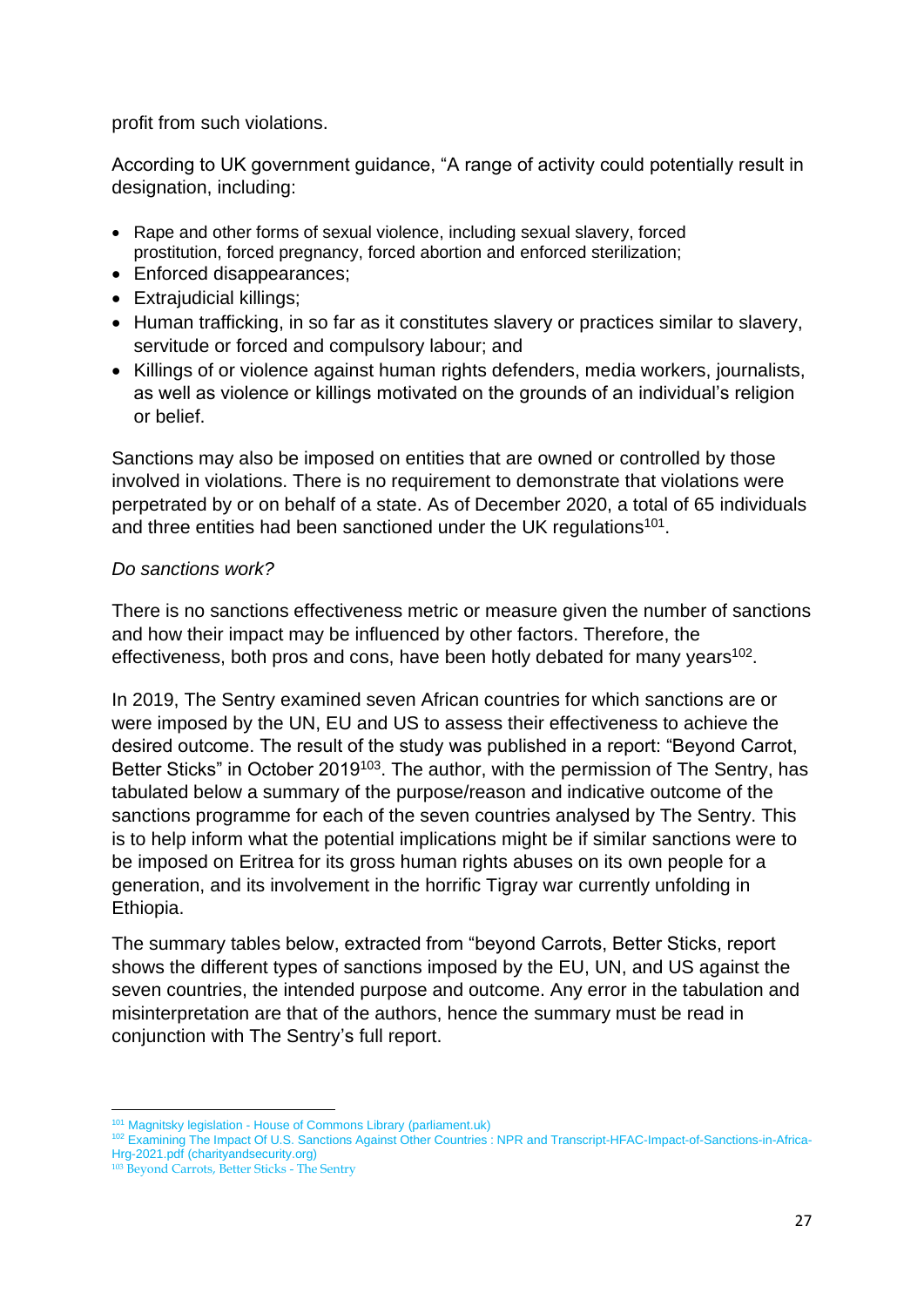| Country<br><b>Sanctioned</b>         | <b>Sanctioned By &amp; Date</b>                                                                                                                                                                                      | <b>Sanction Type &amp; Purpose/Reason</b>                                                                                                                                                                                                                                                                                                             | <b>Outcome</b>                                                                                                                                                                                                                                                                                                                                                                                                                                                                                                                                                                                                                            |
|--------------------------------------|----------------------------------------------------------------------------------------------------------------------------------------------------------------------------------------------------------------------|-------------------------------------------------------------------------------------------------------------------------------------------------------------------------------------------------------------------------------------------------------------------------------------------------------------------------------------------------------|-------------------------------------------------------------------------------------------------------------------------------------------------------------------------------------------------------------------------------------------------------------------------------------------------------------------------------------------------------------------------------------------------------------------------------------------------------------------------------------------------------------------------------------------------------------------------------------------------------------------------------------------|
|                                      |                                                                                                                                                                                                                      |                                                                                                                                                                                                                                                                                                                                                       |                                                                                                                                                                                                                                                                                                                                                                                                                                                                                                                                                                                                                                           |
| Liberia                              | Imposed by the UN<br>(2001), EU (2006), UN<br>(added diamond trade<br>embargo and human<br>rights) in 2003 and the<br>US in 2004.<br>The US lifted its<br>sanctions in 2015 and the<br>rest were removed in<br>2016. | Diamond embargo unless certified,<br>travel bans for government and<br>military officials and from 2003<br>violation of existing sanctions and<br>human rights abuses.<br>Multilateral effort, with strong UN<br>action and enforcement by members<br>states. The sanctions goals were to<br>end violence in Liberia and<br>neighbouring Sierra Leon. | Generally accepted as a success. The programme was<br>reviewed and updated regularly, and the sanctions were<br>lifted when behaviour changed.<br>The Fowler Report to UNSC (2000) was used to identify<br>loopholes in the programme by a panel of experts and<br>"name and shame" the war revenue stream through<br>diamond trade and arms coming through Sierra Leon.<br>The breach was halted after the "naming and shaming" of<br>the preparators.<br>President Charles Taylor, who was actively involved in<br>the financing of the war, was replaced by Ellen Johnson-<br>Sirleaf in 2006. The new President extradited Taylor and |
|                                      |                                                                                                                                                                                                                      |                                                                                                                                                                                                                                                                                                                                                       | he stood trial in the Special Court for Sierra Leone, found<br>guilty on 11 counts and sentenced to 50 years in prison<br>for "crimes against humanity".                                                                                                                                                                                                                                                                                                                                                                                                                                                                                  |
| Zimbabwe (Under<br>President Mugabe) | EU (2002) and lifted in<br>2011, US (2003) and<br>lifted in 2011 and 2014.                                                                                                                                           | An arms embargo and targeted<br>sanctions on selected individuals and<br>entities, included asset freezes and<br>travel bans for targeted ZANU-PF<br>officials. The sanctions were imposed<br>against Zimbabwe to institute<br>democratic reforms, improve human<br>rights and transparency around<br>elections, following what western               | The consensus among experts is that the sanctions<br>against Zimbabwe were ineffective in changing the<br>behaviour of the elite ZANU-PF members. Opponents of<br>the programme argue "The measures have neither<br>brought down the Mugabe government nor influenced its<br>behaviour".<br>In 2009, however, there was a limited success with the<br>government agreeing to power-sharing with opposition<br>groups. By and large, it appears sanctions were                                                                                                                                                                             |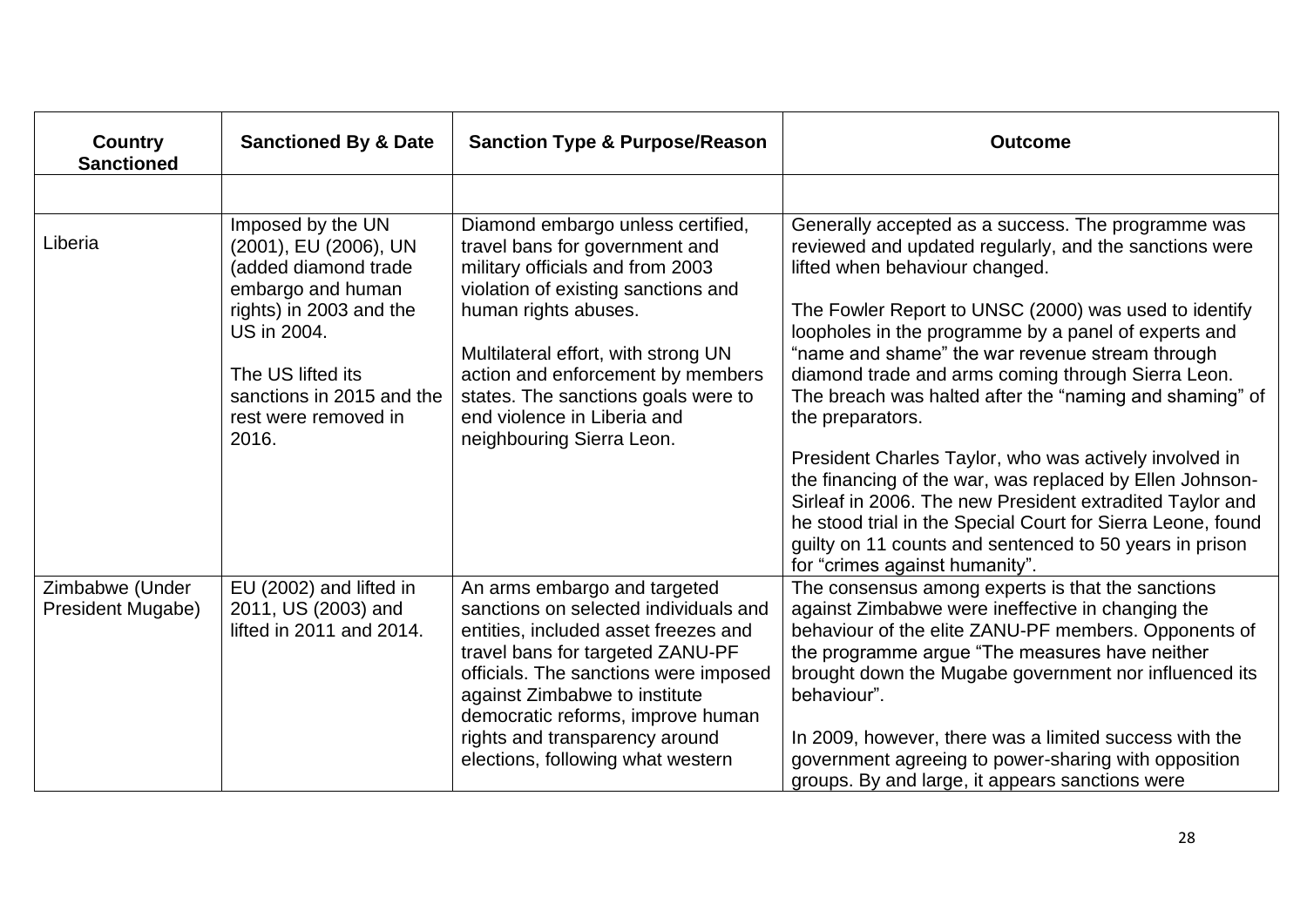|       |                                                                                                                                            | observers described as "deeply<br>flowed" 2002 general election.                                                                                                       | ineffective because of poor messaging, inconsistent<br>attention, and little enforcement by the US and EU<br>governments. The US and the EU were not sending the<br>same message and as a result the sanctions could not<br>gain multilateral support for UNSC sanctions.<br>President Mugabe also effectively countered played the<br>inconsistent and uncoordinated messaging from the EU<br>and the US - labelling it as a racist western-meddling in<br>Zimbabwe's internal affairs, designed to bring down the<br>government. This powerful "Africanisation" message<br>worked, and many African leaders were united behind<br>Mugabe, hence the sanctions were not supported by the<br>AU.<br>The lack of multilateral and regional support, inconsistent<br>and uncoordinated messaging by the US and AU,<br>effective counter-messaging by the Zimbabwean<br>government and ineffective enforcement were, arguably,<br>the key reasons for the failure of the Zimbabwe sanctions<br>programme. |
|-------|--------------------------------------------------------------------------------------------------------------------------------------------|------------------------------------------------------------------------------------------------------------------------------------------------------------------------|--------------------------------------------------------------------------------------------------------------------------------------------------------------------------------------------------------------------------------------------------------------------------------------------------------------------------------------------------------------------------------------------------------------------------------------------------------------------------------------------------------------------------------------------------------------------------------------------------------------------------------------------------------------------------------------------------------------------------------------------------------------------------------------------------------------------------------------------------------------------------------------------------------------------------------------------------------------------------------------------------------|
|       |                                                                                                                                            |                                                                                                                                                                        | However, the country's economic collapse may be<br>attributable to corruption and mismanagement rather than<br>sanctions because the crises continued well after the<br>sanctions were lifted, and to this day.                                                                                                                                                                                                                                                                                                                                                                                                                                                                                                                                                                                                                                                                                                                                                                                        |
| Sudan | US (State sponsor of<br>terror) in 1993, US<br>(comprehensive<br>sanctions) in 1997 which<br>was lifted in 2017, EU<br>and UN (Darfur arms | Sudan has been under; State<br>sponsor of terror, Darfur-related<br>human rights and arms embargo or<br>human rights sanctions by the US,<br>UN and the EU since 1993. | Despite the combined US, UN and EU sanctions the<br>Bashir regime remained in place, hence the sanctions<br>regime against Sudan is often deemed a failure,<br>especially the US "comprehensive sanctions" that prohibit<br>commercial activity with an entire country. Sudanese<br>banks were unable to trade in U.S. dollars due to                                                                                                                                                                                                                                                                                                                                                                                                                                                                                                                                                                                                                                                                  |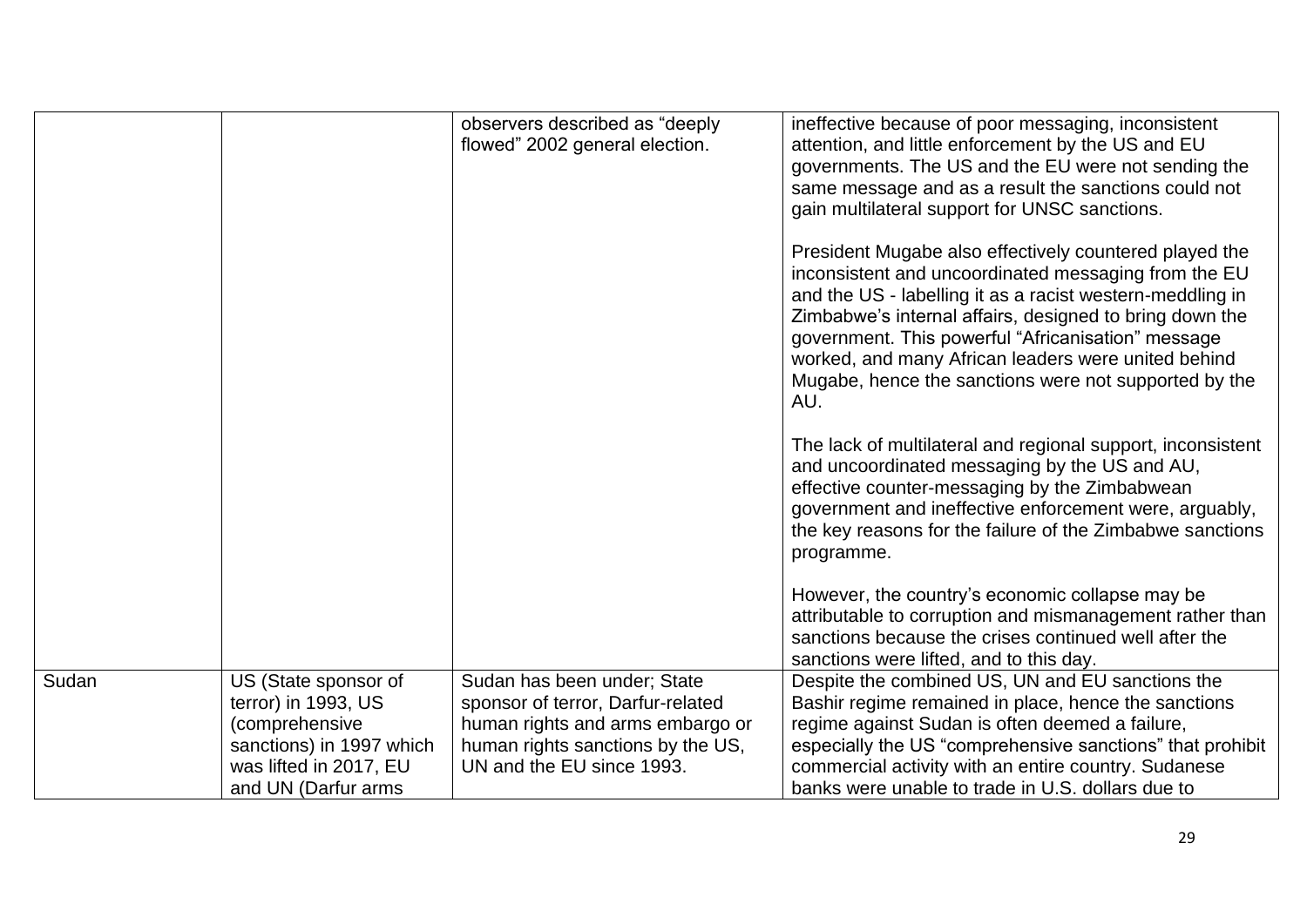| embargo) in 2004, US<br>sanctions causing liquidity crisis and as a result a large<br>Although the aim of the sanctions<br>(Darfur related sanctions)<br>was not stated, it was perceived to be<br>dollar's black market emerged.<br>in 2006, UN (Darfur<br>regime change i.e., for President<br>Bashir to step down.<br>Human rights related<br>Sudanese government officials consistently raised                                                                                                                                                                                                                                                                                                                                                                                                                                                                                                                                                                                                                                                                                                                                                                                                                                                                                                                                                                                                                                                                       |                                                       |
|--------------------------------------------------------------------------------------------------------------------------------------------------------------------------------------------------------------------------------------------------------------------------------------------------------------------------------------------------------------------------------------------------------------------------------------------------------------------------------------------------------------------------------------------------------------------------------------------------------------------------------------------------------------------------------------------------------------------------------------------------------------------------------------------------------------------------------------------------------------------------------------------------------------------------------------------------------------------------------------------------------------------------------------------------------------------------------------------------------------------------------------------------------------------------------------------------------------------------------------------------------------------------------------------------------------------------------------------------------------------------------------------------------------------------------------------------------------------------|-------------------------------------------------------|
| sanctions) in 2006.<br>sanctions with US officials, an indication perhaps that the<br>programme was hurting. Over time marked behaviour<br>Officially, the sanctions were imposed<br>changes by the Sudanese government occurred that<br>against Sudan for its ties to Islamist<br>terrorist groups, including al-Qaida,<br>showed some success of the international community's<br>ongoing efforts to destabilise<br>strategy to force Sudan to cut ties with terrorists and end<br>neighbouring governments, gross<br>its grave human rights abuses. Sudan ended its<br>human rights violations and the<br>destabilising activities in South Sudan and cessation of<br>Darfur conflict.<br>hostilities in Darfur.<br>The Sudanese economy continued to deteriorate despite<br>the lifting of sanctions fueled by endemic corruption. In<br>December 2018, peaceful protests across the country<br>started demanding change and lasted for months despite<br>security forces' violent attempts to silence them. In April<br>2019, Bashir was removed from power by the military.<br>The Sudanese government constantly blamed sanctions,<br>despite the rampant corruption, for the failing economy.<br>But it later became apparent that the sluggish economy<br>was largely due to corruption and mismanagement by the<br>elite.<br>Arguably, sanctions by themselves did not bring down the<br>Bashir regime but were catalysts and helped to isolate the<br>regime. |                                                       |
| South Sudan<br>The UN, US and EU<br>Most experts tend to agree the sanctions against South<br>After a long struggle for freedom,                                                                                                                                                                                                                                                                                                                                                                                                                                                                                                                                                                                                                                                                                                                                                                                                                                                                                                                                                                                                                                                                                                                                                                                                                                                                                                                                         |                                                       |
| (South Sudan sanctions<br>South Sudan gained its                                                                                                                                                                                                                                                                                                                                                                                                                                                                                                                                                                                                                                                                                                                                                                                                                                                                                                                                                                                                                                                                                                                                                                                                                                                                                                                                                                                                                         | Sudan were ineffective at bringing about peace to the |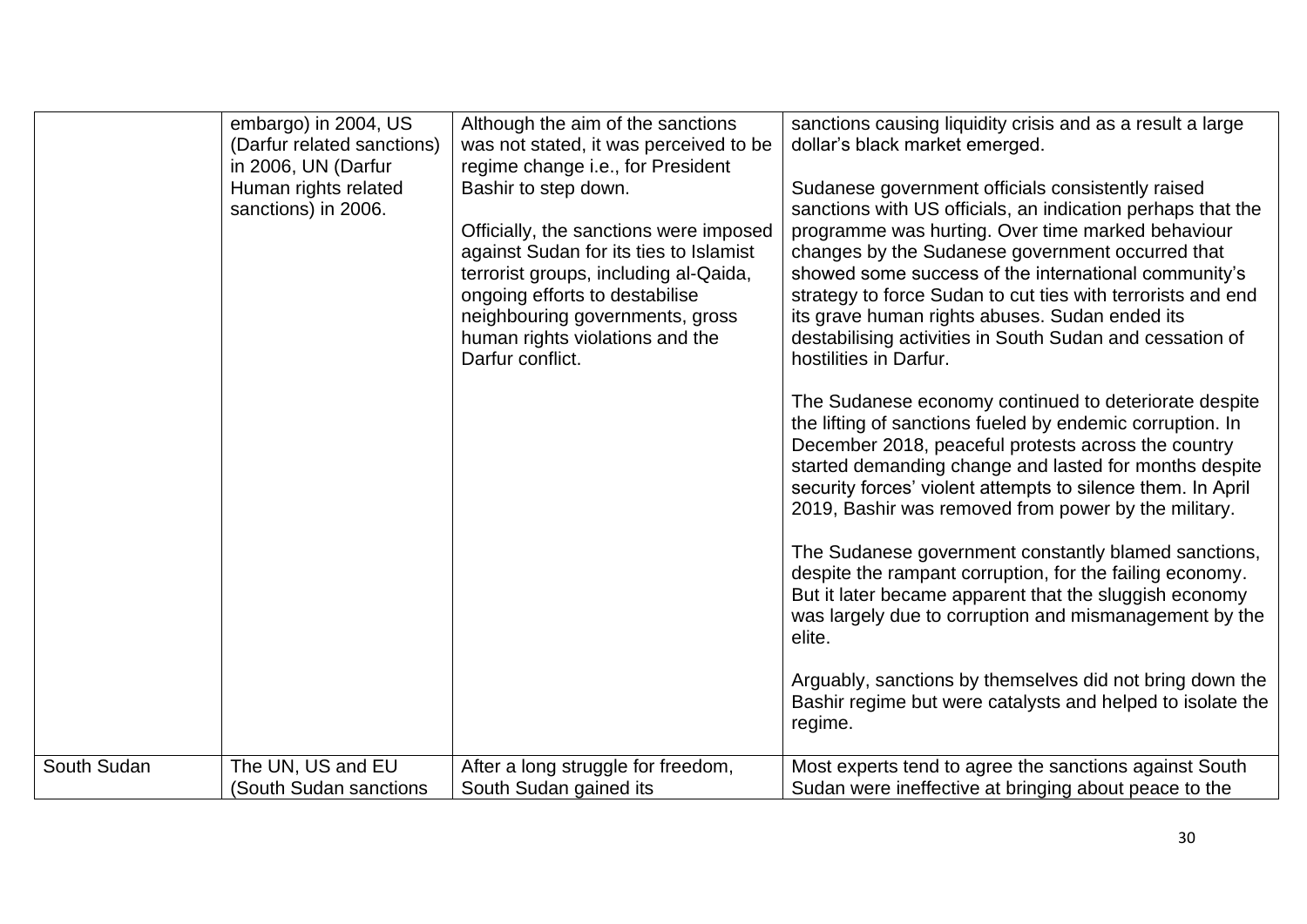|                | program) in 2014 -<br>imposes targeted<br>sanctions on individuals<br>for threatening peace,<br>security or stability. UN<br>and EU (arms embargo)<br>in 2018. | independence from Sudan in July<br>2011. Two years after independence,<br>the new nation descended into a<br>bloody civil war that has claimed the<br>lives of hundreds of thousands of<br>people and displaced millions.<br>The UN, US and the EU have all<br>used sanctions to address the crisis,<br>punish officials for gross human rights<br>abuses and the theft of public money<br>intended for the country's<br>development | country and stopping the civil war. This may because, a<br>"strong political signal" was not sent clear enough to the<br>South Sudan elite responsible for the violence but also<br>corruption.<br>South Sudanese government officials were, however,<br>fearful of more sanctions although behaviour change has<br>been scant. All of the sanctions programme remain in<br>place but are not being closely monitored nor enforced.<br>The Sentry report concludes by saying "Unfortunately, the<br>United States and other governments do not exhibit the<br>same backbone when enforcing sanctions for human<br>rights abuses as they do for terrorism. In the case of<br>South Sudan, where abusive leaders had siphoned stolen |
|----------------|----------------------------------------------------------------------------------------------------------------------------------------------------------------|--------------------------------------------------------------------------------------------------------------------------------------------------------------------------------------------------------------------------------------------------------------------------------------------------------------------------------------------------------------------------------------------------------------------------------------|------------------------------------------------------------------------------------------------------------------------------------------------------------------------------------------------------------------------------------------------------------------------------------------------------------------------------------------------------------------------------------------------------------------------------------------------------------------------------------------------------------------------------------------------------------------------------------------------------------------------------------------------------------------------------------------------------------------------------------|
|                |                                                                                                                                                                |                                                                                                                                                                                                                                                                                                                                                                                                                                      | money into Kenyan and Ugandan banks, the United<br>States and other members of the Security Council failed<br>to put the same kind of pressure on the Kenyan and<br>Ugandan governments to freeze those funds as they did<br>with, for example, AI Shabaab's funds."                                                                                                                                                                                                                                                                                                                                                                                                                                                               |
| <b>Burundi</b> | The EU and US (2015)<br>imposed targeted<br>sanctions on selected<br>individuals and entities.                                                                 | Targeted sanctions against those<br>found to undermine democracy,<br>obstruct the search for a political<br>solution and human rights abuses.                                                                                                                                                                                                                                                                                        | UNSC passed a resolution in 2016 to establish a<br>Commission of Inquiry on Burundi to investigate human<br>rights violations. Based on its findings, the ICC to open an<br>investigation into crimes against humanity committed in<br>Burundi. But the Burundian government decided to leave                                                                                                                                                                                                                                                                                                                                                                                                                                      |
|                | AU did not imposed<br>sanctions despite its<br>Peace and Security<br>Council recommendation.                                                                   | After a long civil war, a peace accord<br>was signed in 2005 and President<br>Pierre Nkurunziza came to power. In<br>April 2015 and after serving two<br>terms - the constitutional maximum<br>for Burundi, he announced he would<br>run for re-election. A mass protests                                                                                                                                                            | the ICC before prosecutions.<br>The referendum to extend the president's term to 2034<br>passed but President Nkurunziza announced he would<br>step down after the 2020 presidential election. General<br>Évariste Ndayishimiye was elected and became<br>President of Burundi on 18 June 2020.                                                                                                                                                                                                                                                                                                                                                                                                                                    |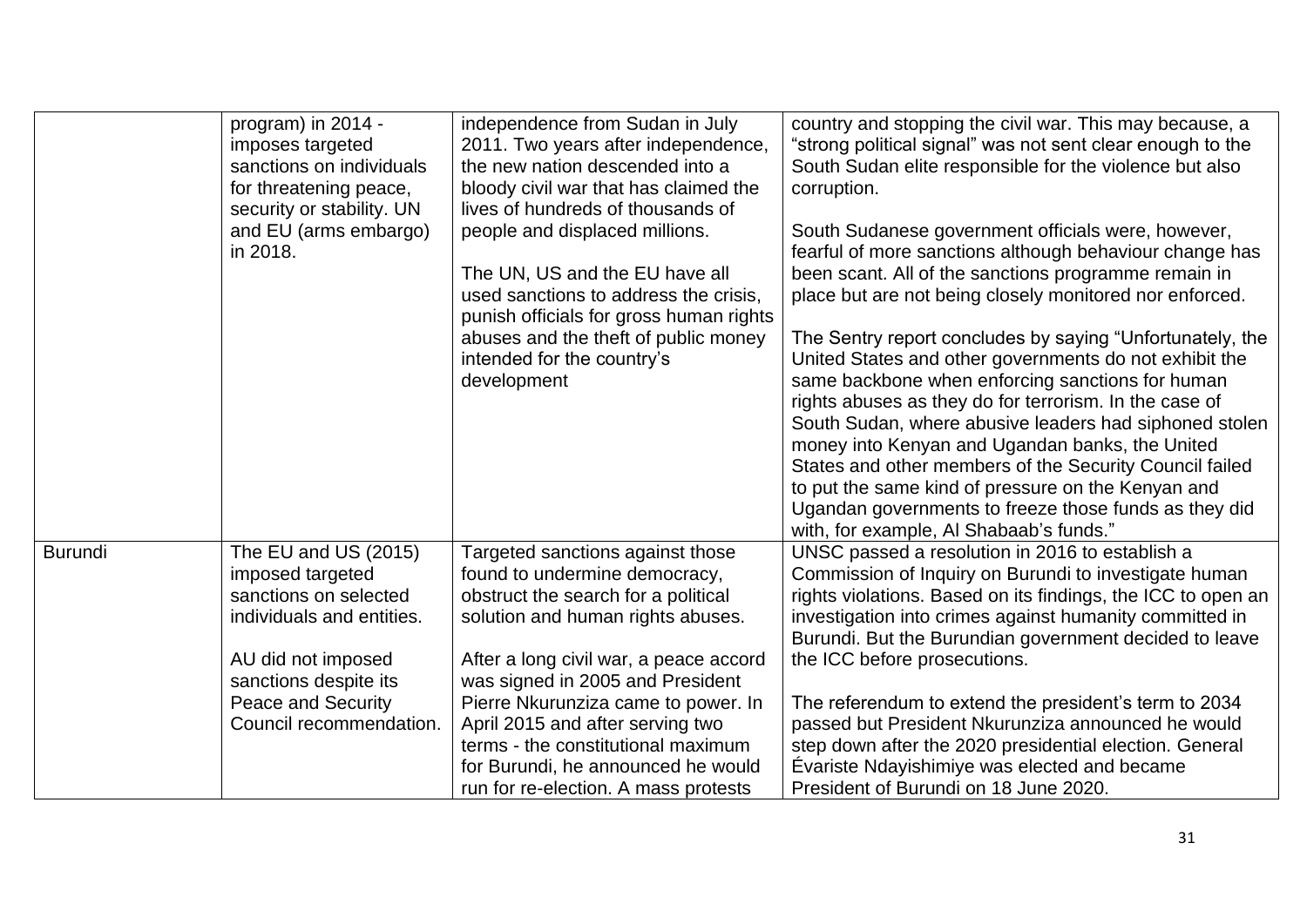|                                          | UNSC could not impose<br>sanctions on Burundi due<br>to Russia's opposition.                                                                                                | erupted and security forces violently<br>cracked down on protesters.                                                                                                                                                                                                                                                                                                                                                                                                                                                                                                                                                    | The goal of the Burundi sanctions programme was to end<br>violence, prevent genocide (similar to that in Rwanda a<br>few years before) or ethnic cleansing. And bring<br>President Nkurunziza and the opposition to the<br>negotiating table. To that extent, the Burundi sanctions<br>are generally seen to be successful.                                                                                                                                                                                                                               |
|------------------------------------------|-----------------------------------------------------------------------------------------------------------------------------------------------------------------------------|-------------------------------------------------------------------------------------------------------------------------------------------------------------------------------------------------------------------------------------------------------------------------------------------------------------------------------------------------------------------------------------------------------------------------------------------------------------------------------------------------------------------------------------------------------------------------------------------------------------------------|-----------------------------------------------------------------------------------------------------------------------------------------------------------------------------------------------------------------------------------------------------------------------------------------------------------------------------------------------------------------------------------------------------------------------------------------------------------------------------------------------------------------------------------------------------------|
| <b>Central African</b><br>Republic (CAR) | UN and EU (arms<br>embargo (2013), UN<br>(travel bans and assets<br>freeze to select<br>individuals and entities) in<br>2014, and US sanctions<br>program (2014).           | Arms embargo, travel ban and assets<br>freeze. The conflict in CAR since<br>2012 prompted the UN, AU, US and<br>EU to impose sanctions against<br>sanctions on individuals and entities<br>that "undermine the peace, stability,<br>or security of the country, or that<br>threaten or impede the political<br>transition process, or fuel violence."<br>The crisis began when armed groups<br>(Séléka), started communal conflict<br>and eventually their leader, Michel<br>Djotodia, declared himself president.<br>This turned into intercommunal<br>violence which practically partitioned<br>the country into two. | While the sanction programme was multilateral, they have<br>been few in numbers and poorly enforced to be effective.<br>CAR has largely cash-based economy, and very few of<br>the designated militia leaders held bank accounts outside<br>of local banks.<br>The stigma associated with sanctions had limited impact.<br>While sanctions were not successful from financial point<br>of view and hurt the perpetrators of mass atrocities, they<br>did help draw world attention to the conflict and<br>humanitarian aid/resources flow to the country. |
| Democratic<br>Republic of Congo          | The UN and EU (arms<br>embargo) in 1993, UN<br>(targeted travel and<br>financial sanctions) in<br>2004, US (sanctions<br>program) in 2006 and EU<br>(targeted sanctions for | Arms embargo and other sanctions<br>mainly due to violence, human rights<br>abuses by both the government and<br>rebel groups, and government<br>corruption.<br>During and after the Rwandan<br>genocide in 1994, millions of refugees                                                                                                                                                                                                                                                                                                                                                                                  | Sustained international pressure against the regime<br>through, consistent messaging and multilateral<br>cooperation seemed to have worked. The sanctions were<br>more effective because of the multilateral collaboration<br>between, the EU, UNSC and the US.<br>The multilateral nature of the sanctions raised concerns<br>for the DRC government and caused economic hardship                                                                                                                                                                        |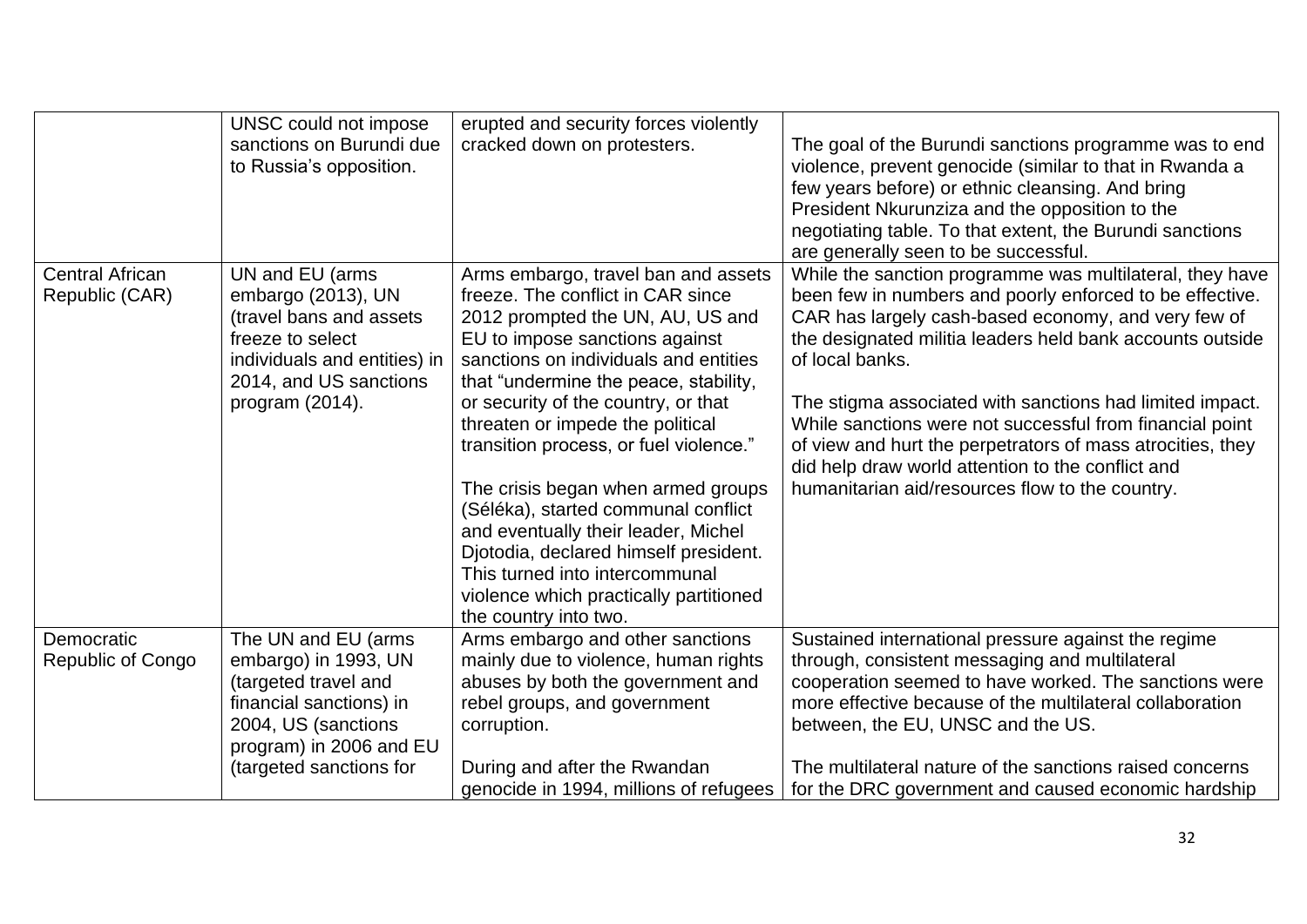| human rights violations)<br>in 2016.<br>The EU has partially<br>removed the sanction<br>imposed in 1993.<br>activities continued. | fled to neighbouring DRC (then<br>Zaire). The refugee camps were<br>infiltrated by exiled Rwandan<br>genocide perpetrators who terrorised<br>the local population. President<br>Mobutu then ordered all Rwandans<br>out of DRC in 1996. This led to the<br>eventual overthrow of President<br>Mobutu and Rwanda and Uganda<br>invading eastern Congo in 1998. A<br>ceasefire agreement was signed in<br>1999 and established the UN to DRC<br>Mission.<br>In 2006, Joseph Kabila was elected<br>president of DRC but ended up<br>creating a corrupt regime. Rebel | for the regime. In June 2017, the UNSC extended existing<br>sanctions for another year, including the arms embargo,<br>asset freezes, and travel bans. This may have contributed<br>to President Kabila's decision to step down at the end of<br>2018.<br>The sanctions were said more impactful because DRC is<br>a "highly dollarized economy" although some of Kabila's<br>associated switched from dollar to Euros to circumvent<br>the sanctions. The EU Global Magnitsky Act was enacted<br>in 2020 making it impossible to switch from dollar to EU or<br>vice versa for bad actors.<br>General election was held in December 2018 and Felix<br>Tshisekedi became president in January 2019. |
|-----------------------------------------------------------------------------------------------------------------------------------|-------------------------------------------------------------------------------------------------------------------------------------------------------------------------------------------------------------------------------------------------------------------------------------------------------------------------------------------------------------------------------------------------------------------------------------------------------------------------------------------------------------------------------------------------------------------|-----------------------------------------------------------------------------------------------------------------------------------------------------------------------------------------------------------------------------------------------------------------------------------------------------------------------------------------------------------------------------------------------------------------------------------------------------------------------------------------------------------------------------------------------------------------------------------------------------------------------------------------------------------------------------------------------------|
|-----------------------------------------------------------------------------------------------------------------------------------|-------------------------------------------------------------------------------------------------------------------------------------------------------------------------------------------------------------------------------------------------------------------------------------------------------------------------------------------------------------------------------------------------------------------------------------------------------------------------------------------------------------------------------------------------------------------|-----------------------------------------------------------------------------------------------------------------------------------------------------------------------------------------------------------------------------------------------------------------------------------------------------------------------------------------------------------------------------------------------------------------------------------------------------------------------------------------------------------------------------------------------------------------------------------------------------------------------------------------------------------------------------------------------------|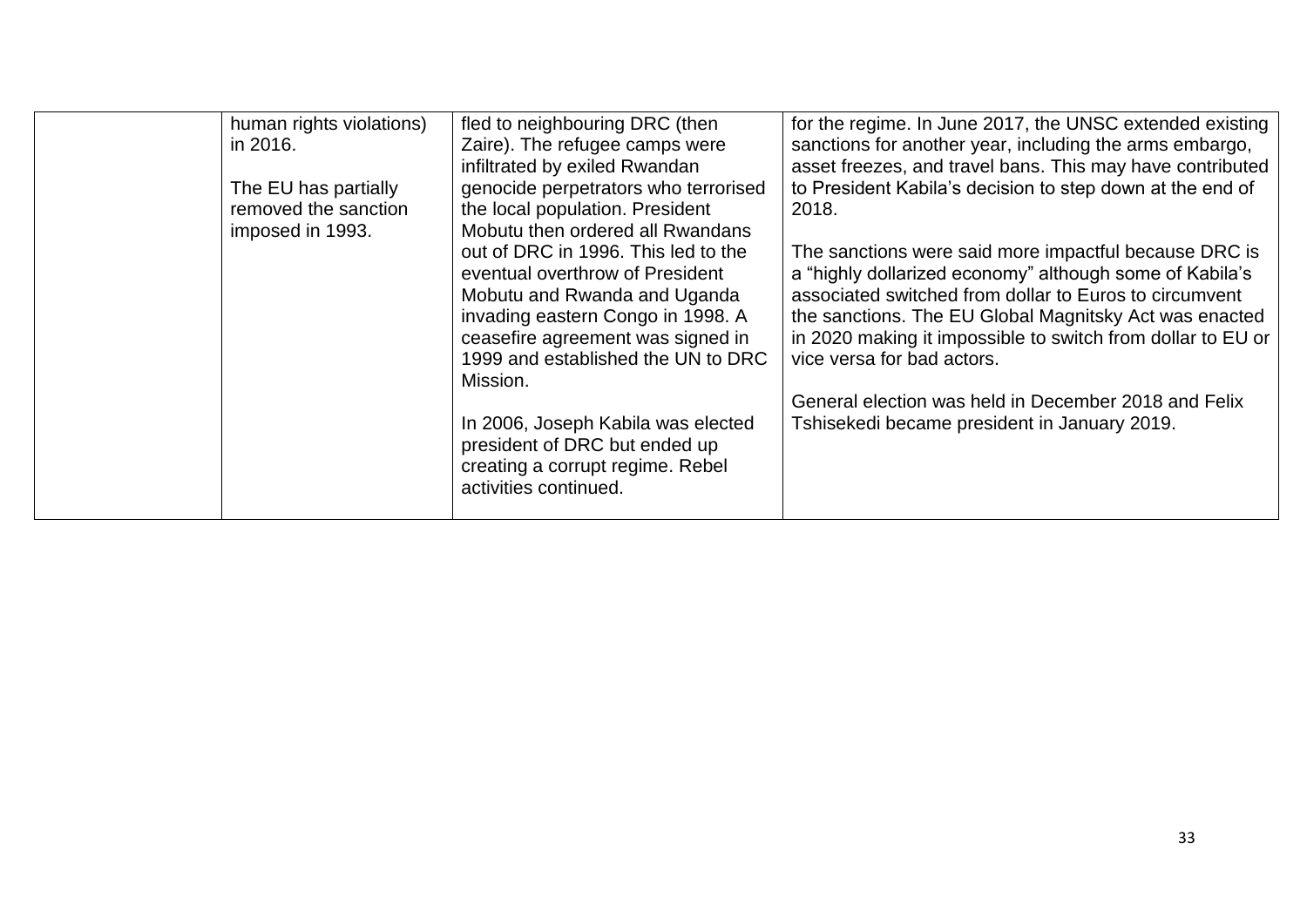Some of the key messages/recommendations from the study<sup>104</sup> into the seven sanctioned African countries were; (a) the need for improved sanctions strategies, (b) effective coordination between governments and regional organisations, enhanced monitoring and (c) enforcement of sanctions. Targeted networks rather comprehensive sanctions were found to be more effective. Networks use local and international facilitators to track down illicit finances by bad actors e.g., money laundering to offshore bank accounts and disguised ownership of overseas assets to avoid sanctions.

In some African countries that are "cash based" - informal economies - the majority of the population have no bank accounts and it is generally the elite who have bank accounts. The termination of U.S. dollar clearing as a result of sanctions would therefore hurt the elite more than the general public.

To improve sanctions programme, the study concluded; (i) multilateral sanctions were most effective, (ii) the intended gaol must be clear, (iii) a pre-defined exit strategy will be needed, and (iv) sanctions must be enforced, reviewed and updated as necessary to remain effective.

#### *Unintended consequences:*

In formulating a sanctions programme, it is important that a careful assessment is made to ensure the disadvantages do not outweigh the advantages. As with most medicine, sanctions have their own "side effects", but it would be foolish to argue they must not be imposed on bad actors provided the risks are properly evaluated and assessed. Some of the key areas that need proper risk-assessments before sanctions are imposed include:

- ➢ *Bank de-risking* to mitigate the regulatory requirements that comes with sanctions, de-risking by banks can cause humanitarian crises because NGOs and others rely on the international financial system. Without access to this system at the local and international levels, it can be very difficult to distribute aid. Diaspora remittances may encounter difficulties leading to extortionate black markets or people carrying large quantities of cash to move to the intended destination, risking themselves in the process. In Somalia (2011), bank de-risking became one of the catalysts that is reportedly to have caused a fully blown famine that claimed the lives of 0.25 million people<sup>105</sup>. In some Horn of Africa countries, including Somalia, remittances represent about 1/3 of GDP.
- ➢ *Sanctions may hurt the people they are meant to help* to mitigate against this risk, timely messaging to the population is critical and targeted network sanctions will be necessary. Even then, sanctions, especially in vibrant economies e.g. Ethiopia, may hurt some people. However, in countries where there are egregious violations, sanctions may be the necessary price to pay to bring conflicts and human rights abuses to an end. In the case of South African sanctions, they hurt some of the people but ultimately helped bring down apartheid for good.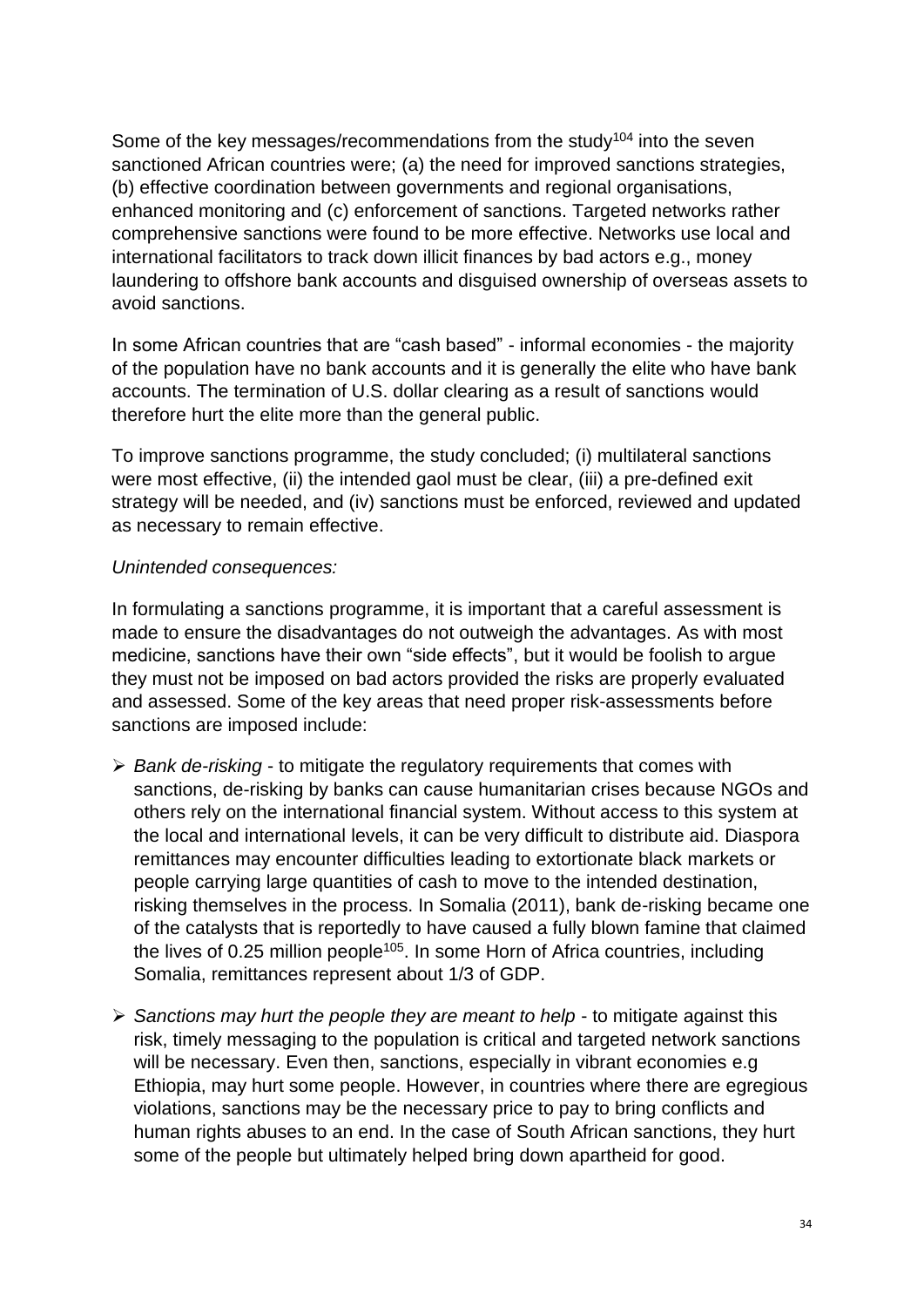➢ *Sanctions fatigue* – sanctions are less impactful if they go on for too long. Neighbouring countries will be unwilling to support sanctions. South Africa, for example, is said to have never supported the sanctions on Zimbabwe because of its impact on its own economy and the risk of refugees' influx.

Although the above three concerns largely apply to comprehensive sanctions rather than targeted sanctions on specific individuals and entities, in the case of Eritrea the distinction between the two (i.e. targeted v comprehensive) is non-existent. Eritrea is unique in that there is no private sector and the economy is entirely in the hands of the government elite and the entities that they control. Thus, the impact of sanctions falls squarely on them rather than harming the general public who have no purchasing power and largely live on subsistence farming.

On banks de-risking specifically, international NGOs are not allowed to operate in Eritrea, hence there should be nil impact on humanitarian assistance because it does not exist. However, careful consideration will be needed with regards to diaspora remittances to family and friends that could be adversely affected by derisking.

### *Conclusion*

Sanctions have long been the subject of controversy and debate on their impact on citizens and effectiveness, particularly in the guise of "comprehensive" type regimes. Opponents claim sanctions imposed by a single country or by an intergovernmental body like the United Nations are "illegal" or "criminal" due to, in the case of economic sanctions, the right to development<sup>106</sup> or in the case of military sanctions, the right to self-defence<sup>107</sup>. In its 1996 report, the International Progress Organization, criticised sanctions as "an illegitimate form of collective punishment of the weakest and poorest members of society, the infants, the children, the chronically ill, and the elderly"<sup>108</sup>.

Proponents of sanctions, say when designed well, imposed multilaterally (by the UN, US, EU and others in unison), implemented and enforced effectively, they can bring conflicts to an end and deter human rights violations. Sanctions should always be used along with other tools, such as diplomacy, aid, effective messaging, military signalling and if necessary actual force, in order to achieve the desired goals.

It is important however to draw a distinction between "comprehensive" sanctions regimes, that have tended to be used in previous decades, and newer "targeted" sanctions that sanction individuals and entities not entire countries. The ultimate objective of sanctions is behavioural change. To achieve this, targeted network of sanctions, anti-money laundering measures, prosecutions, and enhanced travel bans must be applied in a multilateral manner. The UN sanctions can be highly

<sup>104</sup> https://thesentry.org/reports/beyond-carrots-better-sticks/

<sup>105</sup> [Transcript-HFAC-Impact-of-Sanctions-in-Africa-Hrg-2021.pdf \(charityandsecurity.org\)](https://charityandsecurity.org/wp-content/uploads/2021/06/Transcript-HFAC-Impact-of-Sanctions-in-Africa-Hrg-2021.pdf)

<sup>&</sup>lt;sup>106</sup> [Right to development -](https://en.wikipedia.org/wiki/Right_to_development#:~:text=The%20right%20to%20development%20is%20a%20human%20right,Rights%20as%20a%20definitive%20individual%20and%20collective%20right.) Wikipedia

<sup>&</sup>lt;sup>107</sup> [Right of self-defense -](https://www.bing.com/search?q=Right+of+self-defense&cvid=b46bd3541b9c484d9a5c2a4a5572583b&aqs=edge..69i57j0l8.1460j0j9&FORM=ANAB01&PC=HCTS) Bing

<sup>108</sup> [International Progress Organization -](https://www.bing.com/search?q=International+Progress+Organization&cvid=5e5d30605d33467b9c544133792ca3df&aqs=edge..69i57j69i64.1448j0j9&FORM=ANAB01&PC=HCTS) Bing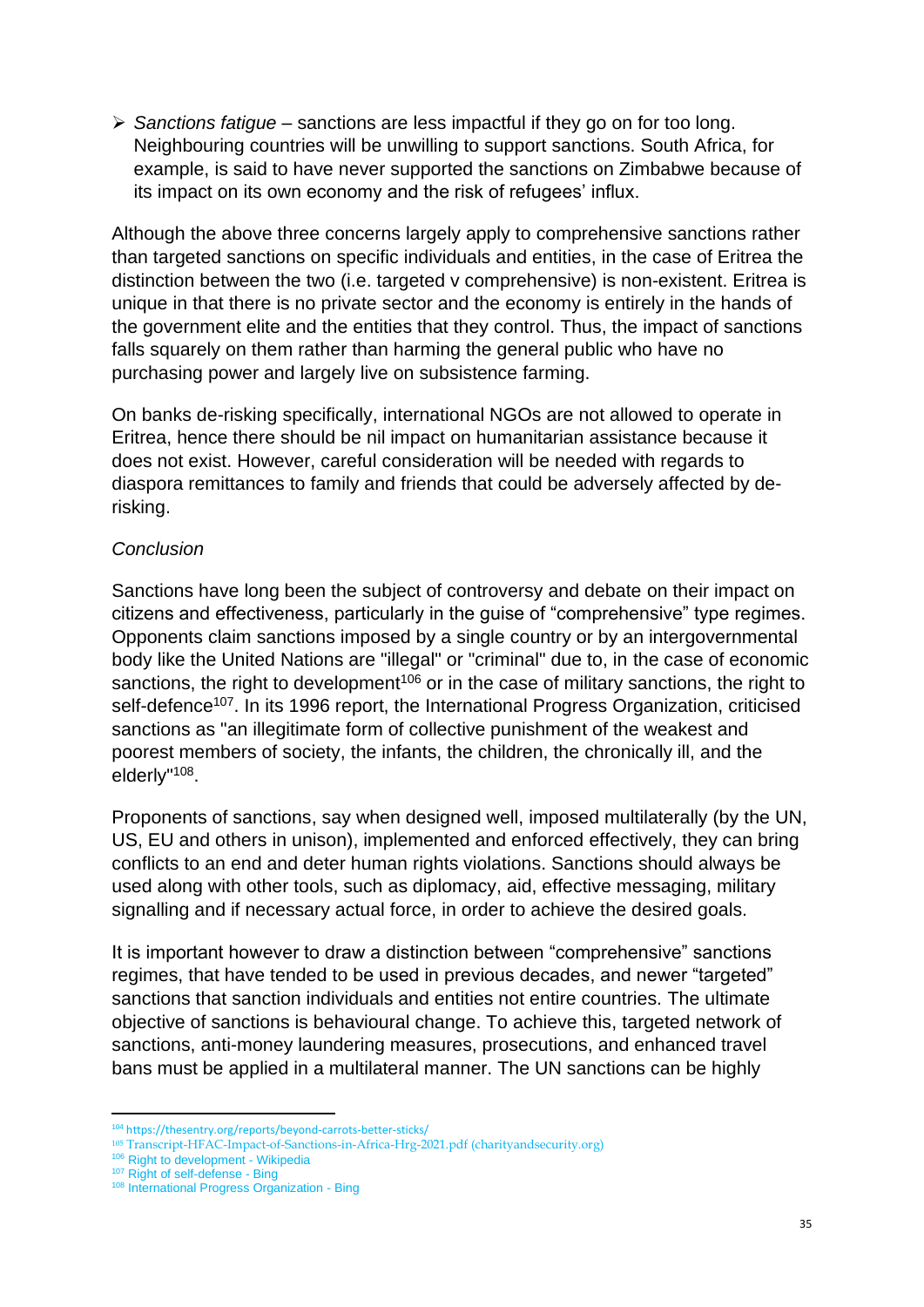effective because they are multilateral in nature and the member nations have the legal powers to enforce them.

Supporters of sanctions further argue that, regardless of sanctions' effects on people, those citizens are already being oppressed by their government. Thus, they argue, sanctions are the best alternative international tool, as opposed to taking no action or military action. In the absence of sanctions, oppressive regimes have no incentive to reform. In terms of effectiveness of the sanctions, supporters concede that multilateral sanctions have been found to work 33% of the time.<sup>109</sup> Even this low achievement level, saves 33 out of 100 people's lives from the worst kind of atrocities, genocide and extrajudicial killings.

Morally, it would be a sad world where preparators of rape of women and girls, extrajudicial killings, theft, corruption and other heinous human rights abuses were to go scot-free. Sanctions may therefore be the best tool, short of military action, available to the international community to uphold the rule of law wherever it may be breached.

# **1.7 Eritrea and Sanctions**

### *Overview*

President Isaias is the chief architect of the current conflict in Ethiopia and has been a destabilising force in the Horn of Africa since Eritrea's independence from Ethiopia in 1993. The regime in Asmara has subjected its own people to grotesque human rights abuses year-in and-year-out for 30 years.

On the other hand, and despite their problems and diversity, the Ethiopian people have not had internal wars for the last 30 years, until President Isaias got involved in their country's internal affairs in the name of a "peace agreement". The 2020 war in Tigray may not in fact have started by the Federal government in Addis Ababa, or the TPLF in Mekelle. Arguably, the war started by President Isaias in Asmara who had been planning it for well over two decades, and started to execute it in 2018 by seizing the opportunity provided by the election of the inexperienced Prime Minister in Ethiopia, Abiy Ahmed. Until then, Ethiopia was the envy of Africa and beyond, with one of the fastest growing economies in the world for at least a decade<sup>110</sup>. All this was sadly destroyed by Prime Minister Abiy as the result of his unholy alliance with the notoriously destructive, President Isaias. In the end, Prime Minister Abiy's Prosperity Party has in effect become the "Poverty Party" with a large segment of the population unable to meet their basic needs and the country on the brink of fragmentation.

It is in the light of the above and other additional information in the Tigray War and Regional Implications Report, Volumes 1 and 2, the author advocates for strong, multilateral sanctions to be imposed on Eritrea, even before any measures are considered against Ethiopia. This is so for the simple reason that the root cause of

109 [\[16\] -](https://www.bing.com/search?q=%5B16%5D&cvid=653b626820654837957a791eaacbe506&aqs=edge..69i57j0l8.1636j0j9&FORM=ANAB01&PC=HCTS) Bing

<sup>110</sup> [Ethiopia is Africa's fastest-growing economy | World Economic Forum \(weforum.org\)](https://www.weforum.org/agenda/2018/05/ethiopia-africa-fastest-growing-economy/)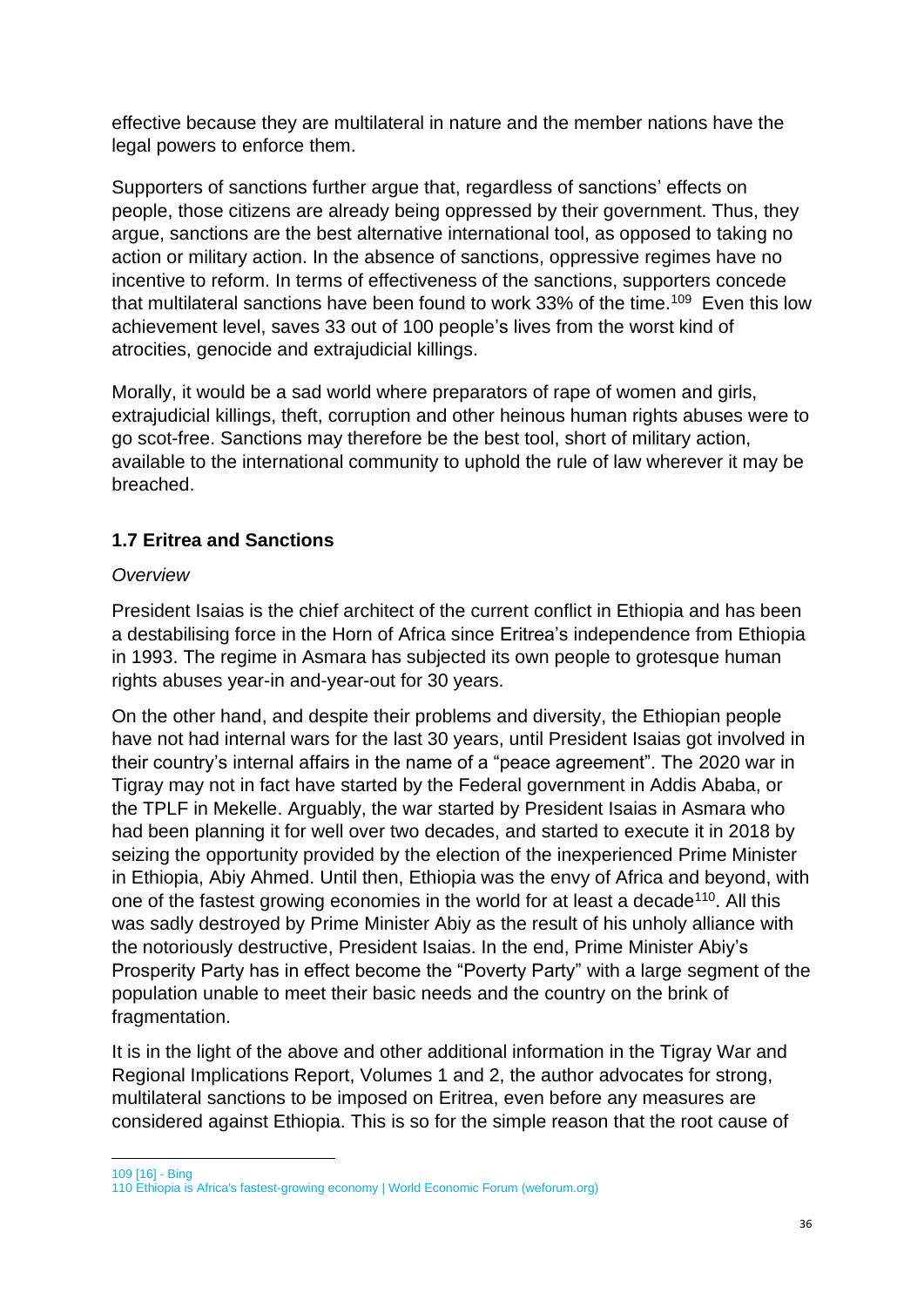the human rights abuses and destabilisation in the Horn Africa is none other than President Isaias. There cannot be peace in the region unless his wings are drastically clipped and he is tamed once and for all.

### *UN Security Council Resolution 1907*

In 2009, the UN Security Council adopted Resolution 1907<sup>111</sup> which imposed on Eritrea an arms embargo and targeted sanctions, including travel restrictions and asset freezes on a small number of senior government officials. The sanctions were imposed on Eritrea for its role in arming and training rebel movements across the Horn of Africa, from Somalia to Ethiopia, including attempts to bomb the African Union summit in Addis Ababa in January 2011. The resolution noted that Eritrea had "provided political, financial and logistical support to armed groups engaged in undermining peace and reconciliation efforts in Somalia and regional stability", and had "failed to withdraw its forces following border confrontations with Djibouti".<sup>112</sup>

The UN resolution was instigated to a large extent by the AU summit in Sirte, Libya<sup>113</sup> after which the UN issued a warning, stating that: "The Security Council takes note of the decision of the African Union summit in Sirte, calling on the Council to impose sanctions against those, including Eritrea, providing support to the armed groups engaged in undermining peace and reconciliation in Somalia and regional stability. The Security Council is deeply concerned in this regard and will consider expeditiously what action to take against any party undermining the Djibouti Peace Process, based on all available evidence including that submitted to the Monitoring Group and the Committee established pursuant to SCR 751 (1992)."

Eritrea continued to flout the UN resolution making its territory available for "the launching of attacks on Djibouti and Ethiopia, in addition to military recruitment and provisioning campaigns", supplying weapons and ammunition, and other military materiel (uniform elements, radios), logistics (transport and vehicles) and other support (food rations, medical care)". As late as April 2017<sup>114</sup> and January 2018<sup>115</sup>, Eritrea was importing weapons from North Korea in breach of the UN resolution.

Following the peace accord between Eritrea and Ethiopia, the UN General Secretary declared, during his visit to Adds Ababa in July 2018, that the sanctions against Eritrea were "obsolete" <sup>116</sup>despite the numerous flagrant and frequent breach of the UN sanctions programme. Nothing had changed on the ground and the tension with Djibouti remained unresolved. On 6 November 2018, a British-draft proposed lifting the resolution 1907 was leaked<sup>117</sup>. On 14 November 2018, the UNSC unanimously agreed to lift<sup>118</sup> the sanctions nine years after they were imposed with no tangible evidence that they had achieved their intended purpose. The lifting of the sanctions

<sup>111</sup> [UN reports -](https://www.bing.com/search?q=UN+reports&cvid=76c866cd4ac44f58978e3c60909827a5&aqs=edge..69i57j0l5j69i64.1288j0j1&pglt=299&FORM=ANNTA1&PC=HCTS) Bing

<sup>112</sup> Security Council Imposes Sanctions on Eritrea over Its Role in Somalia, Refusal to Withdraw Troops Following Conflict with [Djibouti | Meetings Coverage and Press Releases](https://www.un.org/press/en/2009/sc9833.doc.htm)

[Sirte | African Union \(au.int\)](https://au.int/en/cities/sirte)

<sup>114</sup> [US Imposes New Sanctions on Eritrea's Navy Over North Korea Links \(voanews.com\)](https://www.voanews.com/a/us-sanctions-eritrea-navy-over-north-korea-links/3802651.html)

<sup>115</sup> [North Korea's Military Partners in the Horn of Africa –](https://thediplomat.com/2018/01/north-koreas-military-partners-in-the-horn-of-africa/) The Diplomat

<sup>116</sup> [Ethiopia and Eritrea say war over, U.N. hails 'wind of hope' in Africa | Reuters](https://www.reuters.com/article/us-ethiopia-eritrea-idUSKBN1JZ0LU)

<sup>&</sup>lt;sup>117</sup> [reuters -](https://www.bing.com/search?q=reuters&cvid=fce9c7eb82e44b23b265679483782c4a&aqs=edge.0.69i59j0l6j69i60l2.6762j0j1&pglt=43&FORM=ANNTA1&PC=HCTS) Bing

<sup>118</sup> [Eritrea breakthrough as UN sanctions lifted -](https://www.bbc.co.uk/news/world-africa-46193273) BBC News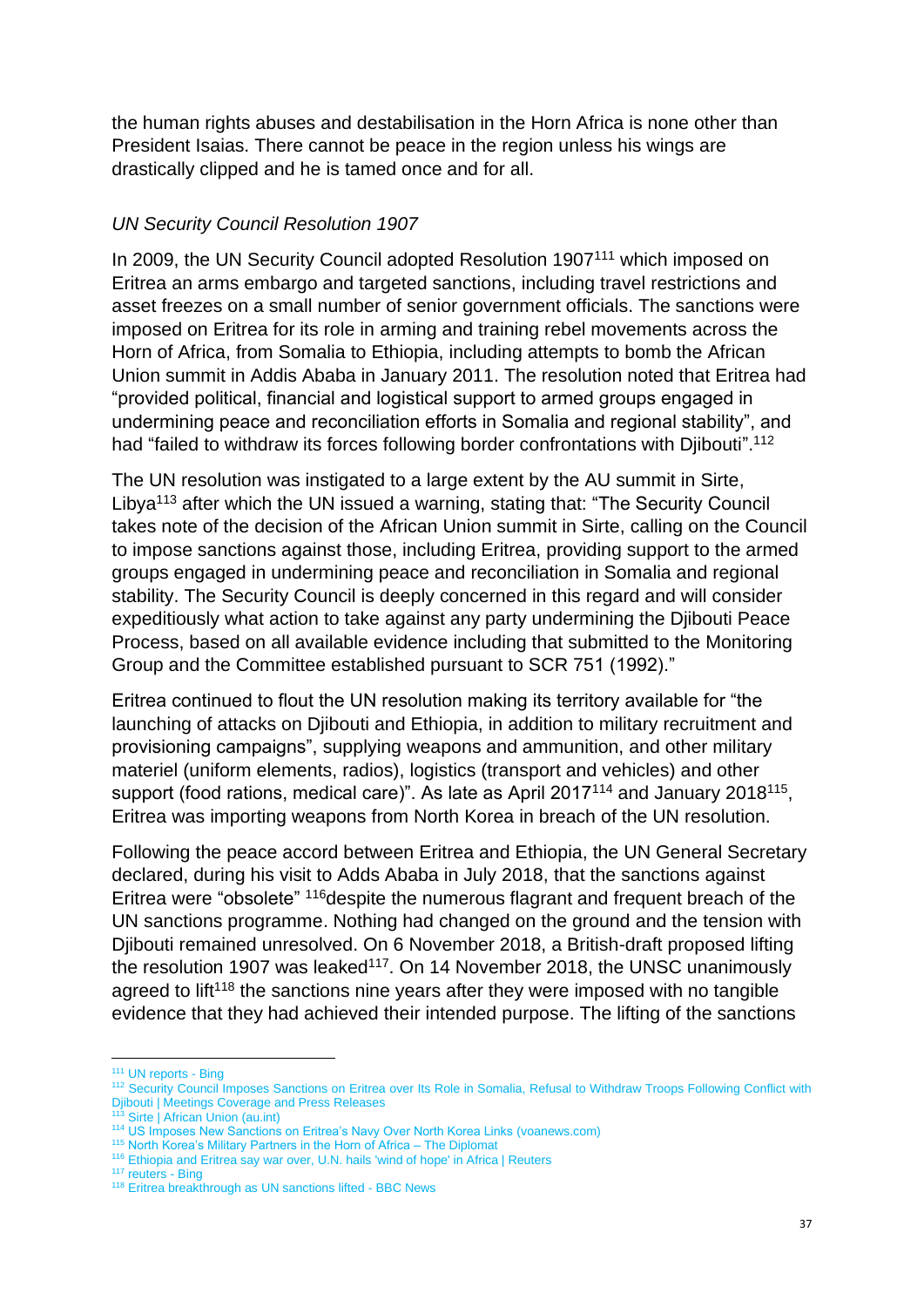of course helped President Isaias to procure more arms in preparation for another war.

In hindsight, the so-called peace agreement between Eritrea and Ethiopia, not only duped the Nobel Committee in Norway into awarding the Peace Prize to Prime Minister Abiy, but also deluded the UN Security Council, which should have known better. It may be unfair to say both organisations have blood in their hands for the heinous crimes and killings that have taken place in Ethiopia over the last year, but they certainly have a lot to answer for.

The UN Security Council has had umpteen opportunities to redeem itself since the outbreak of the Tigray war by imposing sanctions against Eritrea to force it to pull its troops out of Ethiopian territory. But it has consistently failed to use its authority due to the vetoing power of the Chinese and the Russians, who are notoriously reluctant to accept sanctions, since they are human rights abusers themselves. This is not the first time the Eritrean people have been abandoned by the UN.

# *European Union*

In December 2018 the EU implemented the lifting of UN sanction on Eritrea by adopting Council Decision (CFSP) 2018/1944 and Council Regulation (EU) 2018/1932, adding another nail to the resolution's 1907 coffin.

The EU's 2012 strategic framework on human rights and democracy<sup>119</sup> commits the EU to "step up its efforts to promote human rights, democracy and the rule of law across all aspects of external action," and states that when faced with human rights violations, it will "make use of the full range of instruments at its disposal, including sanctions or condemnation" (Council of the European Union, Outcome of Proceedings 25 June 2012, 11855/12). It adds that "the role the EU takes to oppose activities that result in human rights abuses should be encouraged by all member states".

In March 2021, the EU used its Global Human Rights sanctions regime to impose sanctions<sup>120</sup> for human rights violations, including killings and enforced disappearances on the National Security Office, including its leader, Maj. Gen. Abraha Kassa. The National Security Office, including its leader, Maj. Gen. Abraha Kassa were sanctioned. This is believed to be the first EU sanction against the Eritrean leadership and government based on human rights abuses in spite of the horrific human rights abuses that have taken place in the country for 30 years. Despite his title, General Kassa<sup>121</sup> is a simple messenger who does what he is told to keep himself safe and hardly ever travels outside the country, let alone have offshore bank accounts and/or properties. Nevertheless, the action rightly puts a stigma on Eritrea, which is to be welcomed.

<sup>119</sup> Microsoft Word - [131169 \(europa.eu\)](https://www.consilium.europa.eu/uedocs/cms_data/docs/pressdata/EN/foraff/131169.pdf)

 $120$  [EU Sanactions on Eritrea -](https://www.bing.com/search?q=EU+Sanactions+on+Eritrea&form=ANNTH1&refig=82ecc880eb1e4d16aa532c15993d7d3b) Search (bing.com) an[d https://eur-lex.europa.eu/legal-](https://eur-lex.europa.eu/legal-content/EN/TXT/PDF/?uri=OJ:L:2021:099I:FULL&from=EN)

[content/EN/TXT/PDF/?uri=OJ:L:2021:099I:FULL&from=EN](https://eur-lex.europa.eu/legal-content/EN/TXT/PDF/?uri=OJ:L:2021:099I:FULL&from=EN)

<sup>&</sup>lt;sup>121</sup> Eu sanctions against Eritrea | Deloitte Netherland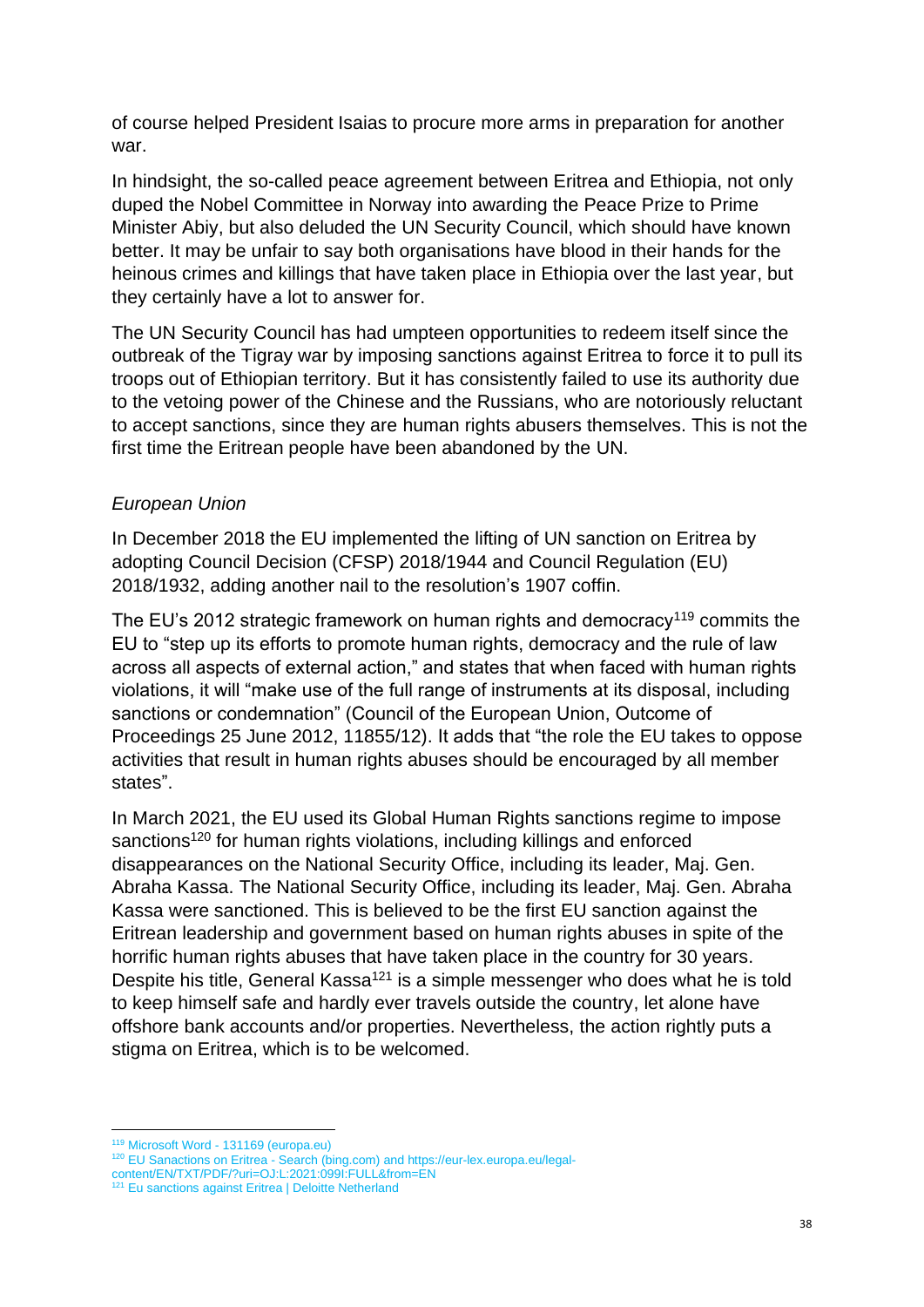For the last couple of months, the EU has been saying that it is prepared to use sanctions over the Tigray war and the humanitarian crisis there. In early November 2021, the EU Chief diplomat, Josep Borrell, said "The EU remains ready to use all its foreign policy tools, including restrictive measures, to promote peace, adherence to international humanitarian and human rights law, and help end conflict."<sup>122</sup> The EU, has been, however, unable to impose any sanctions against the warring factions in Ethiopia due to an apparent disagreement among EU member states. On 13 December 2021, Mr Borell expressed regrets over the EU's failure to impose sanctions saying "one of my biggest frustrations" of the year, he said was that "the EU had not been able to stop mass rapes using sexual violence as a war aim, killings and concentration camps based on ethnic belonging," pointing to the lack of unanimity among EU governments.

Mr Borrell acknowledged that while sanctions would not have halted the conflict, they "would have, in my view, influenced the behaviour of the actors." In the meantime, the EU continued to supply humanitarian aid, despite difficulties in aid reaching those in need.

### *United Kingdom*

The UK Parliament, through the All Party Parliamentary Group (APPG) for Eritrea and others, has been kept abreast of the situation in Tigray and Eritrea's unwarranted involvement. The APPG for Eritrea encouraged MPs to raise numerous Parliamentary Questions (PQ) as well as publish Early Day Motions (EDMs)<sup>123</sup> and engage in various official debates, and participated in a variety of Zoom discussions and webinars. Their engagement along with the media has kept the Tigray war, and Eritrea's atrocities therein, in the spotlight.

The UK government, as reported by Reuters in November 2018, was at the forefront and proactively advocated the lifting of UN Resolution 1907 that imposed sanctions on Eritrea for its destabilising role in the Horn Africa. However, in terms of the Tigray conflict, the British government has had very little engagement compared with the US and EU. While President Biden has spoken openly about the conflicts on several occasions, the British Prime Minster, Boris Johnson, has said very little (if anything at all) on what is currently the largest and bloodiest war in the world. This is regrettable, especially in the light of the UK Global Human Rights Sanctions<sup>124</sup> regime and its ability to sanction individuals and entities involved in serious human rights violations which have been regularly reported on as occurring in Eritrea for decades.

In March 2021, when asked about the massacre at Axum allegedly by Eritrea forces, which may constitute crimes against humanity, the British government said<sup>125</sup> it "will consider the full range of policy tools at our disposal, adding "We are keeping the provision of aid to Ethiopia under constant review."

<sup>123</sup> [Find in Hansard -](https://hansard.parliament.uk/search?searchTerm=Tigray%20war&partial=False) Hansard - UK Parliament

<sup>122</sup> [EU prepared to issue sanctions over Tigray war, officials confirm –](https://www.euractiv.com/section/africa/news/eu-prepared-to-issue-sanctions-over-tigray-war-officials-confirm/) EURACTIV.com

<sup>124</sup> Magnitsky legislation - [House of Commons Library \(parliament.uk\)](https://commonslibrary.parliament.uk/research-briefings/cbp-8374/)

<sup>125</sup>[https://eritreahub.org/british-government-on-sanctions-over-tigray-war-say-it-will-consider-the-full-range-of-policy-tools](https://eritreahub.org/british-government-on-sanctions-over-tigray-war-say-it-will-consider-the-full-range-of-policy-tools-at-our-disposal)[at-our-disposal](https://eritreahub.org/british-government-on-sanctions-over-tigray-war-say-it-will-consider-the-full-range-of-policy-tools-at-our-disposal)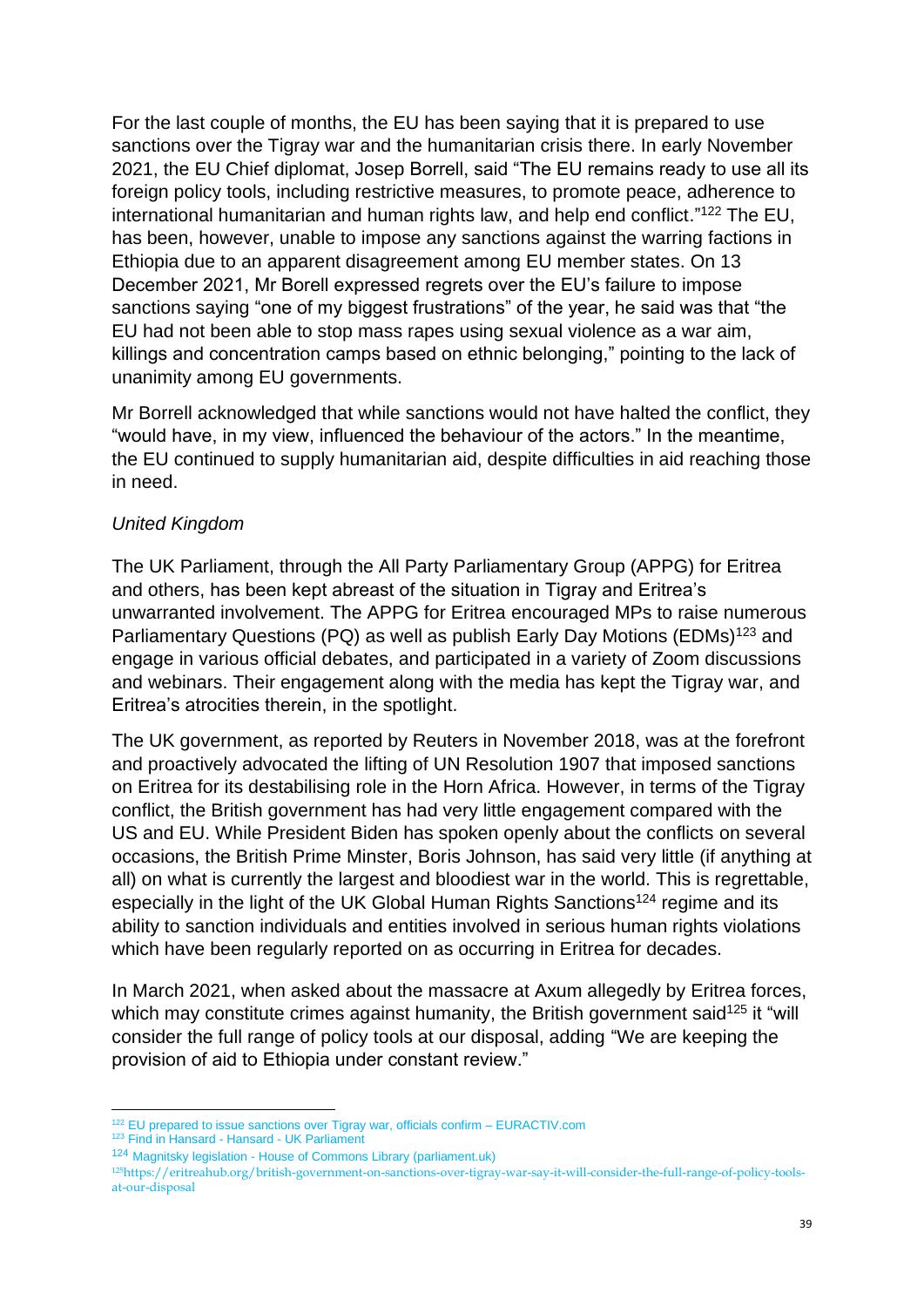In September 2021, the Government was asked in a PQ (53252) about its plans to make an assessment of the potential merits of sanctioning; (a) the Chief of Staff of the Eritrean Defence Forces, Filipos Woldeyohannes, and (b) individuals responsible for human rights violations in Ethiopia. The Minister replied that: "The UK continues to consider the full range of policy tools at our disposal to protect human rights and deter violations of international humanitarian law. It is longstanding practice not to speculate on future sanctions designations as to do so could reduce the impact of the designations<sup>126</sup>." This is followed by yet another promise following the US sanctions on Eritrean officials and entities. This time the UK Government said: "We note the statement on 12 November by the US Treasury that they have sanctioned four entities and two individuals. Sanctions are most effective when countries act together. International cooperation is at the heart of UK sanctions policy, and the UK will continue to work with the US and other international partners to tackle shared global challenges<sup>127</sup>".

The British government has rightly expressed its "deep concerns about Eritrean involvement in the Tigray conflict" on many occasions but sadly it has, so far, done very little tangible.

#### *United States*

Eritrea's involvement in the Tigray war and the atrocities that followed, although horrific in the extreme, should not come as a surprise to the international community. As noted elsewhere in this chapter, Eritrea, under President Isaias, has been involved in 8 separate wars over a period of 27 years. It has consistently and systematically abused its citizens, including; rape, enslavement, torture, extrajudicial killings and other despicable acts behind closed doors. The UN COI has repeatedly said over a 7-year period that the Asmara regime "may have committed crimes against humanity". In spite these damming reports, no action has been taken by the UN to bring the preparators of these heinous crimes to the ICC.

What the Eritrean regime has done since November 2020 is in effect to export, in an industrial scale, the atrocities that it meticulously refined on its own citizens, to Tigray and increasingly to the rest of Ethiopia. To its credit, the US government has been engaged proactively to halt the atrocities and the conflict in Tigray from the outset, ably supported by its Chargé d'Affaires, Steven Walker, in Asmara for which peaceloving Eritreans and Ethiopians have expressed their admiration and gratitude to the US government.

The Tigray war continues to rage unabated, with the active involvement of Eritrean forces, despite diplomacy efforts by the AU, US and the EU to find a peaceful solution to the conflict. The US introduced visa restrictions on Ethiopian and Eritrean officials<sup>128</sup> who it considers "responsible for, or complicit in, undermining resolution of the crisis in Tigray" but to very little effect.

<sup>126</sup> <https://questions-statements.parliament.uk/written-questions/detail/2021-09-22/53252/>

<sup>127</sup> <https://eritreahub.org/british-government-promises-to-cooperate-with-u-s-a-over-sanctions-against-eritrean-leaders>

<sup>128</sup> **24/05/2021** [US imposes Ethiopia, Eritrea restrictions over Tigray crisis | Conflict News | Al Jazeera](https://www.aljazeera.com/news/2021/5/24/us-imposes-ethiopia-sanctions-over-tigray-crisis)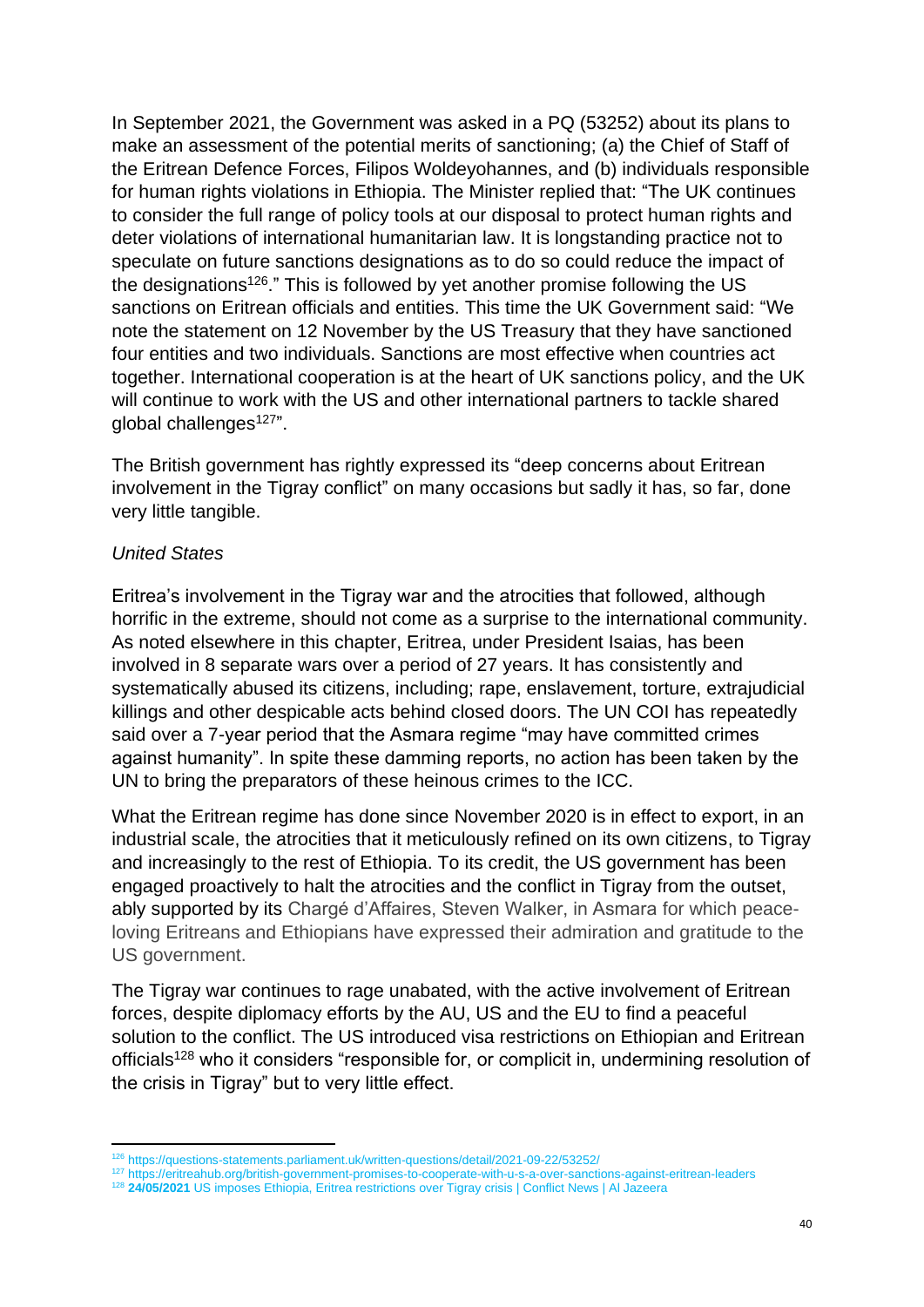On 23 August 2021, the US Treasury sanctioned the Chief of Staff of the Eritrean Defense Forces, Filipos Woldeyohannes, for "being a leader or official of an entity that is engaged in serious human rights abuse"<sup>129</sup> committed during the Tigray conflict. The sanction was imposed under Executive Order 13818, which targets perpetrators of serious human rights abuse and corruption. Thus, all of his property in the US or in control of US individuals are blocked. This is to be welcomed, although the likelihood that Filipos will have any asset and/or offshore bank account in his name or any entity under his control is nil.

In November 2021, the US government went even further and imposed sanctions on four Eritrean entities and two individuals in connection with the conflict in Tigray<sup>130</sup>. The entities sanctioned are; the EDF (the military, led by the Chief of Staff, Filipos Woldeyohannes who was sanctioned by the US in August 2021) and the PFDJ (the only political party in the country and under the absolute control of President Isaias). In addition, two commercial entities were sanctioned; Hidri Trust, and Red Sea Trading<sup>131</sup> Corporation (RSTC). Hidri Trust is a holding company that controls all of the PFDJ's business interests and RSTC funds and provides business assistance to the party.

The two individuals sanctioned are<sup>132</sup>; Abraha Kassa Nemariam (aka Abraha Kassa – sanctioned by the EU in March 2021) - the head of the Eritrean National Security Office, and Hagos Ghebrehiwet W Kidan (aka "Kisha" or moneybags), economic advisor to the PFDJ and CEO of RSTC, who is in effect the finance minister.

Through the above actions, the US has taken bold and exemplary initiatives to help bring the conflict in Tigray and the presence of Eritrean forces there to an end. In a statement the US government said "Eritrean forces in Ethiopia are an impediment to ending conflict and increasing humanitarian access".<sup>133</sup>

The US government's actions against the Asmara regime are to be applauded by all peace-loving people around the world. In spite of this, however, the US could have gone further to include the following revenue streams, that are financing repression in Eritrea and fuelling the Tigray conflict, and two more bad actors:

1. *Eritrean National Mining Corporation (ENAMCO)* - establishment Proclamation (No. 157/2006**<sup>134</sup>**). ENAMCO is an autonomous corporate legal entity and engages in all mining operations, including prospecting, exploration and exploitation of mineral resources and marketing of the same. The corporation holds stakes of between 40 percent and 60 percent of all mining operations in the country. ENAMCO works in partnership with companies and businesses based in the UK, Australia, US and Canada that raise their finances through the stock exchanges in London, Toronto, New York and Australia. It is difficult to accurately assess the amount of revenue raised from the extractive sector but it is said to

<sup>129</sup> Treasury Sanctions Eritrean Military Leader in Connection with Serious Human Rights Abuse in Tigray | U.S. Department of [the Treasury](https://home.treasury.gov/news/press-releases/jy0329)

<sup>&</sup>lt;sup>130</sup> Treasury Sanctions Four Entities and Two Individuals in Connection with the Crisis in Ethiopia | U.S. Department of the **[Treasury](https://home.treasury.gov/news/press-releases/jy0478)** 

<sup>&</sup>lt;sup>31</sup> [US imposes new sanctions over Ethiopia's Tigray conflict -](https://www.jurist.org/news/2021/08/us-imposes-new-sanctions-over-ethiopias-tigray-conflict/) JURIST - News - Legal News & Commentary

<sup>132</sup> [US sanctions Eritrea's military, ruling party over Ethiopia -](https://abcnews.go.com/International/wireStory/us-sanctions-eritreas-military-ruling-party-ethiopia-81132222) ABC News (go.com)#

<sup>133</sup> <https://www.aljazeera.com/news/2021/11/12/us-sanctions-eritrean-army-ruling-party-over-ethiopia-conflict>

<sup>134</sup> [Eritrean National Mining Corporation Establishment Proclamation \(No. 157/2006\). | InforMEA](https://www.informea.org/en/legislation/eritrean-national-mining-corporation-establishment-proclamation-no-1572006)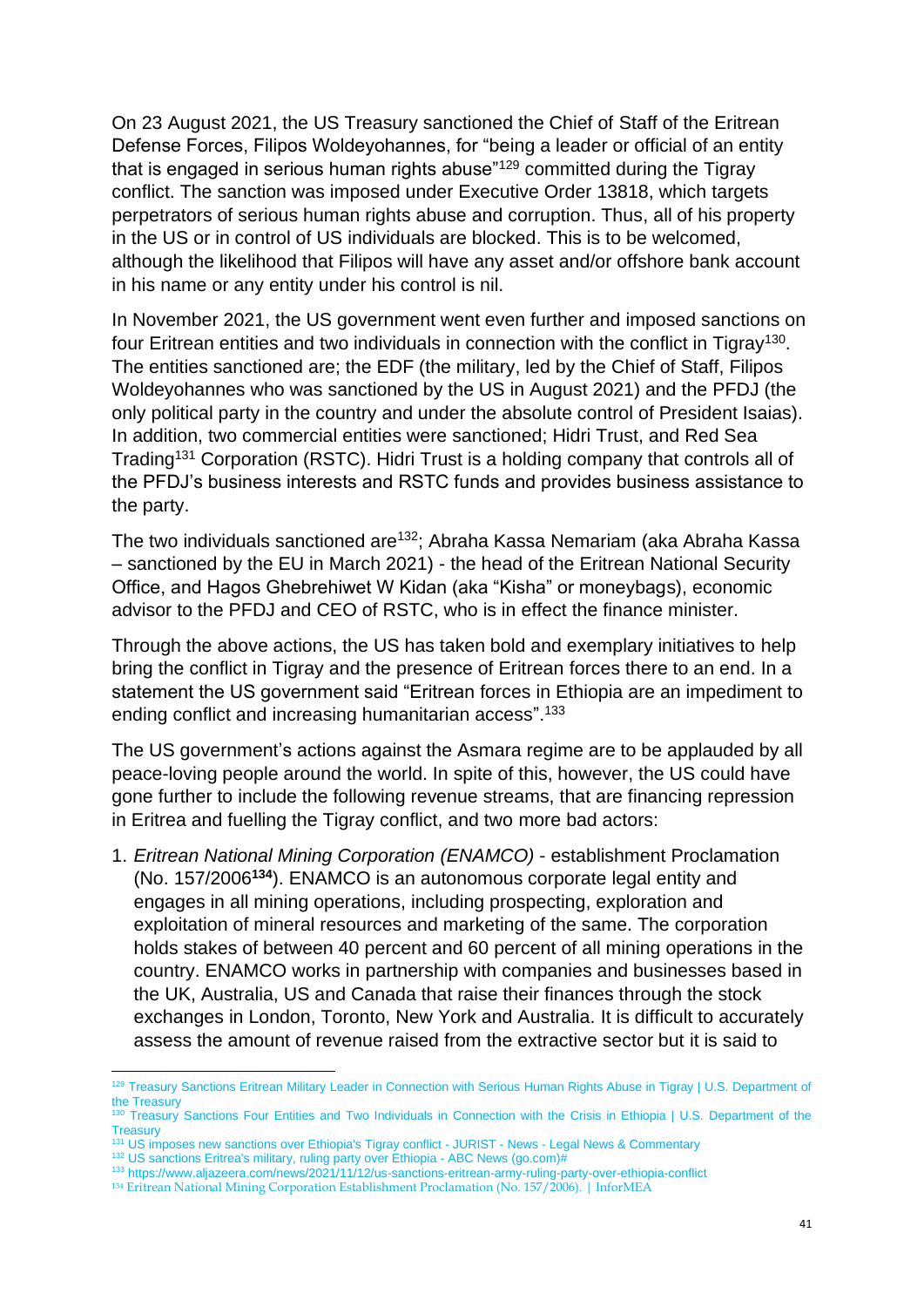represent a significant proportion of the country's GDP. Almost all of this hard currency revenue apparently goes to offshore bank accounts under disguised ownership to finance the Asmara regime's illicit activities.

- 2. *The 2 percent diaspora tax* (excluding remittances which are in most cases sent to support family and friends i.e., humanitarian in nature) is illicitly collected from members of the diasporas by Eritrean Embassy staff and government agents. Given the number of Eritrean diasporas in the US, a significant amount of this revenue stream comes from the US. There is evidence to indicate that members of the diaspora are coerced and intimidate in to paying the 2 percent (backdated to their time of arrival in the US) as recently as September/October 2021<sup>135</sup>.
- 3. *The two bad actors* the Eritrean finances are managed and controlled by; President Isaias, his Presidential Advisor, Yemane Gebreab, the Economic/Finance Advisor, Hagos (Kisha) and the army Chief of Staff, Filipos Woldeyohannes. While both Hagos and Filipos have been rightly sanctioned by the recent US Executive Order, President Isaias and his Advisor, Yemane Gebreab, do not appear to have been sanctioned.

Adding the above to the US targeted network sanctions for orchestrating untold human rights abuses in Eritrea and mass atrocities in Tigray will not only stigmatise the country even more, which it should rightly do, but also drain their revenue streams so they can no longer finances their destabilising activities in the region.

# **1.8 Concluding Remarks and Recommendations**

Sanction, as with most economic and political issues, has been a divisive topic amongst the Eritrean diaspora ever since the UN enacted Resolution 1907, imposing restrictive measures on their country for its covert destabilising activities in the Horn of Africa. However, an increasing number of Eritreans are now in favour for sanctions designations under current regimes, for example, the UK Global Human Rights Sanctions regime.

Today a majority are in favour of a sanctions programme against the Eritrean government because of its relentless and grotesque human rights abuses on its citizens over decades, and more recently for its unwarranted involvement in the Tigray conflict as documented elsewhere in this report.

Opponents of sanctions on Eritrea, some of whom were prominent freedom fighters, until recently in the civil service e.g., former bank governors and some who represent the country at ambassadorial levels, argue sanctions will hurt the nation's economy and innocent people. These people forget that freedom comes at a price. The Eritrean people lost tens of thousands of their brothers and sisters in the 30-year armed struggle to free their homeland from Ethiopian occupation and oppression. Some families were wiped out completely and villages burnt to the ground by the enemy. The author lost his only brother (Haderyes, aged 26) and almost every single

<sup>&</sup>lt;sup>135</sup> Author's own research and anonymous sources.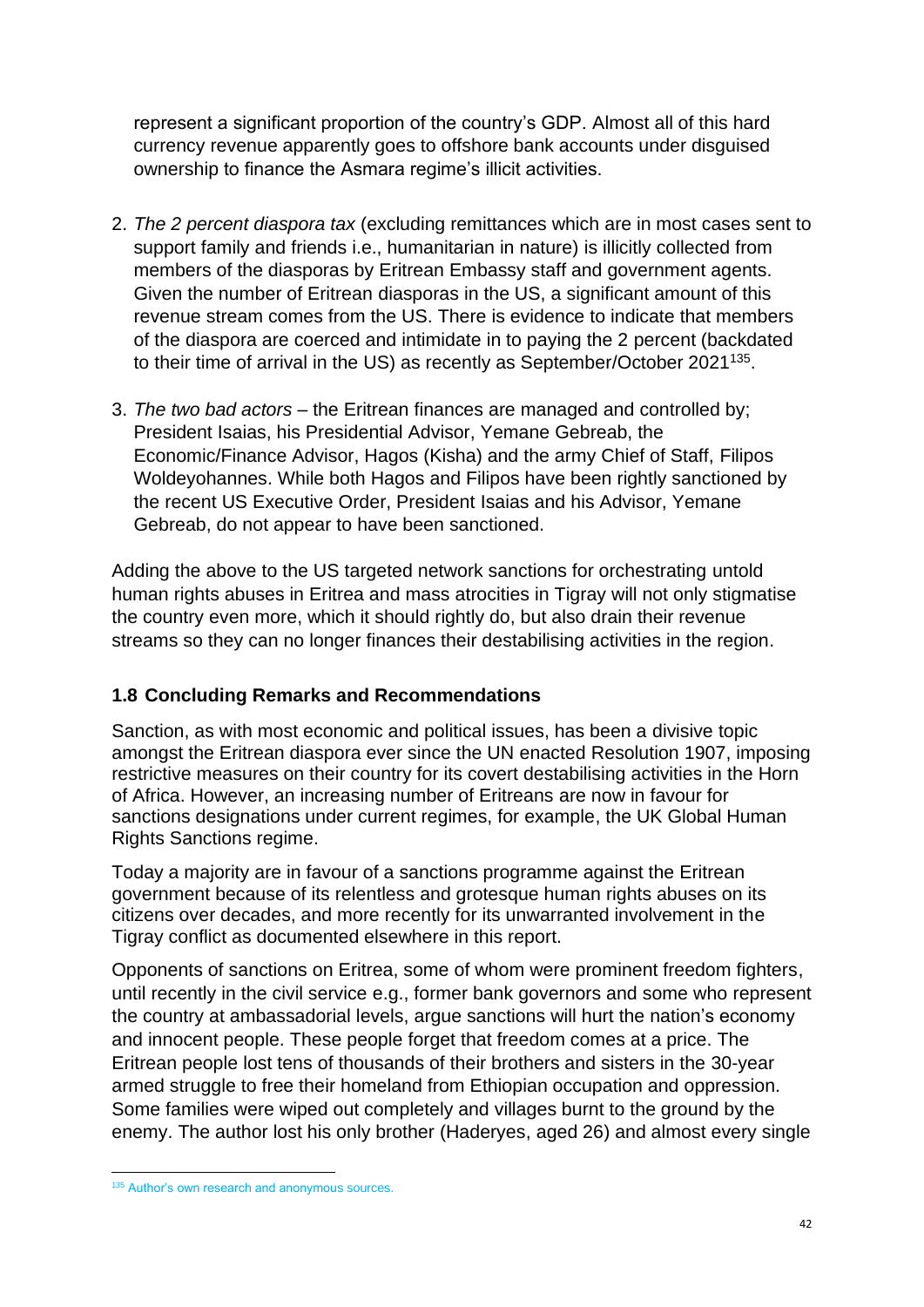household in the country lost loved ones to free the country from Ethiopian brutality. Despite these losses, however, almost every single Eritrean accepts that those sacrifices were worth paying, to free the people from subjection and servitude at the hands of Amhara militias and Ethiopians in general. Nevertheless, the opponents cite the examples of Iraq and Libya for failed sanctions programmes and foreign interventions, in order to frighten the diasporas, without themselves fully understanding the reasons for the failure of those programmes. In the case of Iraq's sanctions imposed in 1991 after it invaded Kuwait, to a large extent, failed because they were not properly planned nor executed. As a result, the comprehensive sanctions imposed on Iraq, had a significant unintended adverse impact on the people and they suffered economic hardship. The international military action on Iraq was, however (and arguably), successful in getting Iraq out of Kuwait. What followed afterwards, in terms of religious and tribal conflicts, was an utter disaster and inexcusable on the part of the international community. The same could be argued in the case of Libya.

Proponents of sanctions, on the other hand, argue that it would be immoral and indeed inhuman to idly sit by while people are abused, huge numbers slaughtered by their own governments, and unaccountable leaders destabilising entire regions causing war after war, as is the case with Eritrea. They rightly cite the case of the former Yugoslavia where in the 1990s, the country was tearing itself apart causing misery for its people. The war ended, when in 1995 NATO bombed Bosnian Serbs and the Croats gained grounds. As a result, the warring factions came to the negotiating table. In December 1995, they signed the Dayton Agreement dividing Bosnia into two self-governing bodies and the perpetrators of the atrocities were brought to the ICC<sup>136</sup>. In the case of Liberia (see page 28 above), the international community action brought the conflict to an end and the former president sentenced to 50 years in prison by the ICC. Apartheid in South Africa, to a large extent, ended because of economic sanctions. Some of the South Africans, unfortunately, suffered economically as a result of the sanctions but they were eventually freed from the evils of apartheid. The African National Congress knew that sanctions would cost jobs and incomes, but accepted that this was part of the struggle against minority rule. The Darfur conflict and the human rights abuses in Sudan under Bashir ended at least in part because of sanctions. There are many other examples that demonstrate targeted sanctions work and have brought the desired goals.

Inaction by the international community to deal with conflicts and human rights abuses is perhaps the worst scenario that can happen as exemplified in the case of Rwanda. In 1994, the world looked the other way while 1.1 million<sup>137</sup> people were genocidally murdered in an insane period of three months (7 April to 15 July 1994 i.e., in about 100 days), leaving a lasting stain on humanity. The scale and brutality of the genocide caused shock waves around the world, but no country intervened to

<sup>&</sup>lt;sup>136</sup> [How did the Yugoslavia war end? \(wikilivre.org\)](https://wikilivre.org/culture/how-did-the-yugoslavia-war-end/#When_did_Yugoslavia_war_end)

<sup>137</sup> [Rwandan genocide -](https://en.wikipedia.org/wiki/Rwandan_genocide) Wikipedia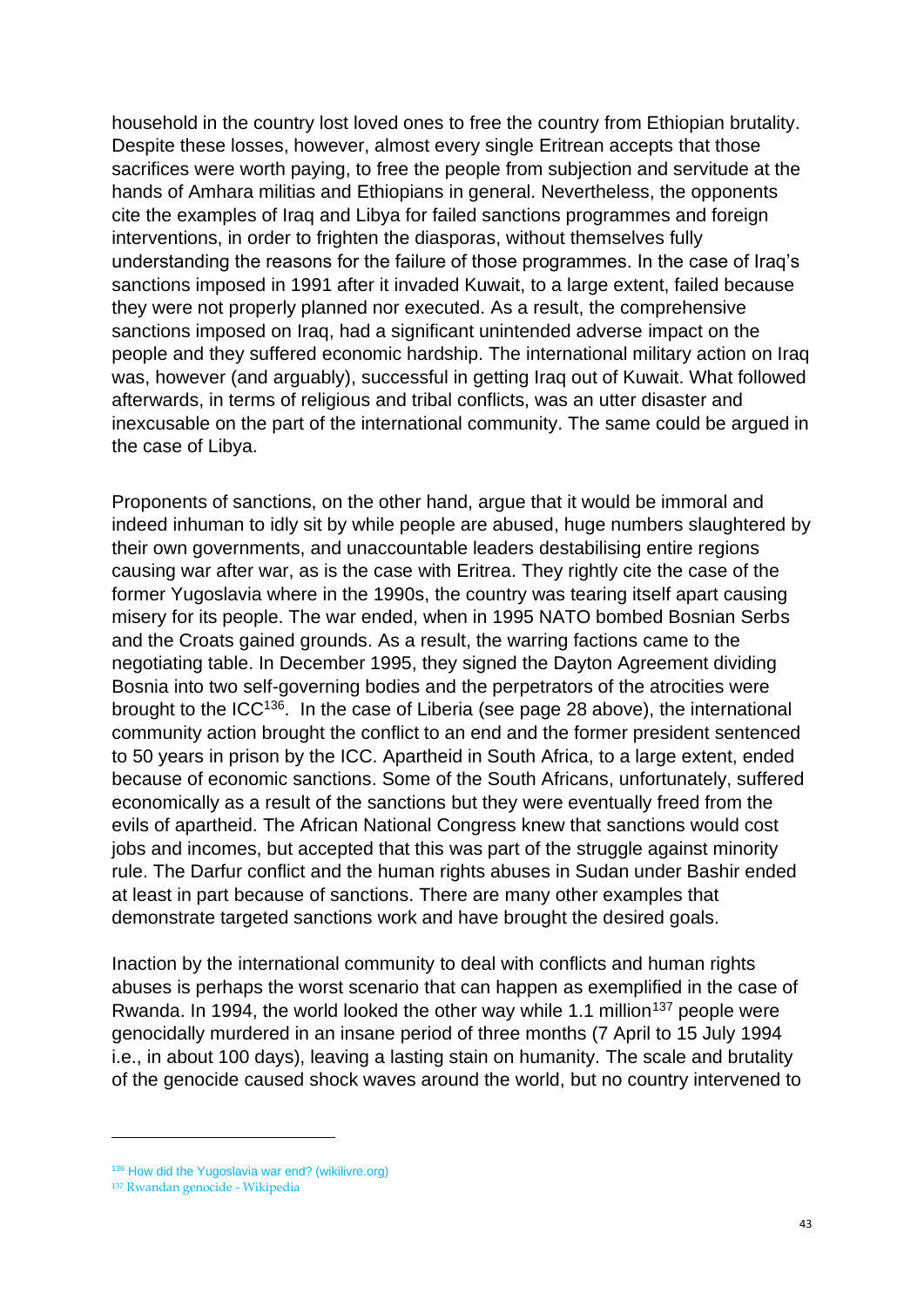forcefully stop the killings. The ICC subsequently convicted 85 individuals for the genocide in Rwanda and the world vowed "never again" in yet another hollow outcry.

In November 2021, when the US government imposed long overdue sanctions on Eritrea, they were widely applauded by members of the diaspora. The Eritrean Global Yiakl grassroot movement along with civic societies wrote to President Biden expressing a "whole hearted support" for the action he and his government took, calling it "exemplary" that other countries ought to emulate<sup>138</sup>. Eritrea Focus<sup>139</sup> issued its own statement expressing gratitude to President Biden and the American people for standing squarely with the Eritrean people in their hour of need, adding "President Isaias and the elite that surround him in the military and the PFDJ are responsible for taking our country into this war and for the death of many of our people. It is not for the first time he has dragged our people into a senseless conflict since 1991."

# *Recommendations*

In his televised interview<sup>140</sup> in February 2021, President Isaias unashamedly said Eritrea has "no economy" as a pretext for his plans of a "union or federation" with Ethiopia. He then went on to blame the chronic economic crisis in the country, caused by corruption and mismanagement in his 30-year watch, on others. On sanctions he said "Look how they [the West] imposed sanctions on Eritrea in the past. They are looking to destroy and weaken us through sanctions. To this end; they lie, bribe, threaten witnesses and then become a judge and jury to impose sanctions on us. If we look back at the last nine years of sanctions [resolution 1907] and the manner they were imposed, those patterns have been identical over the last three months [i.e., since the start of the Tigray war]."

President Isaias clearly made these remarks because sanctions hurt him and his inner circle, not because he cared for the people of Eritrea in the slightest. The Eritrean people have already lost everything under his leadership; they have nothing left to lose. Approximately 80% of the population live on subsistence farming. Some relied on NGOs humanitarian aid until they were expelled from the country in what can only be described in a state of deprived mind on the part of President Isaias. It is in the light of these facts that the recommendations below should be considered and hopefully adopted by the international community:

1. *Further expand US sanctions programme* – the November US sanctions on Eritrean individuals and entities do target some of the key economic organs and bad actors in the country. However, the Eritrean National Mining Corporation (ENAMCO) and the diaspora tax that between them are said to generate at least 50% of the GDP are not covered. Some of the key ENAMCO partners are; Alpha Exploration Ltd, a Canadian Company listed in the Toronto Stock Exchange<sup>141</sup>, Danakali Ltd, an Australian company listed in the Australian stock exchange and

<sup>138138</sup> <https://eritreahub.org/joint-letter-by-eritrean-opposition-to-president-biden-supporting-sanctions> <sup>139</sup> [Eritrea Focus statement on the US sanctions and the Tigray war -](https://eritreahub.org/eritrea-focus-statement-on-the-us-sanctions-and-the-tigray-war) Eritrea Hub

<sup>140</sup> *[A complete English translation of Isaias Afwerki's Eritrean TV Interview, 17 February 2021 –](https://asenatv.com/a-complete-english-translation-of-isaias-afwerkis-eritrean-tv-interview-17-february-2021/) ASENA TV*

*<sup>141</sup> [Kerkasha Project, Eritrea -](https://eritreahub.org/kerkasha-project-eritrea-alpha-exploration-ltd) Alpha Exploration Ltd - Eritrea Hub an[d https://finance.yahoo.com/news/alpha-exploration](https://finance.yahoo.com/news/alpha-exploration-reports-95-m-130000846.html)[reports-95-m-130000846.html](https://finance.yahoo.com/news/alpha-exploration-reports-95-m-130000846.html)*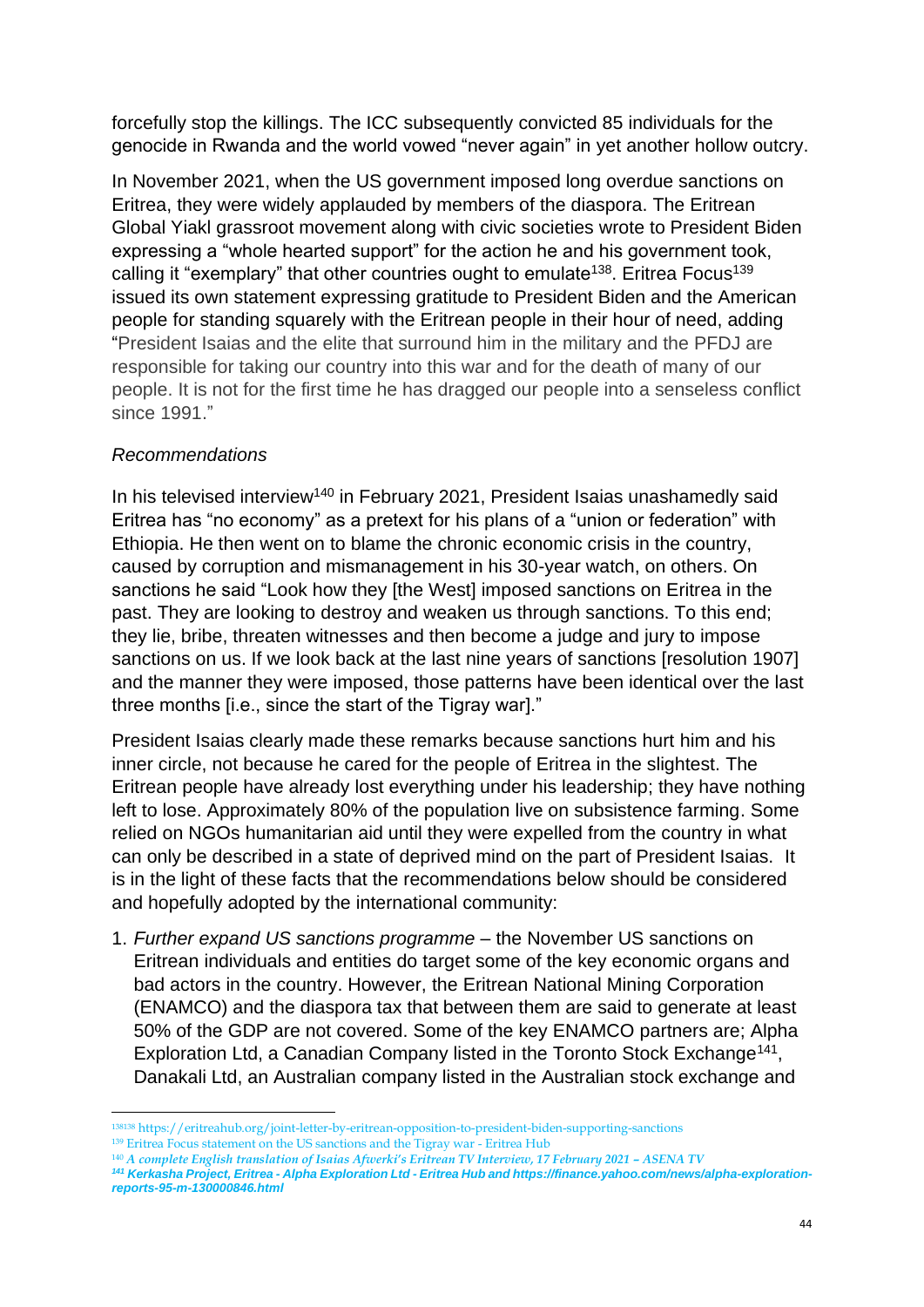until recently in the LSE<sup>142</sup>, Aggreko Plc, power plant provider for Danakali Ltd, based in Glasgow, Scotland and listed on the LSE<sup>143</sup>, and a number of US finances house such as JP Morgan and Blackrock.

Furthermore, the current US sanctions does not include all of the bad actors in the country. Two of the 4 individuals that control the nation's illicit finances and offshore accounts, namely the President and his advisor (Yemane Gebreab), are not included in the US sanctions. These anomalies need to be addressed for the sanctions to achieve the desired goal.

Finally, the regime in Asmara used diaspora tax to circumvent sanctions in the past and continued to raise significant sums in hard currency to continue to destabilise the region<sup>144</sup>. This revenue stream needs to be controlled and stopped, not least because it breaks host countries laws of collecting money through harassments and intimidations.

- 2. *The UN, EU, UK, Canada and others* should impose their own unilateral or preferably multilateral sanctions on Eritrean individuals and entities. As Laetitia Bader, Human Rights Watch said "for sanctions to work, others countries must join." 145
- 3. *Formulate Eritrean international assets tracker mechanism* sanctions can only freeze assets that are known to exist but Eritrea maintains an opaque finances to manage its offshore accounts and its assets overseas in disguised ownership. For example, a recent extensive search of "the State of Eritrea" owned assets in the UK<sup>146</sup> revealed only one asset with an estimated value of less than \$2.5 million. The World Bank in its March 2020 report (see above) identified only 8 overseas bank accounts. Concerted efforts by civic societies and others are needed to trace and track Eritrean assets around the world, not least to monitor the funds use but also to stop the regime from fuelling instability in the Horn of Africa and beyond. This information should then be fed into global law enforcement agencies to freeze and ultimately seize those assets.

The world has a moral, and perhaps legal obligations too, to protect the weak and the poor from those who exploit and abuse them with impunity. Short of military action, well planned multilateral targeted sanctions are perhaps the key tools at the disposal of the international community to save innocent lives, prevent wars and genocide.

Eritrea is a hermit; an isolated pariah state. Stigma, "shaming and naming", will not work - a leopard cannot change its spots. Multilateral sanctions on Eritrea that are effectively enforced will bring the regime to its knees, herald a new era of hope, peace and prosperity for the people of Eritrea, Ethiopia and the region at large.

<sup>45</sup> <https://www.hrw.org/news/2021/09/17/us-authorizes-sanctions-ethiopias-tigray-conflict>

*<sup>142</sup> [Danakali Ltd \(ASX:DNK\) Share Price | RNS News, Quotes, & Charts | DNK.AX | \(proactiveinvestors.co.uk\)](https://www.proactiveinvestors.co.uk/ASX:DNK/Danakali-Ltd)*

*<sup>143</sup> [Aggreko Archives -](https://eritreahub.org/tag/aggreko) Eritrea Hub*

<sup>144</sup> [Eritrean diaspora and its impact on regime stability: Responses to UN sanctions | African Affairs |](https://academic.oup.com/afraf/article/114/454/115/2195155) Oxford Academic [\(oup.com\)](https://academic.oup.com/afraf/article/114/454/115/2195155)

<sup>146</sup> Author's own research